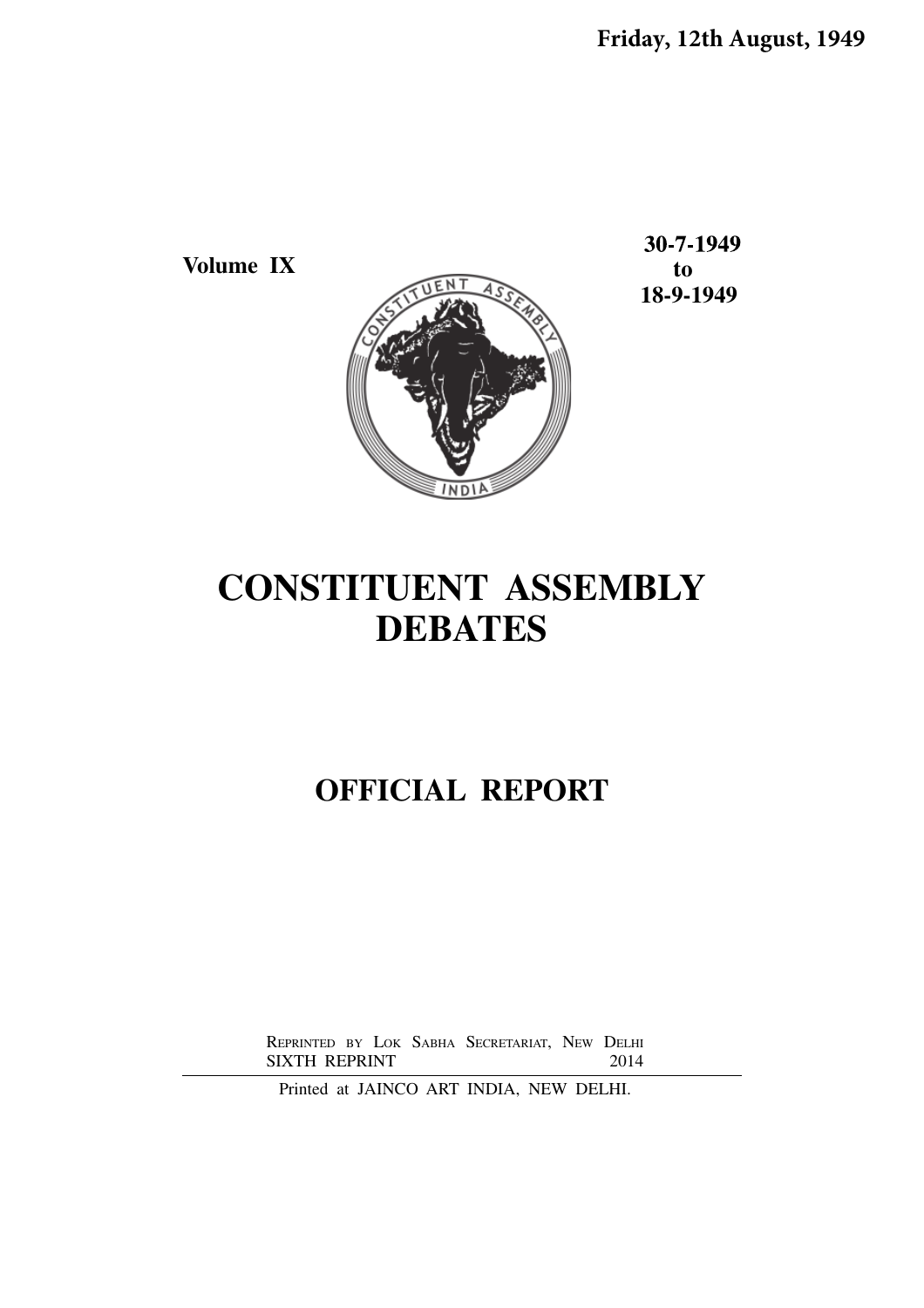## THE CONSTITUENT ASSEMBLY OF INDIA

*President:*

THE HONOURABLE DR. RAJENDRA PRASAD.

*Vice-President:*

DR. H.C. MOOKHERJEE.

*Constitutional Adviser:*

SIR B.N. RAU, C.I.E.

*Secretary:*

SHRI H.V.R. IENGAR, C.I.E., I.C.S.

*Joint Secretary:*

MR. S.N. MUKHERJEE.

*Deputy Secretary:*

SHRI JUGAL KISHORE KHANNA.

*Marshal:*

SUBEDAR MAJOR HARBANS LAL JAIDKA.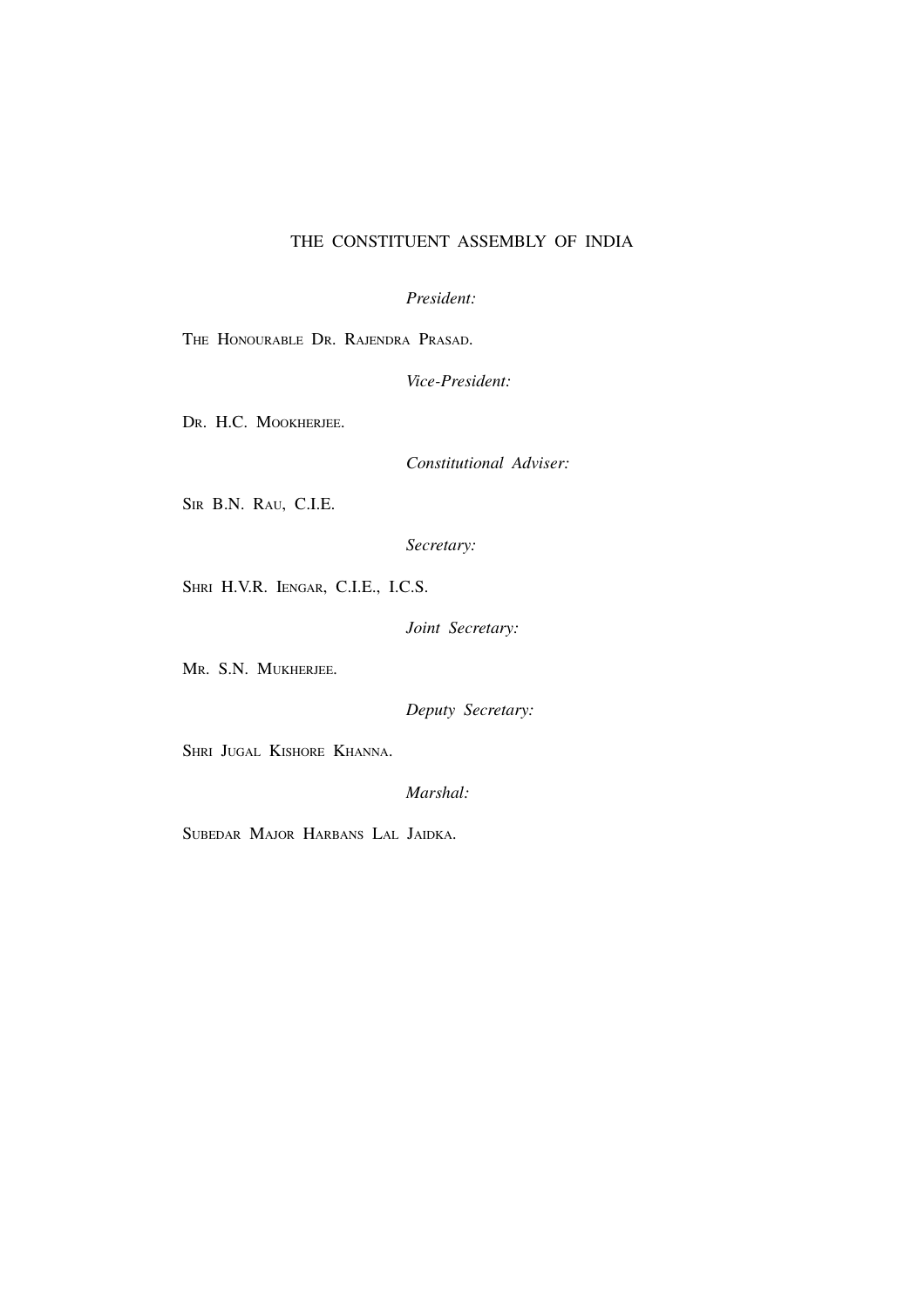## **CONTENTS**

**Volume IX—30th July to 18th September 1949**  $\overline{\phantom{a}}$ 

| PAGES                                                            |                 |
|------------------------------------------------------------------|-----------------|
| Saturday, 30th July 1949-                                        | Thrusda         |
| Taking the Pledge & Signing the                                  | Draft C         |
| 1                                                                | [Artic          |
| Draft Constitution-(contd.)<br>$2 - 42$                          | Friday,         |
| [Articles 79-A, 104, 148-A, 150,<br>163-A and 175 considered].   | Draft C         |
| Monday, 1st August 1949—                                         | [Artic          |
| Draft Constitution—(contd.)<br>$43 - 83$                         | <b>Thursda</b>  |
| [Articles 175, 172, 176, 83, 127,<br>210, 211, 197, 212, 214 and | Governi<br>(Ame |
| 213 considered].                                                 | Friday,         |
| Tuesday, 2nd August 1949-                                        | Draft           |
| Taking the Pledge and Signing the<br>85                          | [Artic<br>250   |
|                                                                  | Saturday        |
| [Articles 213, 213-A, 214 and                                    | Draft C         |
| 275 considered].<br>Wednesday, 3rd August 1949-                  | [Artic<br>280   |
| Draft Constitution—( <i>contd.</i> )  129—163                    | Monday,         |
| [Articles 276, 188, 277-A, 278                                   | Draft C         |
| and 278-A considered].<br>Thursday, 4th August 1949-             | [Artic<br>285   |
| Draft Constitution—( <i>contd.</i> )  165—204                    | Tuesday,        |
| [Articles 188, 277-A, 278, 279,                                  | Draft C         |
| 280, 247, 248, 248-B and 249<br>considered].                     | [Artic<br>292   |
| Friday, 5th August 1949—                                         | Wednesd         |
| Draft Constitution-(contd.)  205-240                             | Draft C         |
| [Articles 249 to 253 considered].                                | [Artic<br>295   |
| Monday, 8th August 1949—                                         | <b>Thursda</b>  |
| Draft Constitution-( <i>contd.</i> )  241-274                    | Draft C         |
| [Articles 253, 254, 254-A and<br>255 considered].                | [New            |
| Tuesday, 9th August 1949-                                        | Friday,         |
| Draft Constitution—( <i>contd.</i> )  275—311                    | Draft C         |
| [Articles 255 to 260 considered].                                | [Artic<br>Sch   |
| Wednesday, 10th August 1949-                                     | Monday,         |
| Draft Constitution-(contd.)  313-349                             | Draft C         |
|                                                                  | [Seve           |

| Pages  | PAGES                                                       |
|--------|-------------------------------------------------------------|
|        | Thrusday, 11th August 1949-                                 |
|        | Draft Constitution-(contd.)  351-391                        |
| 1      | [Articles 5 and 6 considered].                              |
| 42     | Friday, 12th August 1949—                                   |
|        | Draft Constitution-( <i>contd.</i> )  393-431               |
|        | [Articles 5 and 6 considered].                              |
| $-83$  | Thursday, 18th August 1949—                                 |
|        | Government of India Act, 1935                               |
|        | Friday, 19th August 1949-                                   |
|        | Draft Constitution—( <i>contd.</i> ) 473—511                |
| 85     | [Articles 150, 215-A, 189, 190,<br>250 and 277 considered]. |
| $-127$ | Saturday, 20th August 1949–                                 |
|        | Draft Constitution-( <i>contd.</i> )  513-554               |
|        | [Articles 277, 279-A and<br>280 considered].                |
| -163   | Monday, 22nd August 1949-                                   |
|        | Draft Constitution-(contd.)  555-595                        |
|        | [Articles 284, 285, 285-A,<br>285-B and 285-C considered].  |
| $-204$ | Tuesday, 23rd August 1949-                                  |
|        | Draft Constitution-(contd.)  597-635                        |
|        | [Articles 286 to 288-A and<br>292 considered].              |
|        | Wednesday, 24th August 1949—                                |
| -240   | Draft Constitution-(contd.)  637-676                        |
|        | [Articles 292 to 295 and<br>295-A considered].              |
| -274   | Thursday, 25th August 1949—                                 |
|        | Draft Constitution-(contd.)  677-699                        |
|        | [New Article 295-A considered].                             |
|        | Friday, 26th August 1949-                                   |
| -311   | Draft Constitution-(contd.)  701-717                        |
|        | [Articles 296, 299 and Third<br>Schedule considered].       |
|        | Monday, 29th August 1949—                                   |
| -349   |                                                             |
|        | [Seventh Schedule : List I :<br>Entries 1 to 7 considered]. |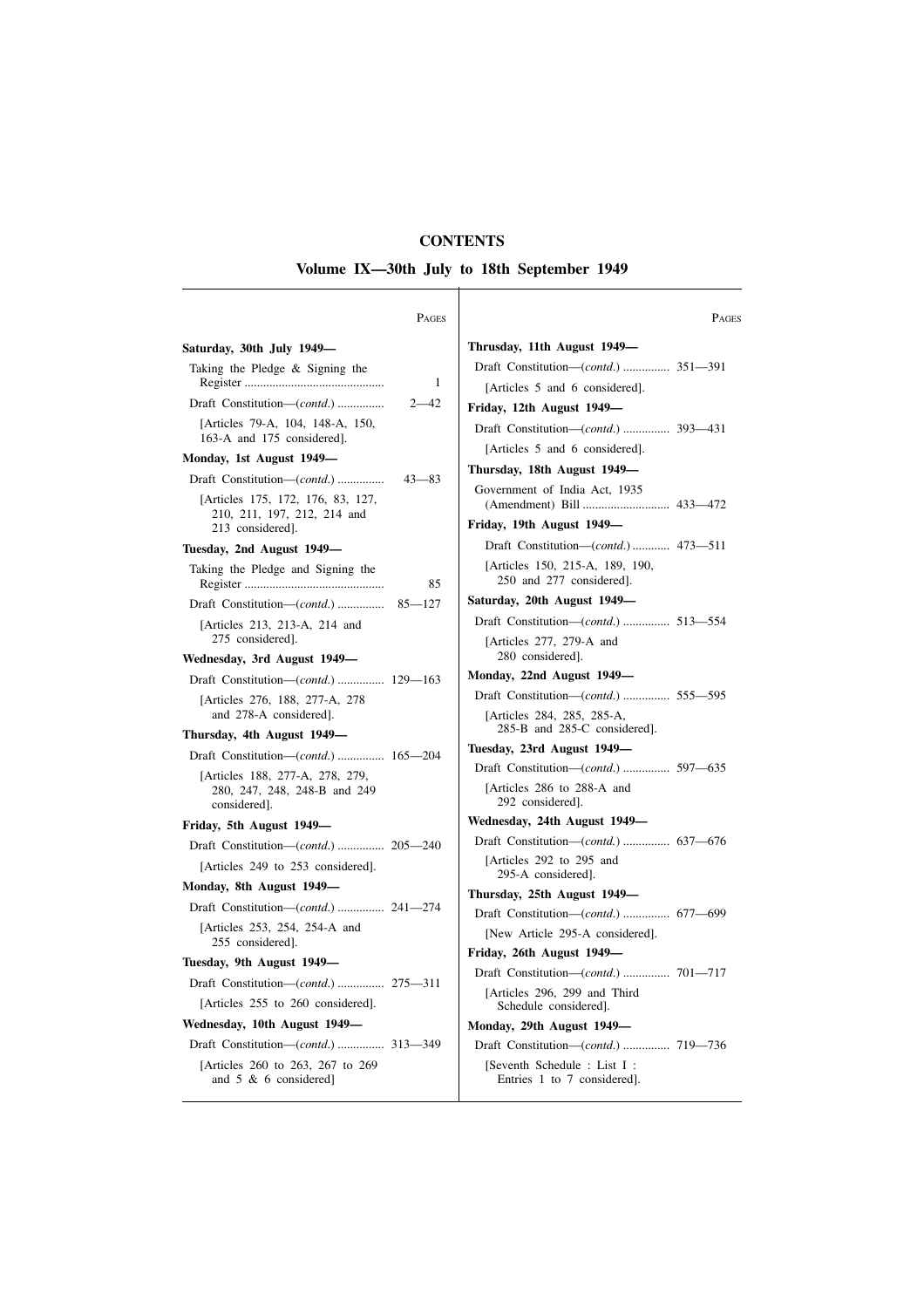| PAGES                                                                                                              | <b>PAGES</b>                                                                                                                                        |
|--------------------------------------------------------------------------------------------------------------------|-----------------------------------------------------------------------------------------------------------------------------------------------------|
| Tuesday, 30th August 1949—                                                                                         | Monday, 5th September 1949—                                                                                                                         |
|                                                                                                                    | Draft Constitution-( <i>contd.</i> )  967-1008                                                                                                      |
| [Seventh Schedule-(contd.):<br>List I : Entries 7 to 12, 9-A,                                                      | [Fifth Schedule: Paragraphs:<br>to 6; Sixth Schedule:<br>Paragraph 1 considered].                                                                   |
| 13 to 15, 15-A, 16 to 26,<br>26-A, 27 to 40, 40-A and                                                              | Tuesday, 6th September 1949—                                                                                                                        |
| B and 41 to 52 considered.]                                                                                        | Draft Constitution—( <i>contd.</i> )  1009—1054                                                                                                     |
| Wednesday, 31st August 1949—                                                                                       | [Sixth Schedule: Paragraph 2<br>to 15 considered].                                                                                                  |
|                                                                                                                    | Wednesday, 7th September 1949—                                                                                                                      |
| [Seventh Schedule—(contd.):                                                                                        | Draft Constitution—( <i>contd.</i> )  1055—1099                                                                                                     |
| List I : Entries 53 to 57,<br>57A, 58, 58-A, 59 to 61,<br>61-A, 62 to 64, New Entry<br>64-A, 65 to 70, 70-A, 71 to | [Sixth Schedule: Paragraphs]<br>16 to 18, and 1 and 20;<br>Articles 281 to 282-<br>considered].                                                     |
| 73 and 73-A considered].                                                                                           | Thursday, 8th September 1949—                                                                                                                       |
| Thursday, 1st September 1949—                                                                                      | Draft Constitution-( <i>contd.</i> )  1101-1147                                                                                                     |
| Statement re : Vindhya Pradesh<br>Representation in the Assembly 829–830                                           | [Articles 282-B, 282-C, 283<br>and 274-A to 274-E of<br>Part X-A considered].                                                                       |
| Draft Constitution—( <i>contd.</i> )  830—875                                                                      | Friday, 9th September 1949—                                                                                                                         |
|                                                                                                                    | Draft Constitution—( <i>contd.</i> )  1149—1192                                                                                                     |
| [Seventh Schedule-(contd.):<br>List $I$ : Entries 74 to 91:<br>List $II$ : Entries $1-15$<br>considered].          | [Articles 264 to 266, 296]<br>and 299; Seventh Schedule<br>and articles 250, 202, 234-A,<br>New article 242-A, 248-A,<br>263 and 263-A considered]. |
| Friday, 2nd September 1949—                                                                                        | Saturday, 10th September 1949—                                                                                                                      |
| Condolence on the death of                                                                                         | Draft Constitution—( <i>contd.</i> ) 1193—1266                                                                                                      |
| Shri Gopinath Srivastava<br>877                                                                                    | [Articles 24 considered].                                                                                                                           |
| Draft Constitution—( <i>contd.</i> )  877—928                                                                      | Monday, 12th September 1949—                                                                                                                        |
|                                                                                                                    | Draft Constitution—( <i>contd.</i> )  1267—1348                                                                                                     |
| [Seventh Schedule-(contd.):<br>List $II$ : Entries 15 to 67;<br>List III : Entries 1, 2 and                        | [Article 24 and part XIV-A-<br>Language considered].                                                                                                |
| 2-A considered].                                                                                                   | Tuesday, 13th September 1949-                                                                                                                       |
| Saturday, 3rd September 1949—                                                                                      | Draft Constitution-( <i>contd.</i> ) 1349-1426                                                                                                      |
|                                                                                                                    | [New Part XIV-A (Language)<br>considered].                                                                                                          |
|                                                                                                                    | Wednesday, 14th September 1949-                                                                                                                     |
| [Seventh Schedule-(contd.)<br>List III : Entries 2-A, 3 to 25,                                                     | Abolition of Privy Council<br>1427                                                                                                                  |
| 25-A, 26, 26-A, 27, 28, 28-A,<br>29 to 31, 31-A, 32, 33, 33-A,                                                     | Draft Constitution—(contd.)  1427—1493                                                                                                              |
| and B, 34, 34-A, 35, 35-A, 36<br>and New Entry 88-A<br>considered].                                                | [New Part XIV-A (Language)<br>considered].                                                                                                          |

(vi)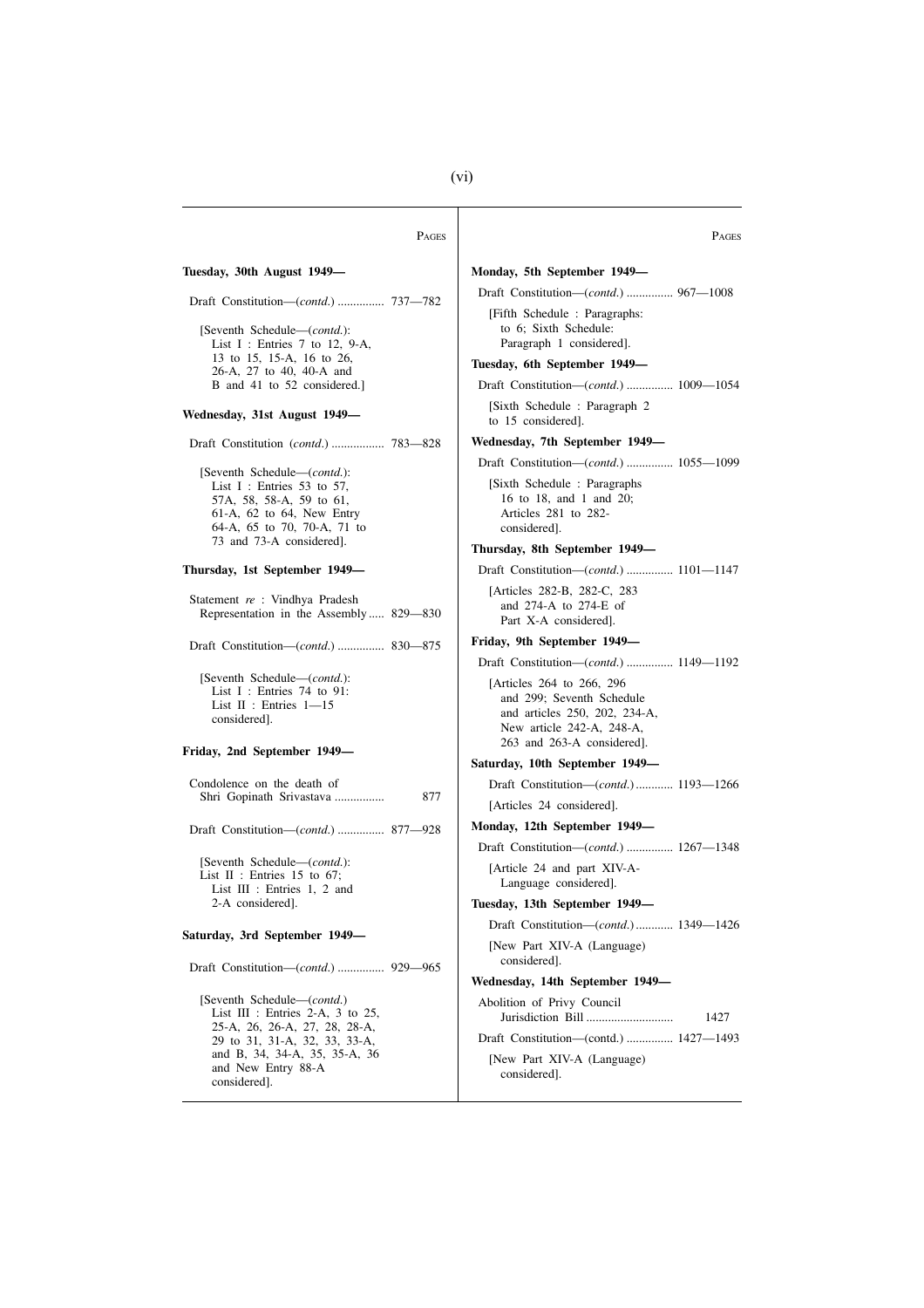| <b>PAGES</b>                                               | <b>PAGES</b>                                                               |
|------------------------------------------------------------|----------------------------------------------------------------------------|
| Thursday, 15th September 1949—                             | Draft Constitution—( <i>contd.</i> )  1621—1673                            |
| Draft Constitution—( <i>contd.</i> )  1495—1541            | Motion re Translation of the<br>Constitution.                              |
| [New Articles 112-B and 15-A<br>considered].               | [Articles 303 and 300-A and<br>B considered.                               |
| Friday, 16th September 1949—                               | <b>Eighth Schedule and Articles</b>                                        |
| Draft Constitution—( <i>contd.</i> )  1543—1590            | 303, 304, 99, 305 and 1<br>considered].                                    |
| [Articles 15-A, 209-A to E, 315                            | Sunday, 18th September 1949—                                               |
| and 303 considered].                                       | 1675<br>Motion re October meeting of                                       |
| Saturday, 17th September 1949—                             | Assembly.                                                                  |
| Abolition of Privy Council  1591—1620<br>Jurisdiction Bill | Draft Constitution—( <i>contd.</i> )  1676—1693<br>[Article 1 considered]. |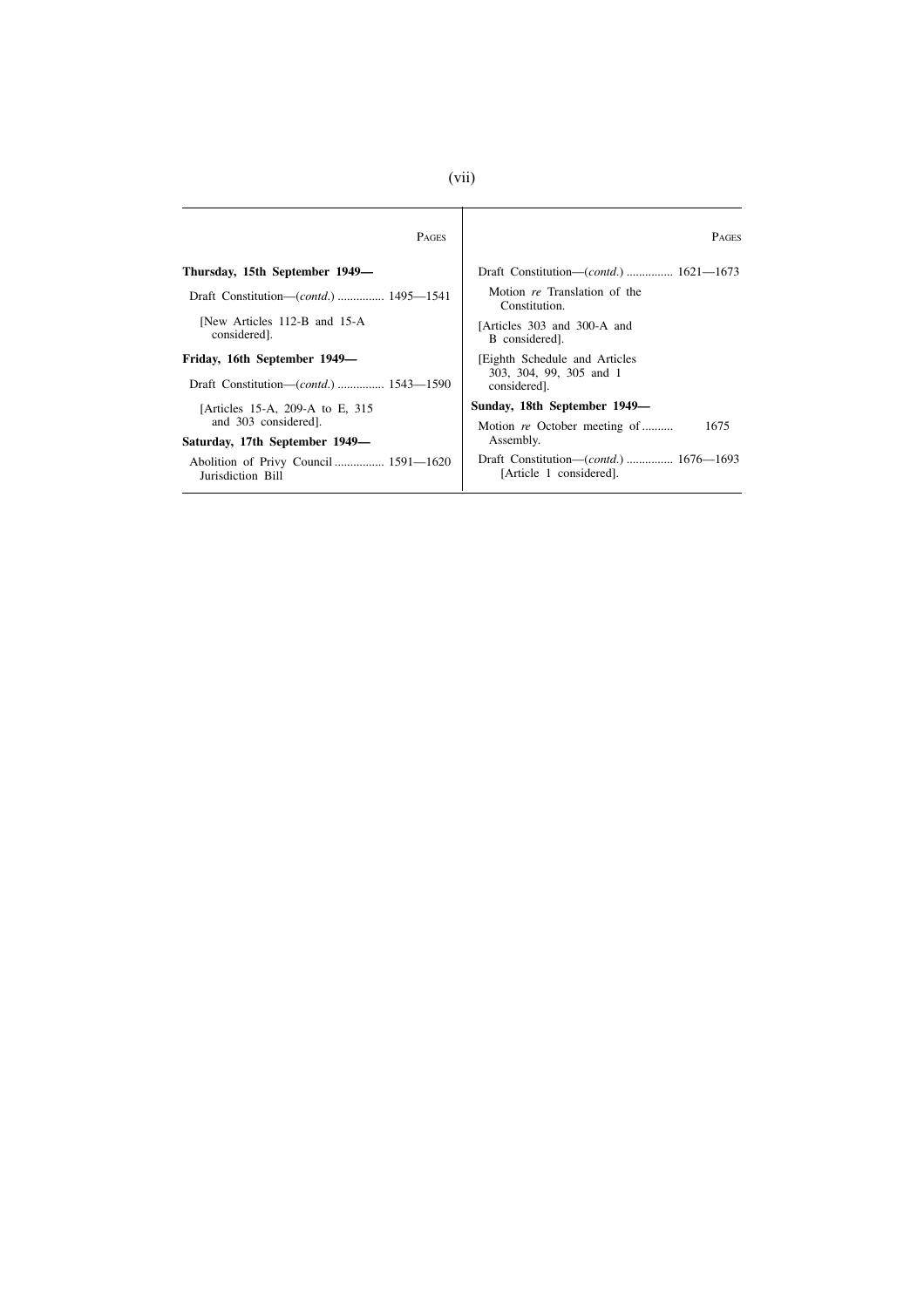## **CONSTITUENT ASSEMBLY OF INDIA**

## *Friday, the* 12*th August* 1949 ————

The Constituent Assembly of India met in the Constitution Hall, New Delhi, at Nine of the Clock, Mr. President (The Honourable Dr. Rajendra Prasad) in the Chair.

## ———— DRAFT CONSTITUTION—(*contd.*)

#### **Articles 5 and 6**—(*contd.*)

**Sardar Bhopinder Singh Man** (East Punjab: Sikh) : Sir, in the 'definition of citizenship' which covers fairly extensive ground the view-point of Hindu and Sikh refugees has been met to some extent by the Drafting Committee whom I congratulate on that account. But, as usual, a weak sort of secularism has crept in and an unfair partiality has been shown to those who least deserve it. I was saying that the Hindu and Sikh refugees view-point has been met to some extent, but not wholly. I do not understand why the 19th July 1948 has been prescribed for the purpose of citizenship. These unfortunate refugees could not have foreseen this date; otherwise they would have invited Pakistan knife, earlier so that they might have come here earlier and acquired citizenship rights. It will be very cruel to shut our borders to those who are victimised after the 19th July 1948. They are as much sons of the soil as anyone else. This political mishap was not of their own seeking and now it will be very cruel to place these political impediments in their way and debar them from coming over to Bharat Mata. Our demand is that any person, who because of communal riots in Pakistan has come over to India and stays here at the commencement of this Constitution, should automatically be considered as a citizen of India and should on no account be made to go to a registering authority and plead before him and establish a qualification of six months domicile to claim rights of citizenship. There may be victims of communal frenzy in our neighbouring State hereafter; it is not only a possibility but a great probability in the present circumstances. Any failure of the evacuee property talks may lead to a flare-up against Hindus and Sikhs in Pakistan, and we must have a clause that these people will in no case be debarred from coming over and becoming citizens of this Union.

Article 5-AA lays down in the beginning.

"Notwithstanding anything contained in 5 and 5-A, a person who has after 1st of March 1947 migrated from the territory of India to the territory now included Pakistan shall not be deemed to be a citizen of India."

The purpose of this clause will be completely nullified, because we who are refugees, due to this exchange of population which necessarily involves exchange of property, will be put to serious trouble. This securing of permit from the Deputy High Commissioner's office, I can assure you, is a cheap affair in its actual working. Besides these permits when they were issued, they were issued for various other purposes commercial trade, visiting, purposes etc. and never at any rate for citizenship. We should not give citizenship merely on the ground that a person is in a position to produce this permit, which he can secure from the Deputy High Commissioner's office somehow or other. I feel that if at all the permit system was intended to confer benefits of citizenship, then a particular authority specifically constituted for that purpose should have been there and that authority should have realized at the time of giving the permit the implication that this is not simply a permit to enable a person to visit India for trade or Commerce but, that it will entail along with it citizenship rights also. Apart from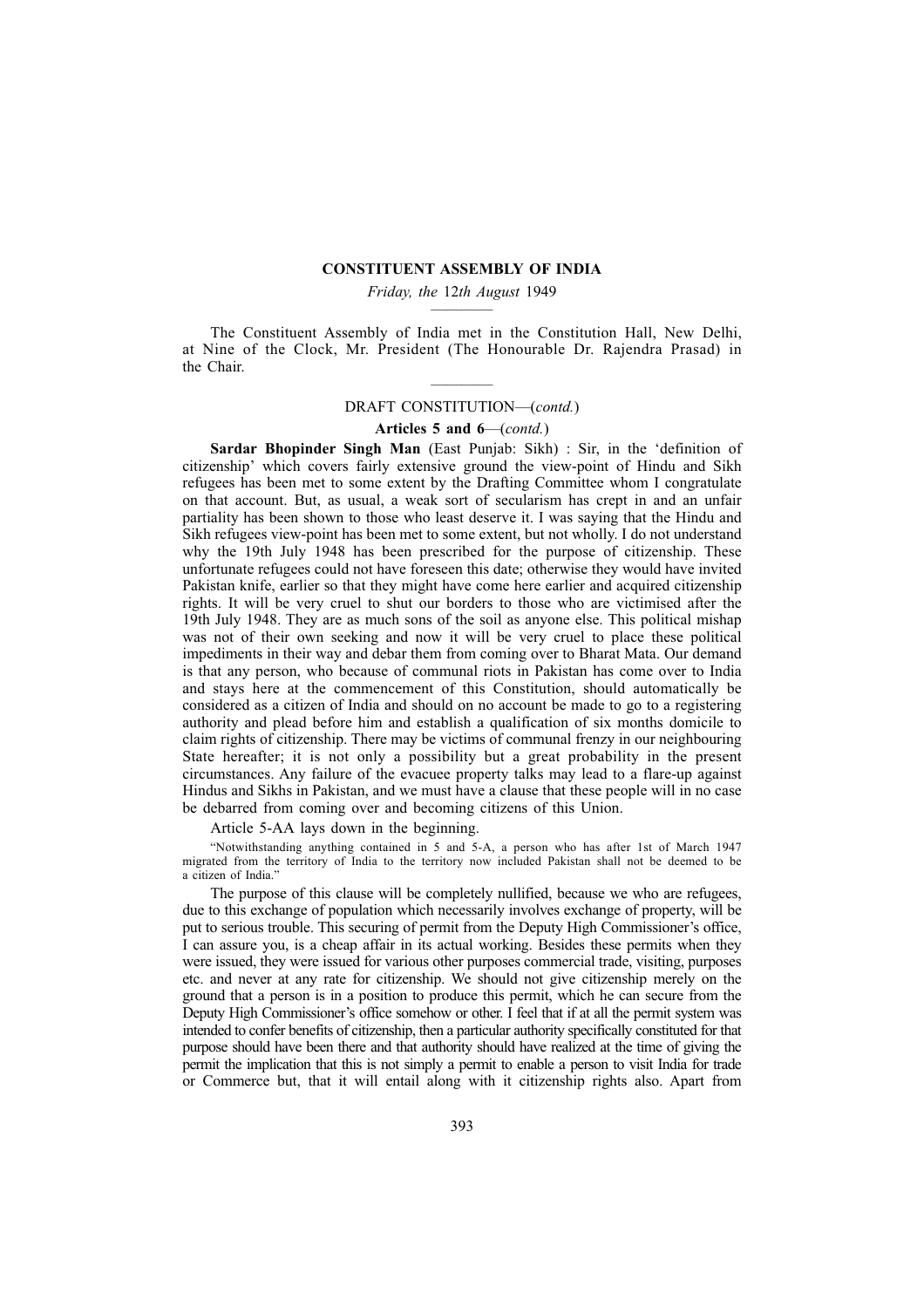#### [Sardar Bhopinder Singh Man]

that, let us see how this will adversely affect evacuee property. Very recently an Ordinance has been promulgated throughout India that the property of a person who has migrated to Pakistan after March 1947 win accrue to the Custodian-General of India and that property will be, to that extent, for the benefit of the rehabilitation of refugees. The Indian Government is already short of property as it is and it is unable to solve the rehabilitation problem. The difference of property left by Indian nationals in Pakistan and the one left behind by Muslims, in India—this difference of property cannot be bridged. Pakistan has not given you a satisfactory answer how it is going to re-pay that difference. Naturally, our policy should have been to narrow down this difference of property. This clause, instead of narrowing down that difference, will widen it. Thus, while on the one hand we are unable to help refugees, on the other hand we are showing concession after concession to those people who least deserve it. I am told that these permits will be granted only in very rare cases. I am told that only 3,000 of them have been granted. Now, I do not know how much property will be restored back to those people who will come under this permit system—may be a crore or may be much less—a few lakhs. My point is this : that this property which will eventually go to these permit-holders will go out of the evacuee property and out of the hands of the Custodian-General and the very purpose of the Ordinance which you recently promulgated will be defeated.

The securing of a chance permit from the Deputy High Commissioner's office or any other authority should not carry with it such a prize thing as citizenship of India, or that the holders be considered to be sons of Bharat Mata. I will cite one instance. Meos from Gurgaon, Bharatpur and Alwar not very long time ago, on the instigation of the Muslim League, demanded Meostan and they were involved in very serious rioting against the Hindus-their neighbours at the time of freedom. Right in 1947 a serious riot was going on by these Meos against their Hindu neighbours. These Meos, under this very lax permit system, are returning and demanding their property. On the one hand, we are short of' property and on the other hand, concessions are being given to them. This is secularism no doubt, but a very one-sided and undesirable type of secularism which goes invariably against and to the prejudice of Sikh and Hindu refugees. I do not want to give rights of citizenship to those who so flagrantly dishonoured the integrity of India not so long ago. Yesterday Mr. Sidhva gave an argument that this proviso will not only cover Muslims who had gone to Pakistan and will return later on, but also other nationals, *e.g.,* Christians. But may I inform him that there is not a single Christian living in India who has gone over to Pakistan and who will come back later on?

It is only certain Christians now finding themselves living in a theocratic State and finding things were uncomfortable that will come in. It is not the case of those Christians who are gone over and then will come back, whereas this proviso relates to those people who were once nationals of India but at the inauguration of Pakistan went over to Pakistan for the love of it.

I certainly grudge this right and concession being given to those people who had flagrantly violated and dishonoured the integrity of India, but, however, if Mr. T. T. Krishnamachari, or the Chairman of the Drafting Committee, or better still, Mr. Ayyangar who daily carries on such protracted, patient and fruitless negotiations with Pakistan, can promise to us a certain strip of Pakistan territory to India in lieu of this increase of population and release of property, I will certainly not press my amendment.

**Mr. Mahboob Ali Baig Sahib** (Madras: Muslim) : Mr. President, Sir, there are three amendments which stand in my name, amendments Nos. 120, 125 and 126. The purpose of my amendment No. 125 is to deal with cases of displaced persons who have come from Pakistan to India and who may file their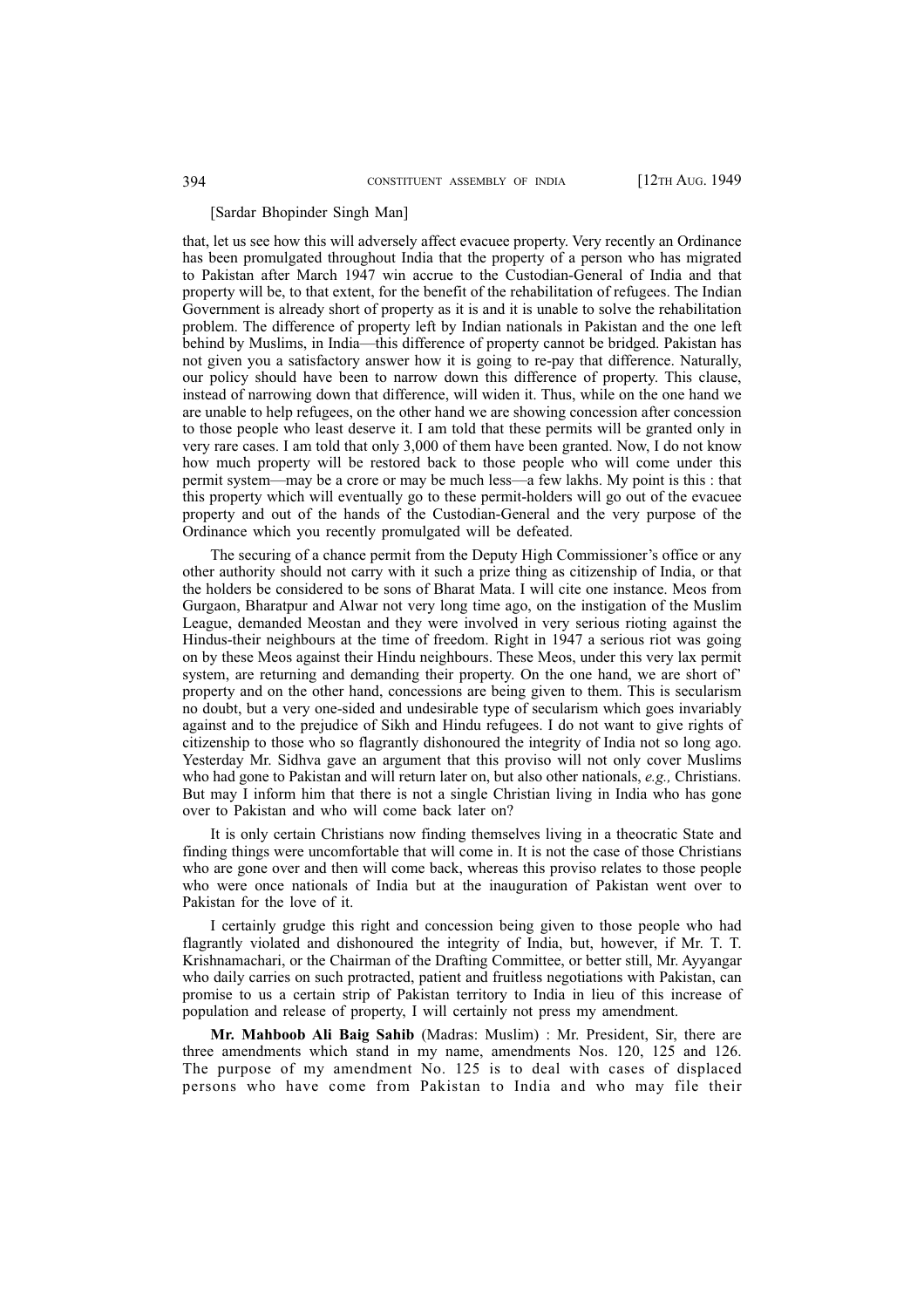applications after the commencement of this Constitution. The definition, as it has been placed before us, does not deal with the question of grant of citizenship to persons after the commencement of this Constitution except in the case of persons who are living overseas. But it has been stated by Dr. Ambedkar that this will be left to the Parliament. As has been pointed out by my honourable Friend Mr. Kapoor in between the date of the passing of this Constitution and the enactment by Parliament which might take five or ten years, there may be cases cropping up for decision whether a certain person is a citizen of India or not. The purpose of my amendment No. 125 also is similar. It is to give an opportunity to persons to file petitions for enrollment as citizens even after the passing of this Constitution.

Amendment No. 126 reads as follows:—

That in amendment No. 1 of List I (Third Week) of Amendments to Amendments for the proposed new article 5-C. the following be substituted:—

"Subject to the provisions of any law that may be passed by the Parliament in this behalf, the qualifications for citizenship mentioned in the foregoing provisions, shall apply *mutatis mutandis* to persons entitled to citizenship after the commencement of this Constitution."

Article 5-C deals with the question of continuation of the citizenship acquired on the date of the passing of this Constitution. I submit that 5-C is unnecessary. A man once declared a citizen on the date of passing of the Constitution will continue to be so unless Parliament disqualifies him. Therefore 5-C to my mind is unnecessary. On the other hand what is necessary is to say who would be entitled to citizenship after the passing of this Constitution, That is more important, that is necessary. For that purpose I have suggested amendment No. 126, in order to give a complete picture of citizenship not only on the date of the passing of this Constitution but even afterwards, until such time as the Parliament may pass a legislation abrogating it or varying it or doing whatever it wanted to do. I submit that this amendment is necessary in order that you might determine who will be the citizens even after the passing of this Constitution,

So, amendments Nos. 125 and 126 are meant to fill the lacuna which I find in this article. It is stated by Dr. Ambedkar that we are not legislating now for the future, that is why we are not laying down any qualifications to deal with cases of persons who might become citizens after the passing of this Constitution, My submission is that many persons who might, under the qualification laid down in this definition, become citizens or be entitled to citizenship, will be left out and we will not be in a position to help them until the Parliament passed an enactment.

Sir, with regard to amendment No. 120 I have suggested that the explanation to the proposed article 5 be deleted. The explanation reads :—

"For the purposes of this article, a person shall not be deemed to be a citizen of India if he has after-the first day of April 1947 migrated to the territory now included in Pakistan.

The explanation is found in the amendment given notice of on 6-8-49. When subsequently Dr. Ambedkar moved a revised amendment to articles 5 and 6, although this explanation was deleted its place was taken by article 5-AA which is in effect the same thing as the explanation. Now, Sir, I wish that this explanation or this 5-AA is deleted altogether. I do not want that our dealing with the subject of displaced persons must be undignified. It is enough if we have stated what qualification persons should have, been displaced. That has been dealt with in 5-A. That is enough. I do not see any reason why, we should make mention of displaced persons from India to Pakistan who might return. The other qualifications are there. In this respect I 'submit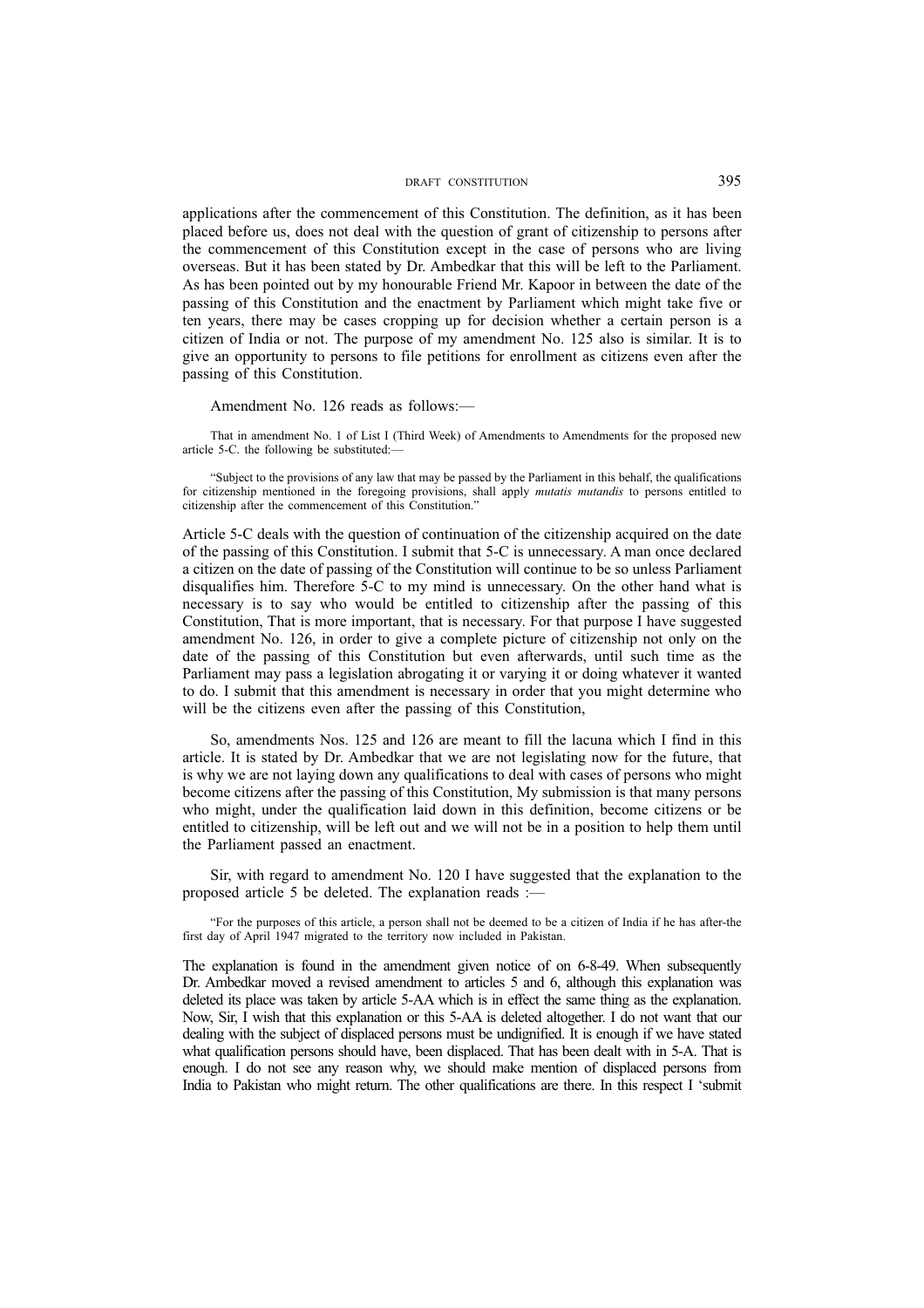### [Mr. Mahboob Ali Baig Sahib]

that it must be noted that persons who migrated from one Dominion to another whether it is from Pakistan to India or India to Pakistan did so under very peculiar and tragic circumstances. If persons migrated from Pakistan to India, as has been suggested in many amendments, they did so on account of disturbances, civil disturbances or fear of disturbances. What applies to them might equally apply to persons who migrated from India to Pakistan. I do not see any reason why we should make such an invidious distinction.

Sir, now I would like to refer to two or three points discussed yesterday. Yesterday the discussion centered round two topics. The first was that the definition of citizenship was too easy and cheap, and Dr. Deshmukh even said that it was ridiculously cheap. Another Member remarked that it was commonplace and easy. Those were the remarks made by some honourable Members. It was Dr. Deshmukh who said if a foreign lady visiting India gives birth to a child say, in Bombay, her child will be eligible for citizenship of India. Such an interpretation, making the provision look ridiculous, is correct. The condition of domicile is very important. Domicile in the Indian territory is a prerequisite for citizenship. The other conditions are that the claimant or his parents should have been born in India and been here for five years. Therefore the interpretation put upon the provision by Dr. Deshmukh is not at all correct. In support of his observations he quoted the instances of the United States of America, Australia and South Africa. He said. "Look at those countries. They do not give citizenship rights to Indians even when they have been in those countries for thirty or thirty-five years." May I put him the question whether we should follow their examples? Can we with any reason or pretence tell these persons: "Look here, you have not given citizenship right to Indians living in your countries for decades ?" Can we complain against them if we are going to deny them citizenship rights here ? Let us not follow those bad examples. There are persons in India owning dual citizenship. We in India are having dual citizenship. Whether it is possible or not, shall we now follow these retrograde countries like Australia in the matter of conferring citizenship rights and say that citizenship will not be available except on very very strict conditions? It is very strange that Dr. Deshmukh should contemplate giving citizenship rights only to persons who are Hindus or Sikhs by religion. He characterised the provision in the article granting citizenship rights as ridiculously cheap. I would say on the other hand that his conception is ridiculous. Therefore let us not follow the example of those countries which we are condemning everywhere, not only here but also in the United Nations and complaining that although Indians have been living in those countries they have not been granted citizenship rights there.

Now, Sir, my view is that I should congratulate the Drafting Committee for having brought out this article in this form. My criticism with regard to it is that it is lot complete. In the first place, it does not deal with case, of person who might claim citizenship after the passing of this Constitution till such time as Parliament decides the question.

My second point with regard to this is that in articles 5-A and 5-AA there are two defects.' Article 5-A says that any person who has come to India from Pakistan must have a certificate. I ask, why- ? Why do you want a certificate. You have stated that if a person is born in India as defined in the 1935 Act he is a citizen of India. Why do you want a certificate from him when, he returns to India ?

**Shri M. Ananthasayanam Ayyanagar** (Madras: General). Why did he go to Pakistan?

**Mr. Mahboob Ali Baig Sahib :** He did not go there. He was there. I am speaking 'of a person who was in Pakistan and is returning.

**Shri M. Anathasayanam Ayyangar :** When did he return ?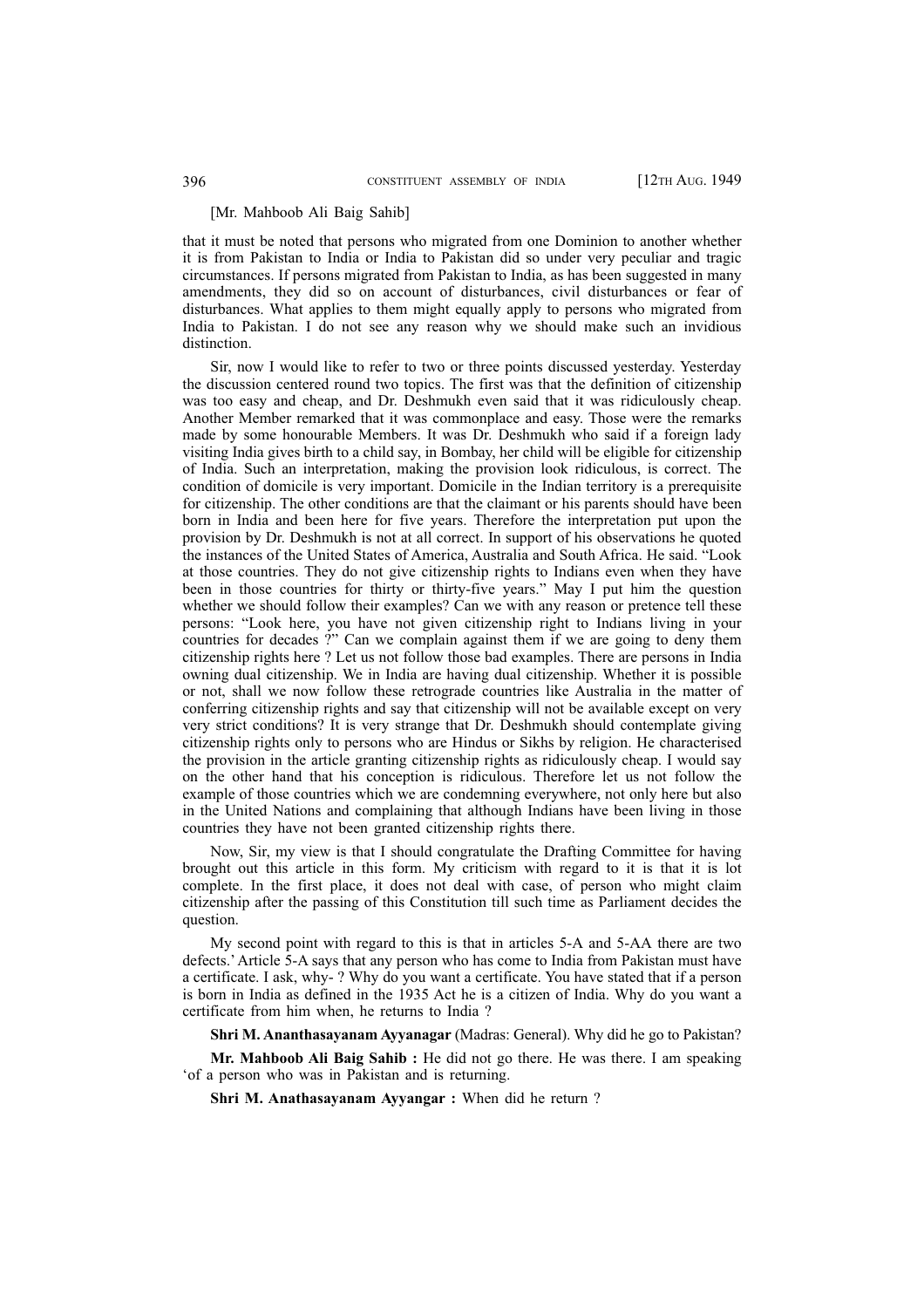**Mr. Mahboob Ali Baig Sahib :** He, was a citizen of India when Pakistan was included in India under the 1935 Act. I am speaking of a person who has been living in Pakistan which formed part of India and wants to return. Why do you want a certificate from him? Why do you want that he should reside here for six months? Why do you expect him to file a petition and be here for six months? He is an Indian and comes down here, not voluntarily, but under very tragic circumstances. He comes over to India because he could not live there on account of civil disturbances or for fear of civil disturbances. I do not want that any 'certificate should be produced by a person who comes from Pakistan to India.

**The Honourable Shri K. Santhanam** (Madras : General) : it is only from those who would return after 19th July 1948 that a certificate would be needed.

**Mr. Mahboob Ali Baig Sahib :** I know that. It does not make any difference at all. The question of a person who migrates from Pakistan to India is a very touchy question. People have become excited over it and also sentimental and aggressive. It is all unnecessary for us. Let us calmly consider this matter. What-is the difference between a person who has gone away, to Pakistan under the same and similar circumstances as those which Compelled persons remaining in Pakistan to migrate to India ? I can understand the cases, where people went away to Pakistan or came back to India in order that they might live in Pakistan or Hindustan. There may be instances where for reasons of service, persons who are employed in the provinces of Pakistan coming back to India. There are cases of that kind. Sir, it is correct that when partition took place, when the June 3rd Agreement was entered into by both parties, it was expected that the, minorities would remain where They were in the two Dominions and safeguards would be given to them. That was the honest expectation , that was the honest undertaking, but what happened was that after the transfer of power there was a holocaust, there were disturbances there were tragedies which compelled persons to migrate. Now, Sir, when these were the circumstances, is there any justification for us to draw any distinction— I would go to the length of saying any discrimination—between those persons who migrated to India and those who migrated to Pakistan under—the same circumstances? Let us not forget what during his life-time Mahatma Gandhi was preaching. What did he say? He invited the persons who had gone to Pakistan to return to their homeland. So, Sir, let us look at this matter calmly. I know there are many persons who are affected in this Assembly, who have lost their houses, who have lost their property, who have lost their professions, their status, everything. I know they are really affected. They are really touchy about this matter, but let us calmly think, over these matters. Let it not be said that because certain Members of this Assembly were hard hit on account of the Partition and were in a very-bad mood, in their bad mood they have passed this article 5-AA. So far as it goes it is tolerable, as, if a person wants to resettle, he can made a citizen; but the real point is about those people who come back—I do not know whether people are coming back. I am very much surprised to hear that such persons who are coming back may be traitors. The arm of the law should be so strong, that it must be able to get at any man who becomes a traitor. What would you do if one of your men becomes a traitor, a Communist and tries to overthrow the Government ? So, to say those people coming to India might become traitors and therefore they should not be allowed to come back, that is no reason at all. With this temperament you will never become strong. That kind of psychology should be shunned, must be got rid of. Moreover, we are only legislating for the present. Parliament may in its discretion, if it thinks it to be necessary, deprive any person of his citizenship and expel him. Parliament is supreme in this matter. Therefore I do not see any reason why you should make a distinction between persons, who go from here to Pakistan and persons who come from Pakistan.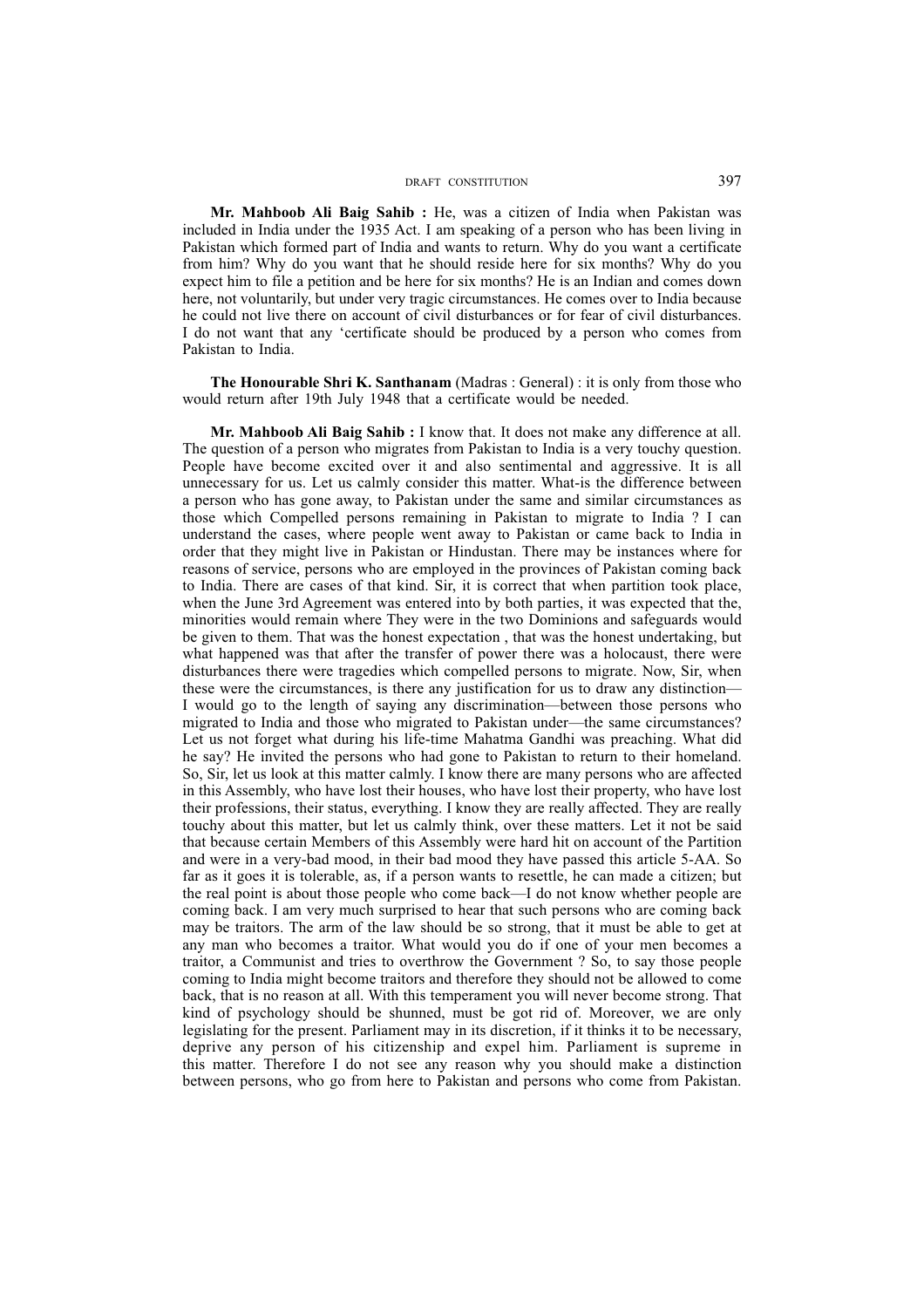## [Mr. Mahboob Ali Baig Sahib]

This is based on pure sentiment and does not inspire confidence not only among those persons but also amongst others. I would conclude by saying, let us consider this matter calmly and if we think that Mahatma Gandhi's teachings were correct, let us not go against his teachings and legislate like this, making a, distinction between these two sets of people.

**Mr. President :** There are one or two amendments. Notice of one of them was given rather late yesterday by Mr. Krishna Chandra Sharma, but I , would permit Mr. Sharma to move it. There is another amendment, notice of which was given today by Mr. Jai Sukh Lal Hathi. I do not think I can allow it. It has come too late. Mr. Krishna Chandra Sharma.

**Shri Krishna Chandra Sharma** (United Provinces : General) : Sir, I do not propose to move it.

**The Honourable Shri Jawaharlal Nehru** (United Provinces : General) : Sir, I wish to support the proposals made by Dr. Ambedkar as well as the amendment which Mr. Gopalaswami Ayyangar has proposed. All these articles relating to citizenship have probably received far more thought and consideration during the last few months than any other article contained in this Constitution.

Now, these difficulties have arisen from two factors. One was of course, the partition of the country. The other was the presence of a large number of Indians abroad, and it was difficult to decide about these Indians whether they should be considered as our citizens or not, and ultimately these articles were drafted with a view to providing for these two difficulties. Personally I think that the provision made has been on the whole very satisfactory. Inevitably no provision could be made, which provided for every possibility and provided for every case with justice and without any error being committed. We have millions of people in foreign parts and other countries. Some of those may be taken to be foreign nationals, although they are Indians in origin. Others still consider themselves to some extent as Indians and yet they have also got some kind of local nationality too, like for instance, in Malaya, Singapore, Fiji and Mauritius. If you deprive them of their local nationality, they become aliens there. So, all these difficulties, arise and you will see that in this resolution we have tried to provide for them for the time being, leaving the choice to them and also leaving it to our Consul—Generals there to register their names. It is not automatic. Our representatives can, if they know the applicants to be qualified for Indian citizenship, register their names.

Now I find that most of the arguments have taken place in regard to people who are the victims in some way or other of partition. I do not think it is possible for you to draft anything, whatever meticulous care you might exercise which could fit in with a very difficult and complicated situation that has arisen, namely the partition. One has inevitably to do something which involves the greatest amount of justice to our people and which is the most practical solution of the problem. You cannot in any such provision lay down more or less whom you like and whom you dislike; you have to lay down certain principles, but any principles that you may lay down is likely not to fit in with a number of cases. It cannot be helped in any event. Therefore you see that the principle fixed fits with a vast majority of cases, even though a very small number does not wholly fit in, and there may be some kind of difficulty in dealing with them. I think the drafters of these proposals have succeeded in a remarkable measure in producing something which really deals with 99.9 per cent. of cases with justice and practical common sense; may be some people may not come in. As a matter of fact even in dealing with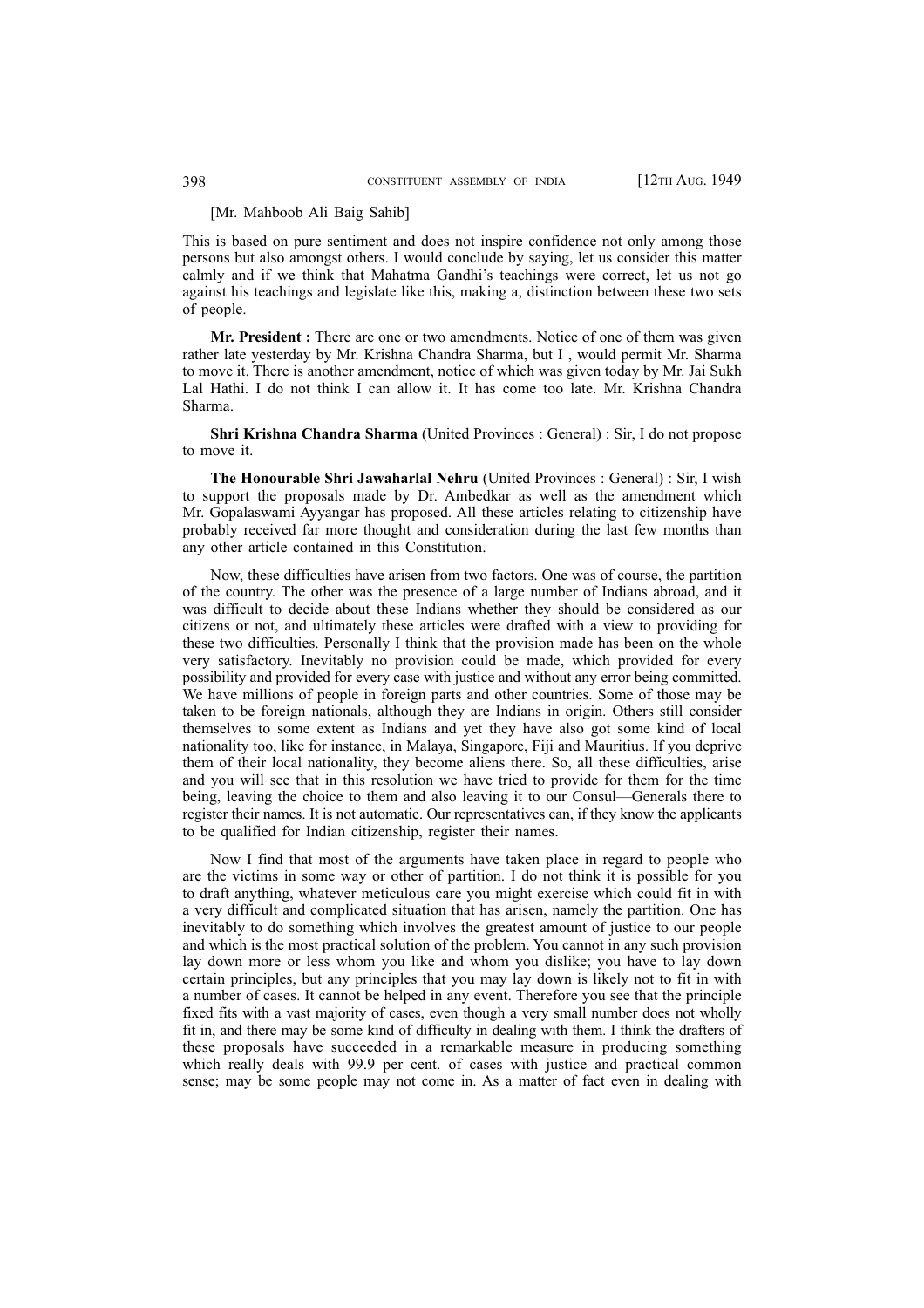naturalization proceedings, it is very, difficult to be dead sure about each individual and you may or you may not be taking all of them. But the chief objection, so far as I can see, has been to the amendment that Mr. Gopalaswami Ayyangar has moved to the effect that people who have returned here permanently and in possession of permanent permits shall be deemed to be citizens of India. They are rejected and presumably their presence is objected to because it is thought that they might take possession of some evacuee property which is thus far being considered as an evacuee property and thereby lessen the share of our refugees or displaced persons, who would otherwise take possession of it.

Now, I think there is a great deal of misunderstanding about this matter. Our general rule as you will see in regard to these partition consequences, is that we accept practically without demur or enquiry that great wave of migration which came from Pakistan to India. We accept them as citizens up to some time, in July 1948. It is possible, of course that in the course of that year many wrong persons came over, whom we might not accept as citizens if we examine each one of them; but it is impossible to examine hundreds of thousands of such cases and we accept the whole lot. After July 1948, that is about a year ago, we put in some kind of enquiry and a magistrate who normally has *prima facie* evidence will register them; otherwise he will enquire further and ultimately not register or he will reject. Now all these rules naturally apply to Hindus, Muslims and Sikhs or Christians or anybody else. You cannot have rules for Hindus, for Muslims or for Christians only. It is absurd on the face of it; but in effect we say that we allow the first year's migration and obviously that huge migration ,was as a migration of Hindus and Sikhs from Pakistan. The others hardly come into the picture at all. It is possible that later, because of this permit system, some non-Hindus and non—Sikhs came in. How did they come in ? How many came in ? There are three types of permits, I am told. One is purely a temporary permit for a month or two, and whatever the period may be, a man comes and he has got to go back during that period. This does not come into the picture. The other type is a permit, not permanent but something like a permanent permit, which does not entitle a man to settle here, but entitles him to come here repeatedly on business. He comes and goes and he has a continuing permit. I may say; that, of course, does not come into the picture. The third type of permit is a permit given to a person to come here for permanent Stay, that is return to Indian and settle down here.

Now, in the case of all these permits a great deal of care has been taken in the past before issuing them. In the case of those permits which are meant for permanent return to India and settling here again, a very great deal of care has been taken. The local officials of the place where the man came from and where he wants to go back are addressed; the local government is addressed, and it is only when sufficient reason is found by the local officials and the local Government that our High Commissioner in Karachi or Lahore, as the case may be, issues that kind of permit.

**Shri Gopikrishna Vijayavargiya** (Madhya Bharat) : What is the number of such permits ?

**The Honourable Shri Jawaharlal Nehru :** I have not got the numbers with me but just before I came here, I asked Mr. Gopalaswami Ayyangar; he did not know the exact figures and very roughly it may be 2,000 or 3,000.

Now, normally speaking these permits are issued to two types of persons. Of course, there may be others but generally the types of persons to whom these are given are these. One is usually when a family has been split up, when a part of the family has always remained here, a bit of it has gone away, the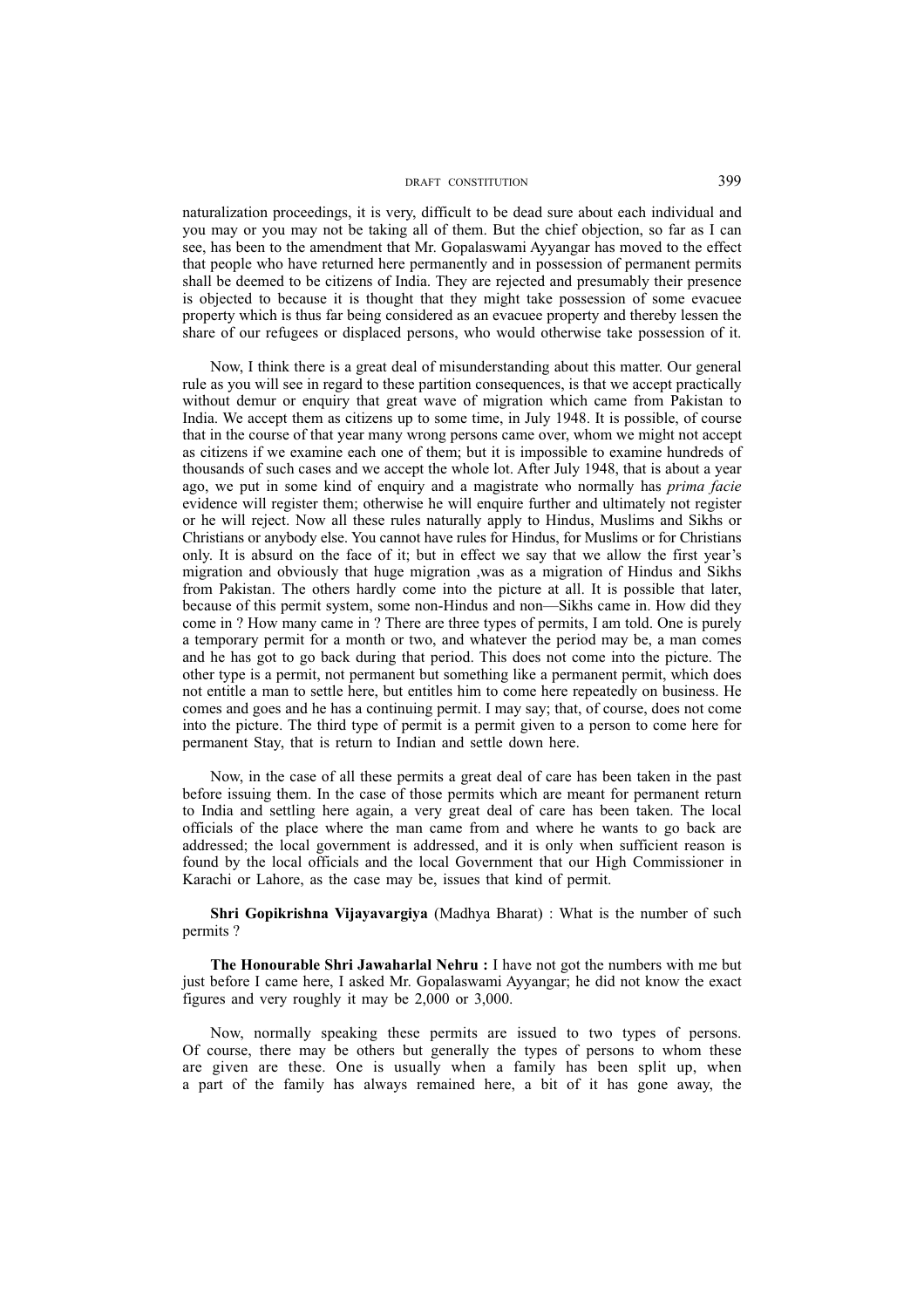#### [The Honourable Shri Jawaharlal Nehru]

husband has remained here but has sent his wife and children away because of trouble etc.; he thought it safer or whatever the reason, he continued to stay here while his wife and children want to come back, we have allowed them to come back where it is established that they will remain here throughout. Normally it is applied to cases of families being split up when we felt assured that the family has been here and have no intention of going away and owing to some extraordinary circumstances, a bit of that family went away and has wanted to come back. It is more or less such general principles which have been examined and the local government and the local officials have recommended that this should be done and it has been done. That is the main case. Then there are a number of cases of those people whom you might call the Nationalist Muslims, those people who I had absolutely no desire to go away but who were simply pushed out by circumstances, who were driven out by circumstances and who having gone to the other side saw that they had no place there at all, because the other side did not like them at all; they considered them as opponents and enemies and made their lives miserable them and right through from the beginning they expressed a desire to come back arid some of them have come back. My point is that the number of cases involved considering everything, is an insignificant number, a small number. Each individual case, each single case has been examined by the local officials of the place where that man hails from; the local government, having examined, have, come to a certain decision and allowed that permit to be given. Now, it just does not very much matter whether you pass this clause or not. Government having come to a decision, any person after he has returned he is here; and having come here, he gets such rights and privileges, and all these naturally flow as a consequence of that Government's decision. It is merely clarifying matters. It does not make any rule. Suppose a question arose in regard to a very little or an insignificant property is concerned, not only because the principles involved; but also because a certain family or a part of a family was split up but otherwise here held on to the property, so that the family that came back came to the property which is being held by the other members of the family and no new property is involved. No new property is involved arid if some new property is involved, it is infinitesimal. It makes no great difference to anybody. From a person coming here after full enquiry and permission by the Government, after getting a permit, etc., certain consequences flow even in regard to property. If these consequences flow, if he is entitled to certain property, it is because he is a citizen of India and the local Government has decided, whether it is the East Punjab Government or the Delhi Government or the U.P. Government. You do not stop them by not having this amendment or by having it. You can stop them, of course, by passing a law as a sovereign assembly. It is open to you to do that; but it does not follow from this. I would beg of you to consider how in a case like this, where after—due enquiry Government consider that justice demands, that the rules and conventions demand that certain steps should be taken in regard to an individual,—I do not myself see how without upsetting every cannon of justice and equity, you can go behind that. You may, of course, challenge a particular case, go into it and show that the decision is wrong and upset it, but you cannot attack it on 'Some kind of principle'.

One word has been thrown about a lot. I should like to register my strong protest against that word. I want the House to examine the word carefully and it is that this Government goes in for a policy of appeasement, appeasement of Pakistan, appeasement of Muslims, appeasement of this and that. I want to know clearly what that word means. Do the honourable Members who talk of appeasement think that some kind of rule should be applied when dealing with these people which has noting to do with justice or equity? I want a clear answer to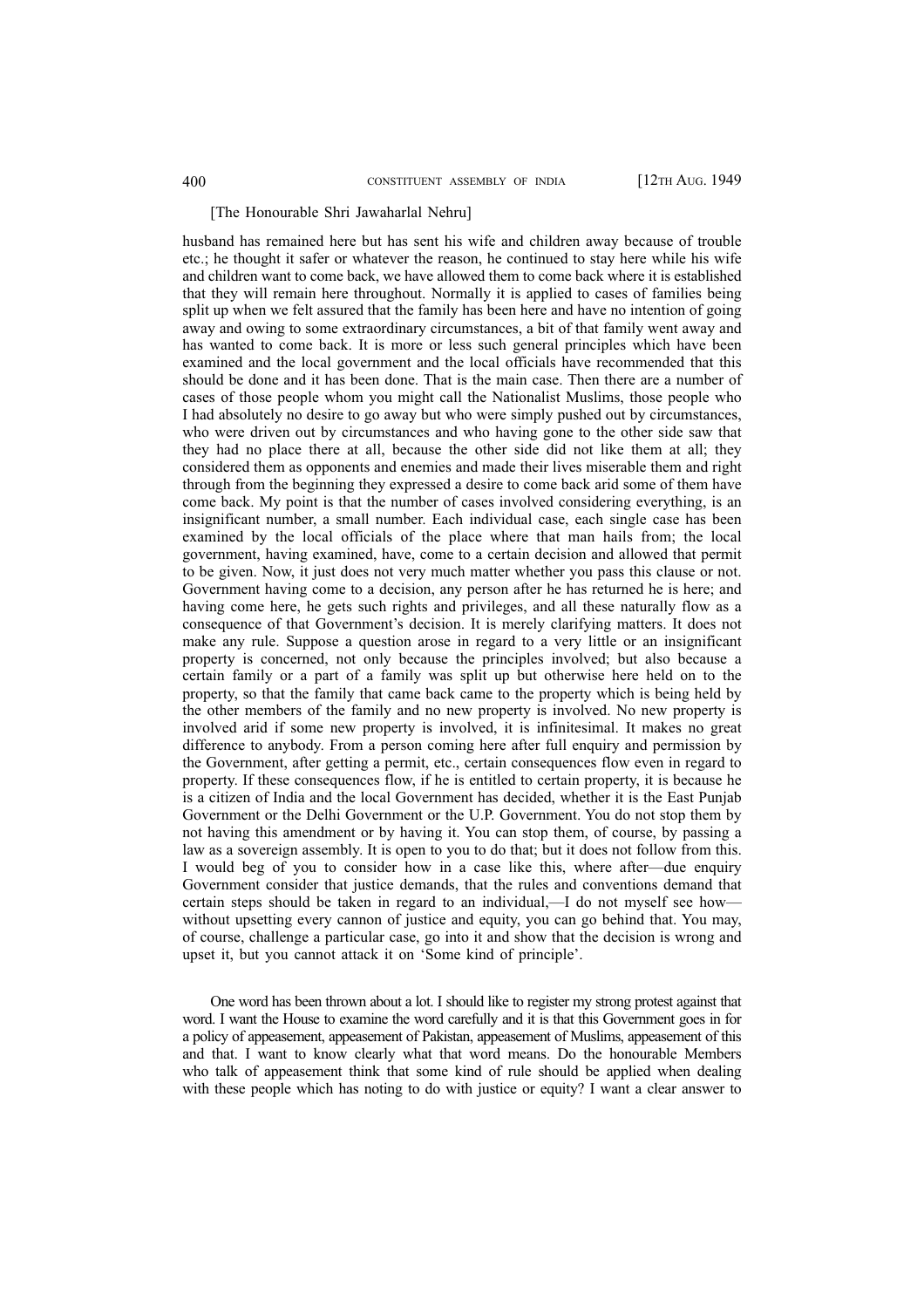that. If so, I would only plead for appeasement. This Government will not go by hair's breadth to the right or to left form what they consider to be the right way of dealing, with the situation, justice to the individual or the group.

Another word is thrown up a good deal, this secular State business. May be beg with all humility those gentlemen who use this word often to consult some dictionary before they use it? It is brought in at every conceivable step and at every conceivable stage. I just do not understand it. It has a great deal of importance, no doubt. But, it is brought in all contexts, as if by saying that we are a secular State we have done something amazingly generous, given something out of our pocket to the rest of the world, something which we ought not to have done, so on and so forth. We have only done something which every country does except a very few misguided and backward countries in the world. Let us not refer to that word in the sense that we have done something very mighty.

I do not just understand how anybody possibly argue against the amendment that Mr. Gopalaswami Ayyangar has brought forward. To argue against that amendment is to argue definitely for in justice, definitely for discrimination, for not doing something which after full enquiry has been found to be rightly done, and for doing something which from the practical point of view of numbers or property, has no consequence. It is just dust in the pan. In order to satisfy yourself about that little thing, because your sense of property is so keen, because your vested interest is so keen that you do not wish one-millionth part of certain aggression of property to go outside the pool, or because of sonic other reason, you wish to upset the rule which we have tried to base on certain principles, on a certain sense of equity and justice. It will not be a good thing. I appeal to the House to consider that whether you pass this amendment of Mr. Gopalaswami Ayyangar or not, the fact remains that this policy of the Government has to be pursued and there is no way out without upsetting every assurance and every obligation on the part of the Government every permit that has been issued after due enquiry. Again, so far as this matter is concerned, please remember that the whole permit system was started some time in July 1948, that is to say after large-scale migration was over completely. To that period, from July 1948 up till now, this amendment refers to in a particular way, that is to say, it refers to them in the sense that each such person will have to go to a District Magistrate or some like official and register himself. He cannot automatically become a citizen. He has, to go there and produce some kind of *prima facie* etc., so that there is a further sitting. He has to pass through another sieve. If he passes, well and good; if not, he can be rejected even at this stage. The proposals put forward before the House in Mr. Gopalaswami Ayyangar's amendment are eminently just and right and meet a very complicated situation in as practical a way as possible.

**Shri Alladi Krishnaswami Ayyar** (Madras: General): Mr. President, after the lucid exposition of the subject by Dr. Ambedkar in his introductory remarks and the very clear statement of policy and principles by the Prime Minister, I do not propose to take the time of the House with a long speech. I may explain briefly what I consider to be the main principle, of the articles that have been placed before the House.

The object of these articles is not to place before the House anything like a code of nationality law. That has never been done in any State at the ushering in of a Constitution. A few principles have no doubt been laid down in the United States Constitution but there is hardly any Constitution in the world in which a detailed attempt has been made in regard to the nationality law in the Constitution. But, as we have come to the conclusion that our Constitution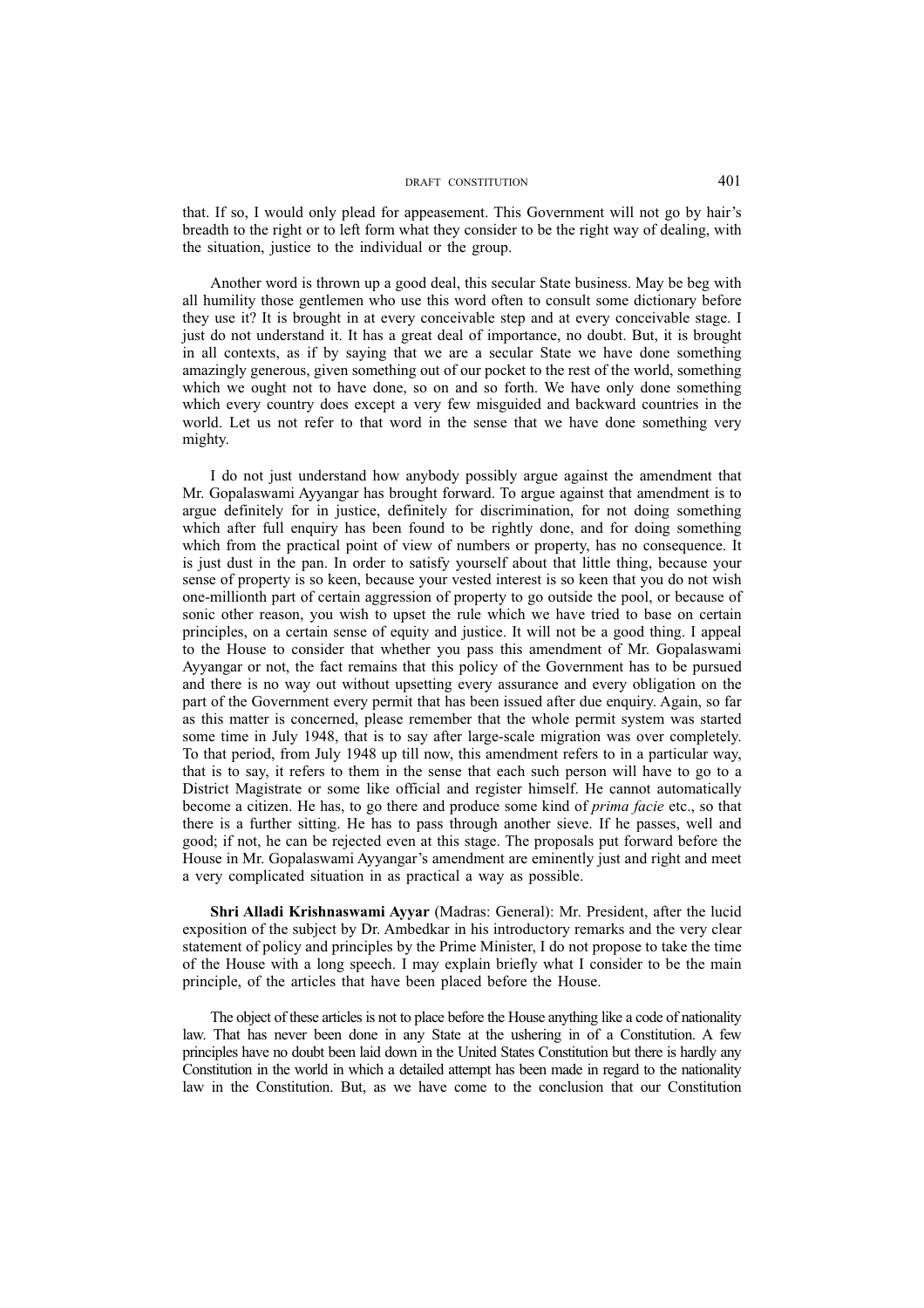## [Shri Alladi Krishnaswami Ayyar]

is to be a republican constitution and provision is made throughout the Constitution for election to the Houses of Parliament and to the various assemblies in the units, and for rights being exercised by citizens, it is necessary to have some provision as to citizenship at the commencement of the Constitution. Otherwise, there will be difficulties connected with the holding of particular offices, and even in the starting of representative institutions in the country under the republican constitution. The articles dealing with citizenship are, therefore, subject to any future nationality or citizenship law that may be passed by Parliament. Parliament has absolutely a free hand in enacting any law as to nationality or citizenship suited to the conditions of our country. It is not to be imagined that in a Constitution dealing with several subjects it is possible to deal with all the complicated problems that arise out of citizenship. The question has been raised regarding what is to be the status of married women, what is to be the status of infants or in regard to double nationality and so on. It is impossible in the very natue of things to provide for all those contingencies in the Constitution as made by us.

Then one other point will have to be remembered regarding citizenship. Citizenship carries with it rights as well as obligations. There are obligations also upon the Government of India in regard to their citizens abroad.

Another point that will have to be remembered in this connection is this. While any law as to nationality or citizenship may carry with it certain international consequences, it is not easy to provide against, what may be called double citizenship. The various International Conferences found it very difficult to formulate any principle which can remove altogether the principle of double citizenship. It arises out of the fact that primarily it is for each nation to determine its nationality law and its law of citizenship. At the same time it has its international consequences *e.g*., the Continental law as to citizenship is not the same as the English law and on account of that certain conflicts have arisen.

Therefore there is no use of our attempting in any Constitution and much less in the present Constitution which is now making a tentative proposal in regard to citizenship to deal with the problem of double citizenship or double nationality. All these considerations have been kept in view in these articles that have been placed before the House. I shall just briefly refer to the principles underlying each one of these articles.

As against article 5(1) a point has been made by some of the speakers that it concedes the right of citizenship to every person who is born in the territory of India and that is rather an anomalous principle. I am afraid the critics have not taken into account that our article is much stricter, for example, then the Constitution of the United States. Under the Constitution of the United States if any person is born in the United States he would be treated as a citizen of the United States irrespective of colour or of race. Difficulty has arisen only with regard to naturalisation law. We have added a further Qualification *viz*., that the person must have big permanent home in India. I am paraphrasing the word 'domicile' into 'permanent home' as a convenient phrase.

Then clause (c) of article 5 taxes notes of the peculiar position of this country. There are outlying tracts in India like Goa. French Settlements and other places from where people have come to India and have settled down in this country, regarding India as a permanent home, and they have contributed to the richness of the life in this country. They have assisted commerce and they have regarded themselves as citizens of India. Therefore to provide for those classes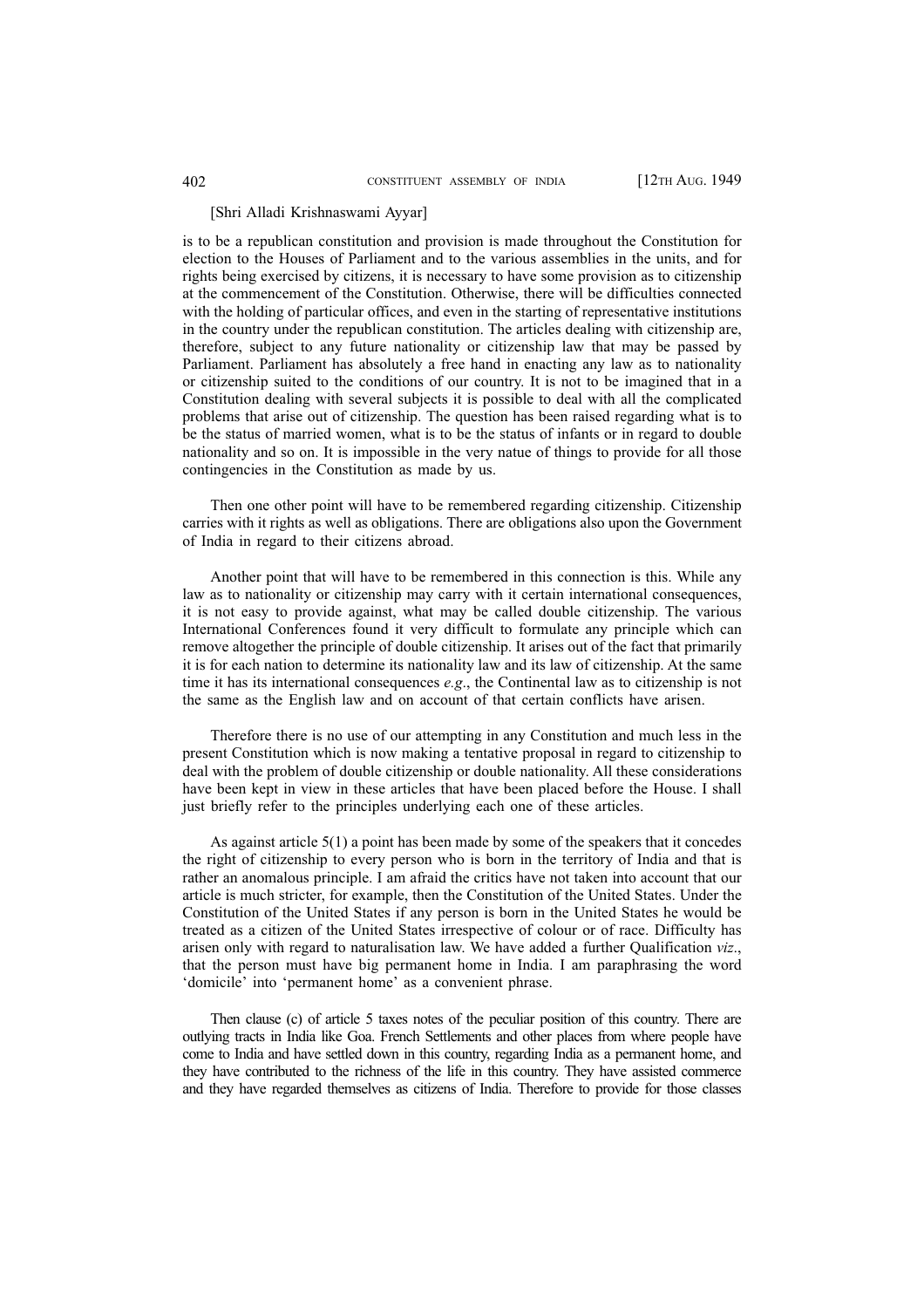of cases it is stated in clause (c) that if a person is continuously resident for a period of five years and he has also his domicile under the opening part of article 5, he would be treated as a citizen of this country. Then towards the end it is stated that 'he shall not have voluntarily acquired the citizenship of any foreign State. If a citizenship is cast upon a person irrespective of his volition or his will, he is not to lose the rights of citizenship in this country but if on the other hand be has voluntarily acquired the citizenship of another State, then he cannot claim the right of citizenship in this country. That is the object of the latter part of article 5.

Article 5A is intended to provide for all cases of mass migration—if I may use that expression—from Pakistan into India and to provide for that class of persons who have made the present India as their home. Now they are in our country and want to make this their home. We do not in that article make any distinction between one community and another, between one sect and another. We make a general provision that if they migrated to this country and they were born in India as defined in the earlier Constitution, then they will be entitled to the benefits of Citizenship. That is the import of article 5A, clause (a). Clause (b) provides for registration of migrated people. Certain safeguards are provided for in clause (2) so as to make it quite clear that the authorities accept the migrated people as *bona fide* citizens of this country. That is the object of this clause. There is also a provision to the effect that no registration shall be made unless the person making the application has resided in the territory of India for at least 6 months. Therefore, there are two safeguards, (1) there will be registration and (2) no registration shall be made unless the applicant has resided in the territory of India for at least six months before the date of application. If article 5-A stood by itself it would mean that even if persons went to Pakistan with the deliberate intention of making Pakistan their permanent home, and remigrated to India they might be entitled to the benefit of 5A. In order to provide against that contingency 5AA is proposed which reads as follows:—

"Notwithstanding anything contained in articles 5 and 5A of this Constitution, a person who has, after the first day of March, 1947 migrated from the territory of India to the territory now included in Pakistan shall not be deemed to be a citizen of India.'

There is no use dealing with this in the abstract. If a person has deliberately and intentionally chosen to be the citizen of another country, after the question had arisen, after Pakistan had been declared territory independent form India, then there is no point in conceding citizenship right to such a person. But this proviso takes note of this important fact that the Government of India have permitted a certain number of people to come and settle down here after being satisfied that they want to take their abode here and in no other country, and that they look upon this country as their own. Having given that assurance, it would be the grossest injustice on the part of the Government of India now to say that they are not entitled to the rights of citizenship of India. The proviso safeguards the dignity, the honour and the plighted word of the Government of India by saying that such a person will be entitled to the benefits of citizenship. This is an exception to the general rule, under article 5AA, namely, that if a person deliberately, voluntarily and intentionally migrated to Pakistan, he shall not be entitled to claim the right of citizenship of our country. It is our duty, to respect the plighted word of the Government of India. That is the object of the proviso.

There is some confusion in the minds of some people as if the rights to property were in some way related to citizenship. There is no connection whatsoever, either in international law or in municipal law between the rights of citizenship and the rights to property. A person has no particular rights to property, because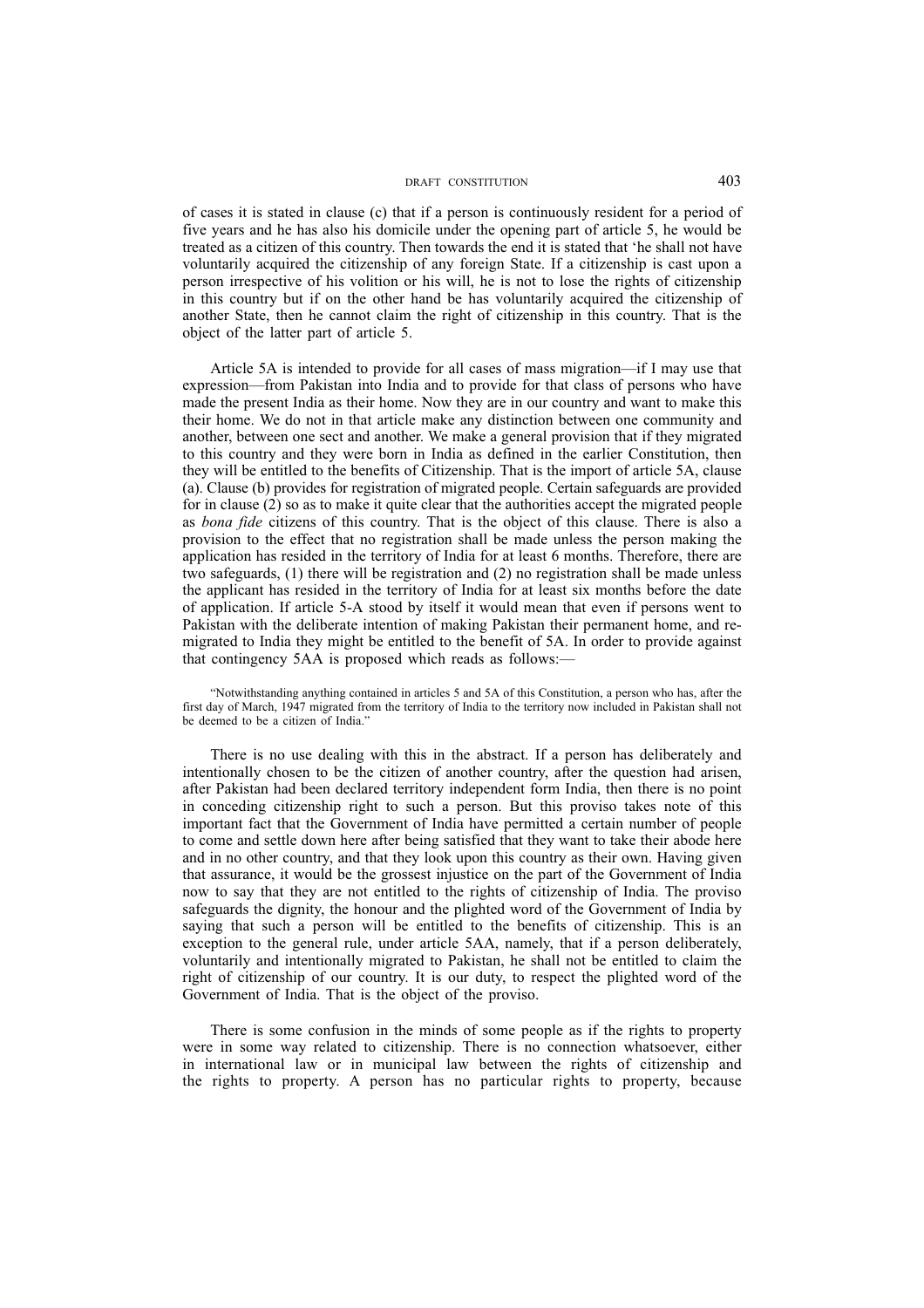#### [Shri Alladi Krishnaswami Ayyar]

he belongs to a particular country. Many of our nationals have property in the United States, in Germany, in England and in several other countries, but these do not depend upon their being the nationals of those countries. Nationality or citizenship has nothing to do with the law of property. At the same time, the exigencies of a situation may require property to be controlled. For instance during a war, the conditions may require the State to exercise some control over enemy property or the property of foreigners. That is not to say that the property of the foreigners or the enemy has been confiscated. No principle of international law, no principle of comity of nations recognizes this principle.

In article 5-B, we have made provision for those of our nationals who are outside India, in the Strait Settlements and in other places. They are anxious to retain their connection with the mother-country. They may or may not have acquired some rights to qualify them for citizenship in those States but in those cases in which they are born in this country or if they are the children or grand-children or persons born in his country, they are to be given the right of citizenship. They had left this country long ago and gone to another country, because we were not able to provide them the necessary means of livelihood—at least not under the British regime. (Let us hope that our record would be better). But they are anxious still to retain the links with the motherland, they have sentimental attachment to this country and are anxious to continue as citizens of our country. They also will be entitled to citizenship. That is the object of article 5-B.

As has been pointed out by the Prime Minister on more than one occasion, we have arrived at the present draft after a number of meetings, and a number of confidences at which different view-points were sought to be met. Of course, it is not possible to satisfy everyone, and it is not possible to arrive at a formula which will satisfy everyone affected.

We are plighted to the principles of a secular State. We may make a distinction between people who have voluntarily and deliberately chosen another country as their hove and those who want to retain their connection with this country. But we cannot on any racial or religious or other grounds make a distinction between one kind of persons and another, or one sect of persons and another sect of persons, having regard to our commitments and the formulation of our policy on various occasions.

With these words, I support the articles as placed by Dr. Ambedkar and also the amendments moved by my Friends Shri Gopalaswami Ayyangar and Shri T.T. Krishnamachari.

**Shri Brajeshwar Prasad** (Bihar : General) : Mr. President, Sir, I rise to support the articles moved by Dr. Ambedkar; and I want especially to accord my hearty approval to the proviso moved by Shri T. T. Krishnamachari and accepted by Dr. Ambedkar now and which has been incorporated in the articles moved by Dr. Ambedkar. This article and especially that proviso is a tribute to the memory of the great Mahatma who worked for the establishment of good relations between Hindus and Muslims. Sir, the proviso invites all the Muslims who left this country, to come back and settle in this country, except those who are agent provocateurs spies, fifth columnists and adventurers. I wish the proviso had been more wide. I wish all the people of Pakistan should be invited to come and stay in this country, if they so like. And why do I say so? I am not an idealist. I say this because we are wedded to this principle, to this doctrine, to this ideal. Long before Mahatma Gandhi came into politics centuries before recorded history. Hindus and Muslims in this country were one. We were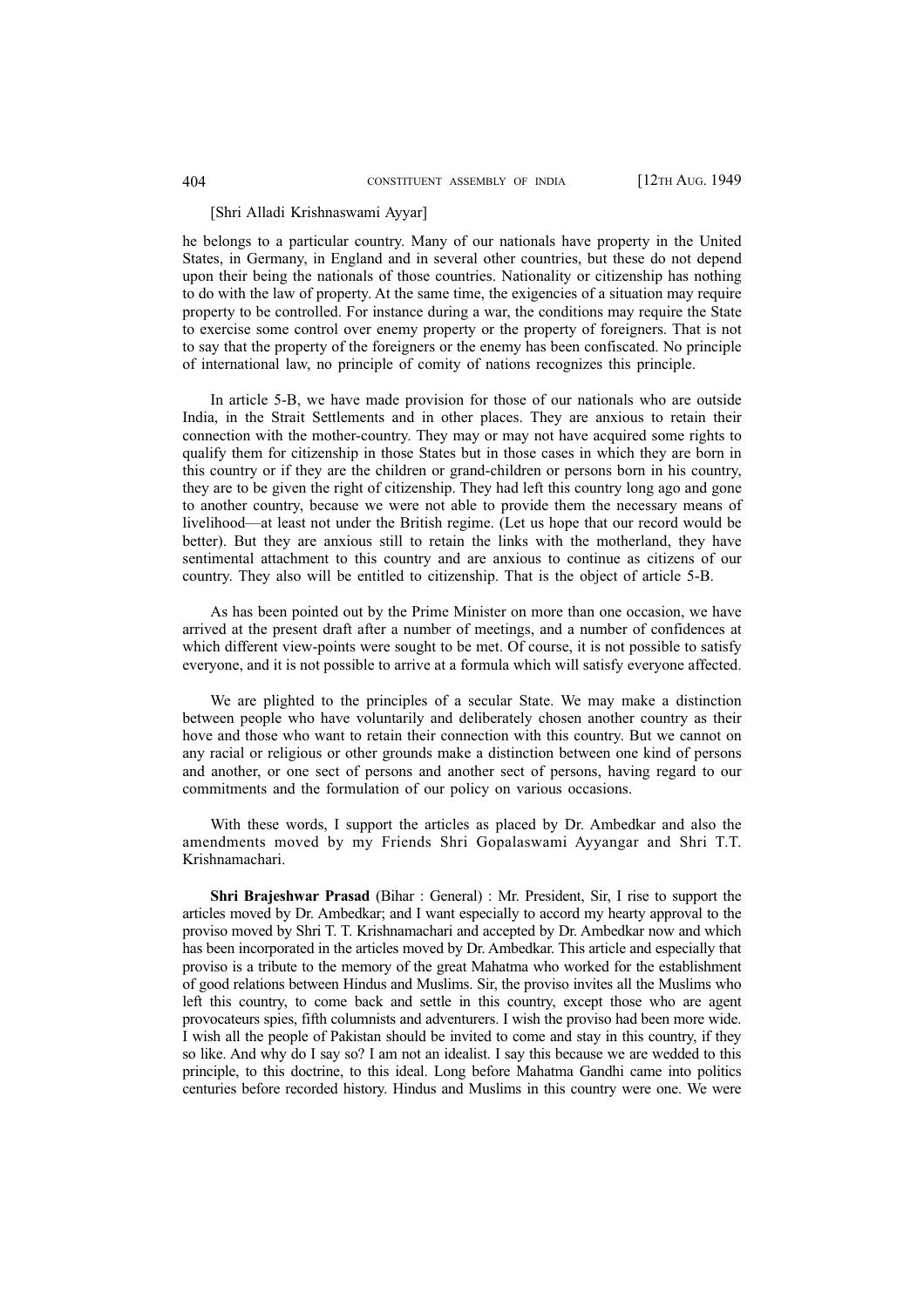talking, during the time of Mahatma Gandhi that we are blood-brothers. May I know if after partition, these blood-brothers have become strangers and aliens? Sir, it has been an artificial partition. I think that the mischief of partition should not be allowed to spread beyond the legal fact of partition. I stand for common citizenship of all the peoples of Asia, and as a preliminary step, I want that the establishment of a common citizenship between India and Pakistan is of vital importance for the peace and progress of Asia as a whole.

Sir, the proviso has been attacked by Shri Jaspat Roy Kapoor on the ground that it will provide an opportunity for spies and adventurers to come to this country. But my view is that Muslims of this country are as loyal to the State as Hindus. On the other hand I agree with the statement made by the Prime Minister at a different place that the security of India today is menaced not by Muslims but by Hindus.

Another point that was raised by my Friend Shri Jaspat Roy Kapoor was that we must have proper regard for the economic consequences of the proviso. I wish this argument had not been raised. We are not a nation of shopkeepers; we cannot dethrone God and worship Mammon. Whatever the economic consequences may be we want to stand on certain principles. It is only by a strict adherence to certain moral principles that nations progress. The material development of life is no index to progress and civilization. I do not think it is politics or statesmanship to subordinate sound political principles to cheap economics. I see no reason why a Muslim who is a citizen of this country should be deprived of his citizenship at the commencement of this Constitution, specially when we are inviting Hindus who have come to India from Pakistan to become citizens of this country. People who have never been in India but have always lived in the Punjab and on the frontier have come and become citizens of this State; why cannot a Muhammadan of the frontier be so when we have always said that we are one?

It has also been asserted that it was the fact of partition that was responsible for mass migration. I do not agree with that proposition. The late lamented Mr. Jinnah stood for the principle of exchange of population. We disagreed. The implication of our rejection of that demand was that the fact of partition would have no bearing on the question of loyalty of Muslims of this country. Partition or no partition, the Muhammadan will remain loyal to this country. That was the meaning of the rejection of the demand of Mr. Jinnah. And how can we say that the fact of partition was responsible for mass migration? It must be realised that it was the riots and the disturbances in certain parts of the country which were responsible for mass migration. Even now the relations between the two Governments have not become stabilised; and it is only with the establishment of good relations between the two States that there can be security and people who belonged to this country and were citizens of this country would come back and settle in this country.

**Maulana Mohd. Hifzur Rehaman** (United Provinces : Muslim) : \*[Mr. President Sir, article 5 as amended by Dr. Ambedkar is before us in its present form. So far as I have seen and examined it I understand that sufficient efforts 'have been made to explain at considerable length the rights of citizenship which are due to a person in the capacity of a citizen. Two things have been kept in view. On one hand provision has been made that a citizen should be entitled to those rights which are due to him as a citizen. On the other hand the other thing 'has also been kept in view and it has been considered that in case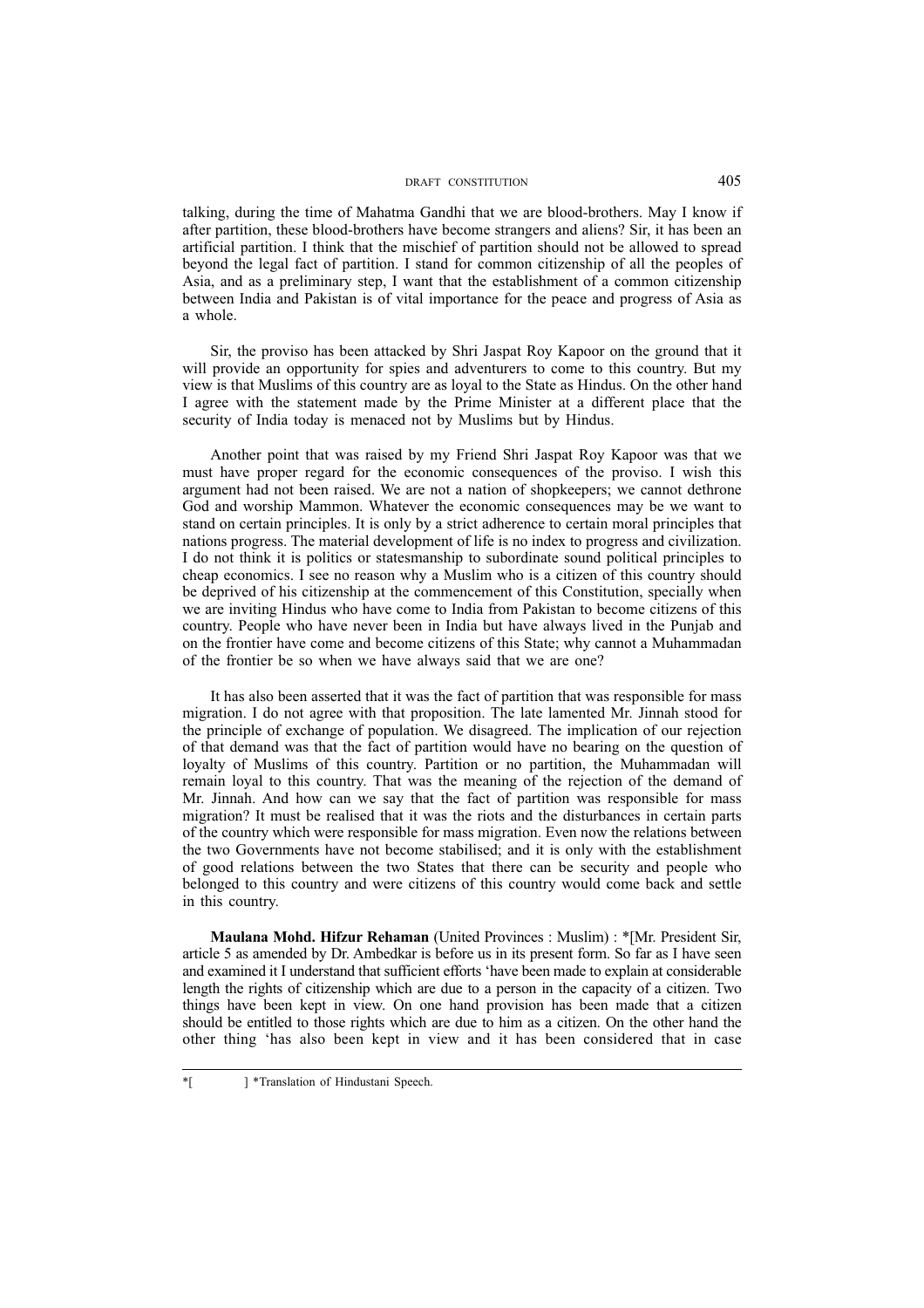#### [Maulana Mohd. Hifzur Rehaman]

any person tries to become a citizen by unlawful means, necessary safeguards must be provided against that. I think this step is praiseworthy and to me it appears desirable. In this connection the principle and policy which have been laid out by honourable the Prime Minister and honourable Shri Gopalaswami Ayyangar gives us great satisfaction. In spite of this I feel the absence of two things and I desire to draw the attention of the House towards these.

Of course details are not available regarding those people who have come with permanent permits. But it has also been explained now that those people who have come with permanent permits will be regarded as citizen in a certain way. The other thing which deserves our attention is that perhaps in the date which has been mentioned here no notice has been taken of the notification of the Government of India in which from time to time the government offered facilities to those coming from Pakistan. In article 5 three or four clauses have been made which do not impose restrictions and conditions, and these have been accepted and these four classes will be considered as citizens in this way. Further in 5A where it has been laid down as to who else will be considered as citizen, it has been said that those people who have come before 19th July, 1948, will be regarded as citizens. But those who have come later on have got to get themselves registered by applying. The condition of registration has been made necessary here. I want to say that the date which is mentioned in the notification issued by the Government of India is 10th September. It is made clear therein that they should also be regarded as citizens, provided the local authorities declare their permits as valid and recognize them. I would also say that, as regards those who have come with permanent permits or in any other capacity, this should have also been included in this amendment, if the Government of India in their notification have given this facility that those coming upto 10th of September shall be regarded as the citizens of India.

In the first amendment, instead of 1st August, 1948, 19th July, 1948, should not have been included. It would have been more just if 11th September should have replaced 19th July so that everybody should have availed of the utmost time for securing the right of citizenship. This would have meant that according to the date referred in the notification, issued by the Government of India, those people who would have come till 11th September should be regarded citizens without any condition.

The next question is this, that those who have come with permanent permits shall have to fulfil the condition of registration for their recognition as citizens. In this connection I submit that it has been made clear that the enquiries will be made about those people who have come here from the 19th July to the 11th September and after that they will be considered to be the citizens of India. In my opinion the restriction that has been imposed on them is quite unjust and that it goes against justice and fair play. We know very well and the House also is aware of the fact, that those who are given permanent permits can be recognized citizens only when the bona-fides of the permit holders are enquired into and that conspirators and cheats or those who have come to consolidate their business are not among them. First of all, the local authorities enquire into their details and then given them permits. In other words the local authorities give a permit only when they are completely satisfied and in no way before it. If over and above all this, the restriction of registration is imposed on them. I will say that it is far from just. Therefore, I say that it has not been made clear whether, to acquire the right to citizenship, such a person has only to apply for registration: or is this also essential, that after the submission of such application, the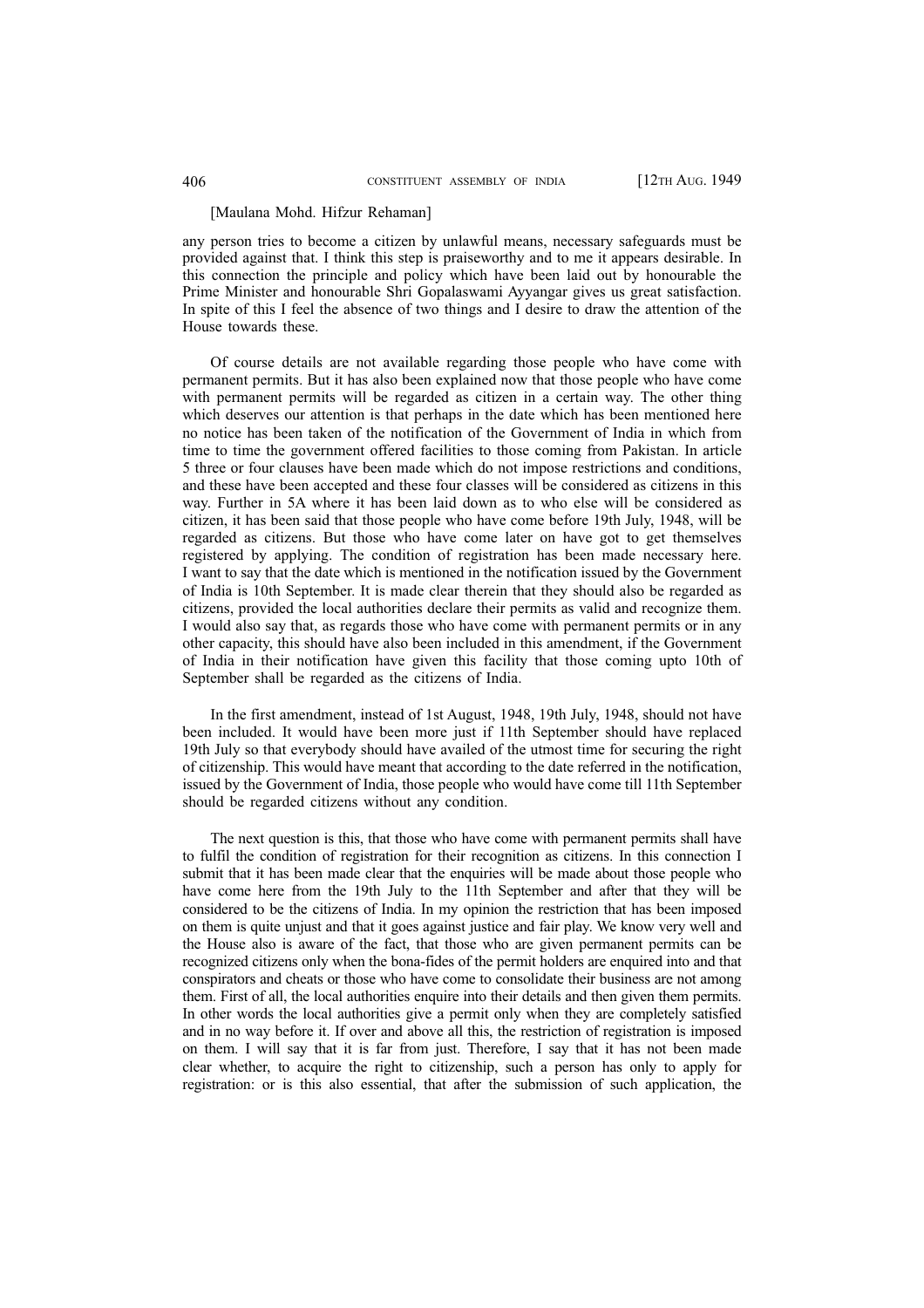local officials should make inquiries about it, and get him registered only if they are completely satisfied, otherwise they would have the right to reject his application? You know well that thousands of men have come back to Indian Union by now. A large number of them had come back soon after the disturbances. Of course there are people also who came back rather late, because they had difficulties in getting their permits. They were oblige to come late, for the simple reason that they could not get their permits in time. We have had experience that those persons who after coming back from Pakistan applied to the local officials for their permanent residence in Indian Union, and cancellation of their permit under the notification of the Government of India, were not made permanent residents and their permits were not cancelled within the fixed period.

It is our experience that the administration often creates such difficulties. Such people were assured in various ways by the District Magistrates concerned that their cases were under inquiry and that their applications were with the police for investigation and after receiving the report they would be informed about the acceptance or rejection of their applications. But what came out was this, that even after the lapse of three or four months they did not receive any reply. And when the Government of India issued another notification then the District Magistrates of various Provinces, without informing such persons about the acceptance or rejection of their applications, asked them to go back in view of the said notification. In this way the applications of those persons were rejected, who had come here with one, two or three months permit for the purpose of acquiring permanent citizenship : and instead of granting or rejecting their request, they were asked to go back at once. By doing so, not hundreds but thousands of people were put to difficulties and these people were not given even ten or fifteen days time. The result of this was that many persons in U.P., East Punjab and other Provinces were arrested on the ground that they were going back after the expiry of the fixed period. In fact no action was taken on the applications of those persons who had come here to acquire the right of citizenship and had stayed here for two or three months.

At last Government of India issued another notification. And after that these applicants were referred to this notification and were asked to go back. They requested for ten or fifteen days time, but they were not given even that much time. And any one who over stayed with a view to repeat the request was sent to jail. Some persons are still locked up in jails. In regard to those persons who have come here with permanent permits and registration is required only for the recognition of their citizenship, it seems reasonable to some extent if they are required to make any application only for their registration. But this thing should be clarified here, that they would be required only to apply for registration and thereupon they would be registered as citizens. This Constitution which you are framing here ought to be such that it should not create any difficulty for anybody.

If we do not clarify this point here and now, there may be injustice. Is it fair that after the submission of an application a second enquiry should be made and at the expiry of the enquiry the applicant should be informed as to whether he would be registered or not? I consider it against justice and I think that it would create good many difficulties for thousands of *bona fide* citizens.

By giving them permanent permits you have allowed them to come and live here. But in this Constitution which you are framing here, you are forcing them to apply for registration. On these applications local officials would make enquiry and after that they would tell them whether they are fit to be registered as citizens or not. Do you know that thousands of Meos who had left their houses on account of the disturbances have come back? If they are treated like that, would it be fair?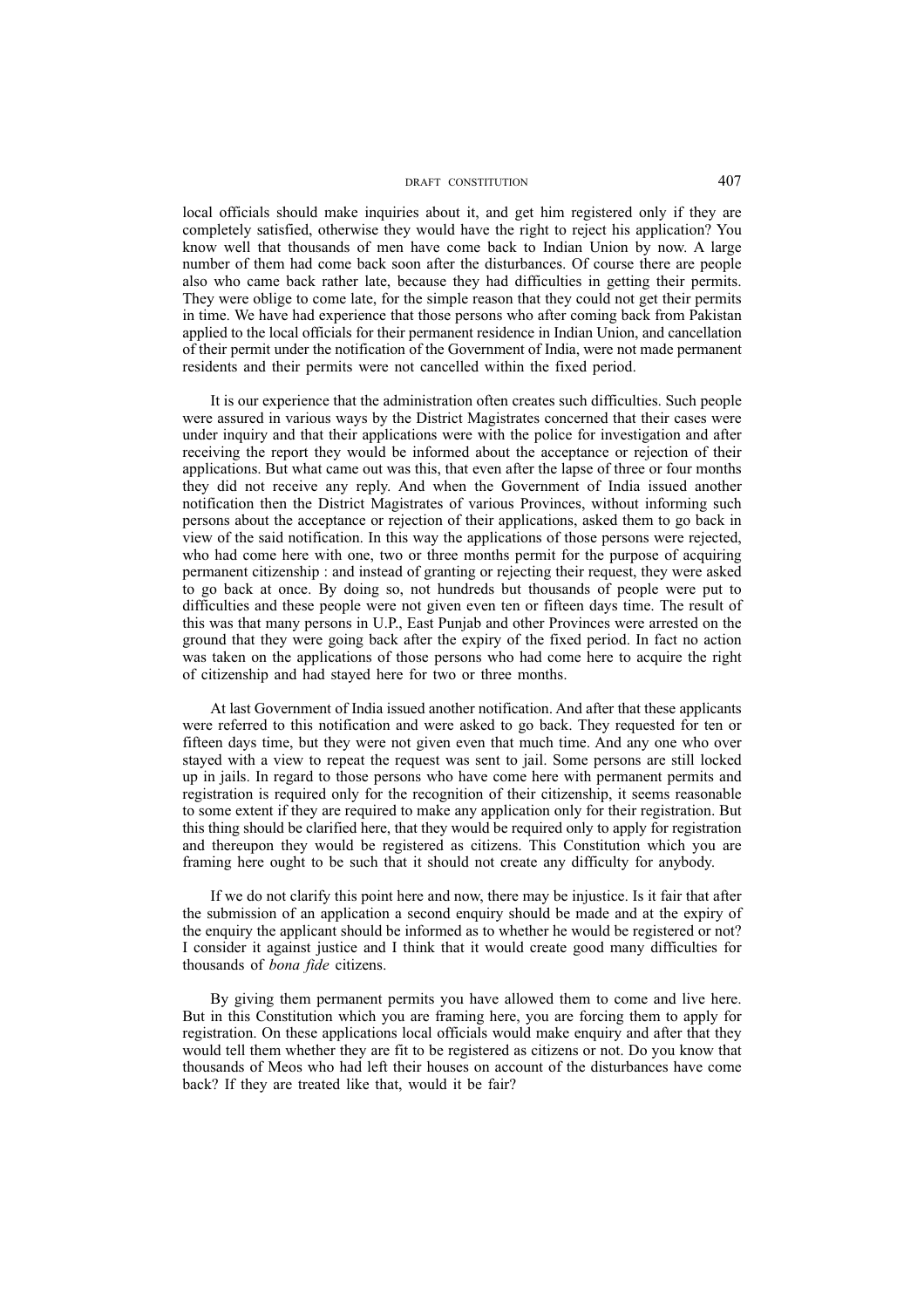### [Maulana Mohd. Hifzur Rehaman]

For this, reason it ought to be clarified in 5-AA, and the condition for registration should be so fixed that local officials may not have the power to cancel it. After this article has been promulgated and this principle has been accepted a declaration, in most clear terms, should be made, and a notification issued to the effect that no registration would be cancelled. This formality would have to be undergone only for the sake of compliance with the rules. They should get them registered as they have come afterwards, but it, in that, a loop-hole for making an enquiry about them is left, then I am totally against it. Surely, it needs to be amended and revised to afford an opportunity to those people, who were residing here but due to disturbed conditions had gone away and have now returned back not to dispose of their property etc., but to settle down here again. All sorts of facilities in this respect should be given to the poor, to the Meos, and to those, who were residing in different parts of India. These will include not only Muslims, but non-Muslims also-like Christians. If that is not done, then they would have to face many difficulties, they will have to suffer at the hands of local officials. Hence, I want that it should contain these two amendments to the article 5 A which should be so amended that the last date fixed by the Government notification, *i.e.,* 19th July, should be changed to September 11, 1948. Though this chance makes a difference of only a month or a month and a half yet that would enable thousands of people to acquire the rights of citizenship, which they ought to get.]\*

My second amendment is:—

**Mr. President :** \*[Maulana Sahib, no such amendment has been tabled.]

**Maulana Mohd. Hifzur Rehaman :** \*[That is so. I did not put any such amendment, but I had drawn the attention of some Members of the Drafting Committee. Dr. Ambedkar and Shree Gopalaswami Ayyangar—towards that. As a result, of my talk with them the present amended article regarding the permanent permit holders has been put forth in place of the previous one. I feel that lacuna in it, but now no other course is left open to me except this that I give vent to my feelings here and draw the attention of the Drafting Committee to it. If any legal course is yet left open then they ought to reconsider it.

However, about the other thing I would particularly say this much that if you have included these people in this article then they ought to be given the citizenship rights because they are citizens of India though they had gone away during the time of disturbances. The local government and local officials after enquiry have accepted these men as Indian citizens according to their rules. Now, these men should not be bound by these conditions, *i.e.,* unless they get themselves registered they cannot become Indian citizens and they would lose their citizenship rights if they fail to get themselves registered within six months. What I want to emphasise is this that there are too many people, who are unaware of all these things. Surely, it is not incumbent upon everyone to be aware of all these things yet here no opportunity has been given to such people to easily acquire citizenship rights.]\*

**Pandit Thakur Das Bhargava** (East Punjab : General) : \*[Will Maulana Sahib say in what sense men, to whom permits have been given, are to be regarded as citizens?]\*

**Maulana Mohd. Hifzur Rehaman :** \*[Under the prevalent laws.]

**Pandit Thakur Das Bhargava : \*[No. Never in that.]** 

<sup>\*[ ]</sup> Translation of Hindustani Speech.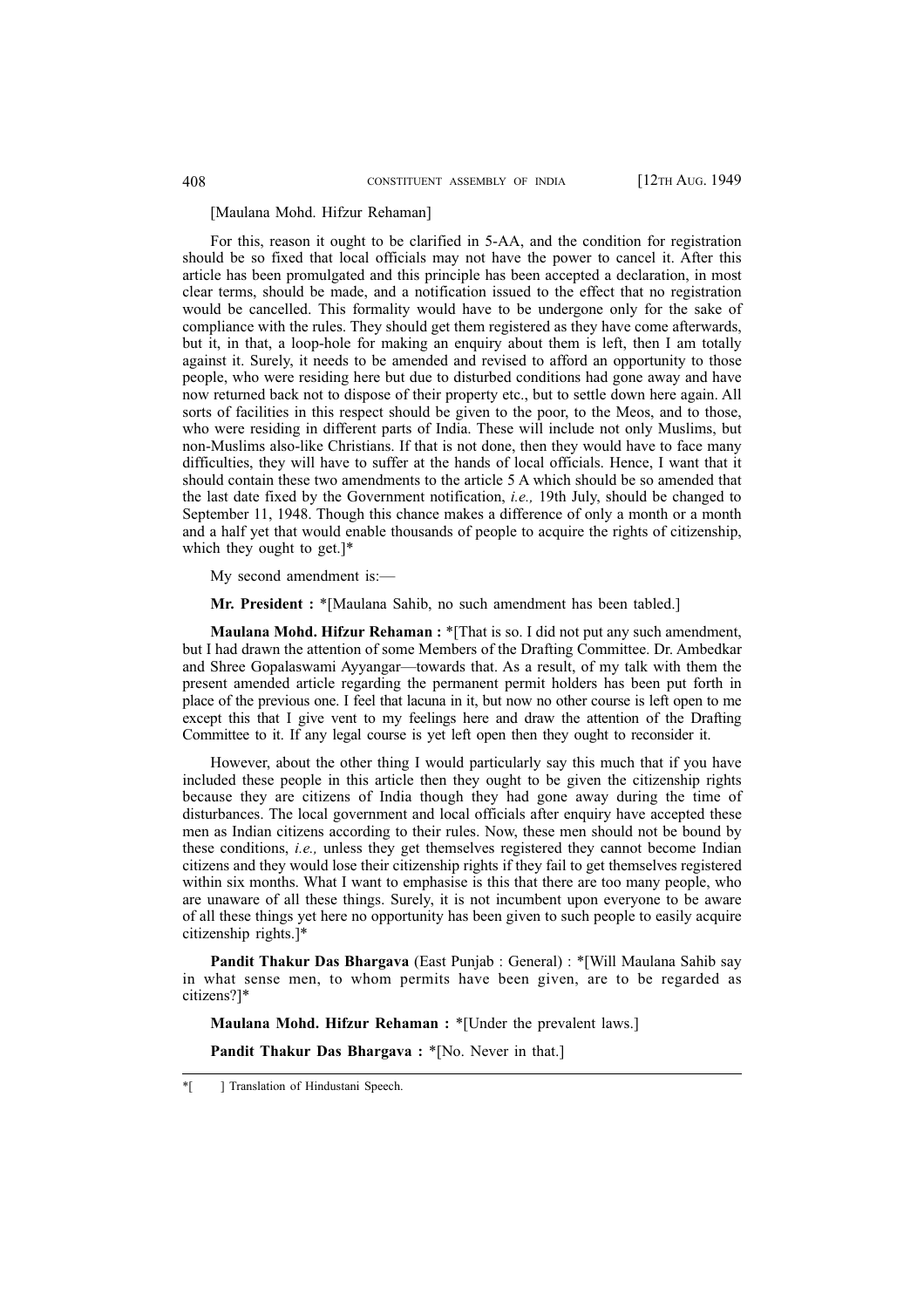**Maulana Mohd. Hifzur Rehaman :** \*[Surely, they have been accepted as such, and the District Magistrates have taken them to be Indian citizens.]\*

Pandit Thakur Das Bhargava : \*[They are not residents.]\*

**Maulana Mohd. Hifzur Rehaman :** \*[No. They are. I have got legal proofs with me, wherein it has been stated in writing that they are the citizens of the Indian Union, and that they have been accepted as such in accordance with the Government of India notification. District Magistrate have stated this in writing on the permits.

Therefore, I want you to see the difficulties which they have to face as Indian citizens. So far the residents of India are concerned, you have not fixed any condition as binding on them. However, if they are likely to migrate from here, there is a separate law for them. Otherwise ways have been provided for the cancellation of their citizenship rights. But local officials should in no case be vested with powers to cancel the citizenship rights of those, Who through these permits have been accepted as citizens of India. I would regard that as against all canons of justice, I want these two rights should be given to these men.]\*

**Pandit Hirday Nath Kunzru** (United Provinces : General) : Mr. President, the question of citizenship has been before the Assembly since 1947. When the question was discussed in that year the tests laid down for the determination of citizenship were criticised by the Fundamental Rights Committee on two grounds, namely that they were either too narrow or too wide. The Draft before us is much fuller than that which the Fundamental Rights Committee could lay before us in 1947, yet we find that it has been subjected to criticism on the same old grounds. Dr. Ambedkar very lucidly explained yesterday the provisions of the final Draft laid before us. So far as I can judge from the discussion that has taken place, very little criticism has been urged against article 5. Similarly, with the exception of Prof. K. T. Shah, no speaker, or hardly any speaker has criticised the provisions of article 5B. Criticism has been concentrated on article 5A.

I shall briefly deal with the criticisms urged against articles 5 and 5B before dealing with the position of those who regard article 5A as making it too easy for people to be regarded as citizens of India. The first thing that I should like to say in this connection is that the Draft only lays down who shall be regarded as citizens of India at the commencement of this Constitution. There is nothing permanent about the qualifications laid down in the article, 5 to 5 C. Article 6 makes it absolutely clear that notwithstanding the provisions of these articles, Parliament will have power to make any provision with respect to the acquisition and termination of citizenship and all other matters relating to citizenship. Any defects that experience may disclose can therefore be easily rectified.

With this preface I should like to refer very briefly to what was said in criticism of clause (a) of the proposed article 5. One of the speakers, I believe Dr. Deshmukh, said that if the article was retained as it was then the sop of a person born while his mother was passing through India would become an Indian citizen. This is a complete misreading of this article. The very first condition laid down in the opening words of this article is that the subsequent provisions apply only to people who have their domicile in the territory of India. Consequently the son born to a traveller from abroad, who is passing through India cannot *ipso facto* become a citizen, cannot by virtue of his birth in India become a citizen of India. Can a man, by reason of his birth here, be supposed to have acquired the domicile of this country?

<sup>\*[ ]</sup> Translation of Hindustani speech.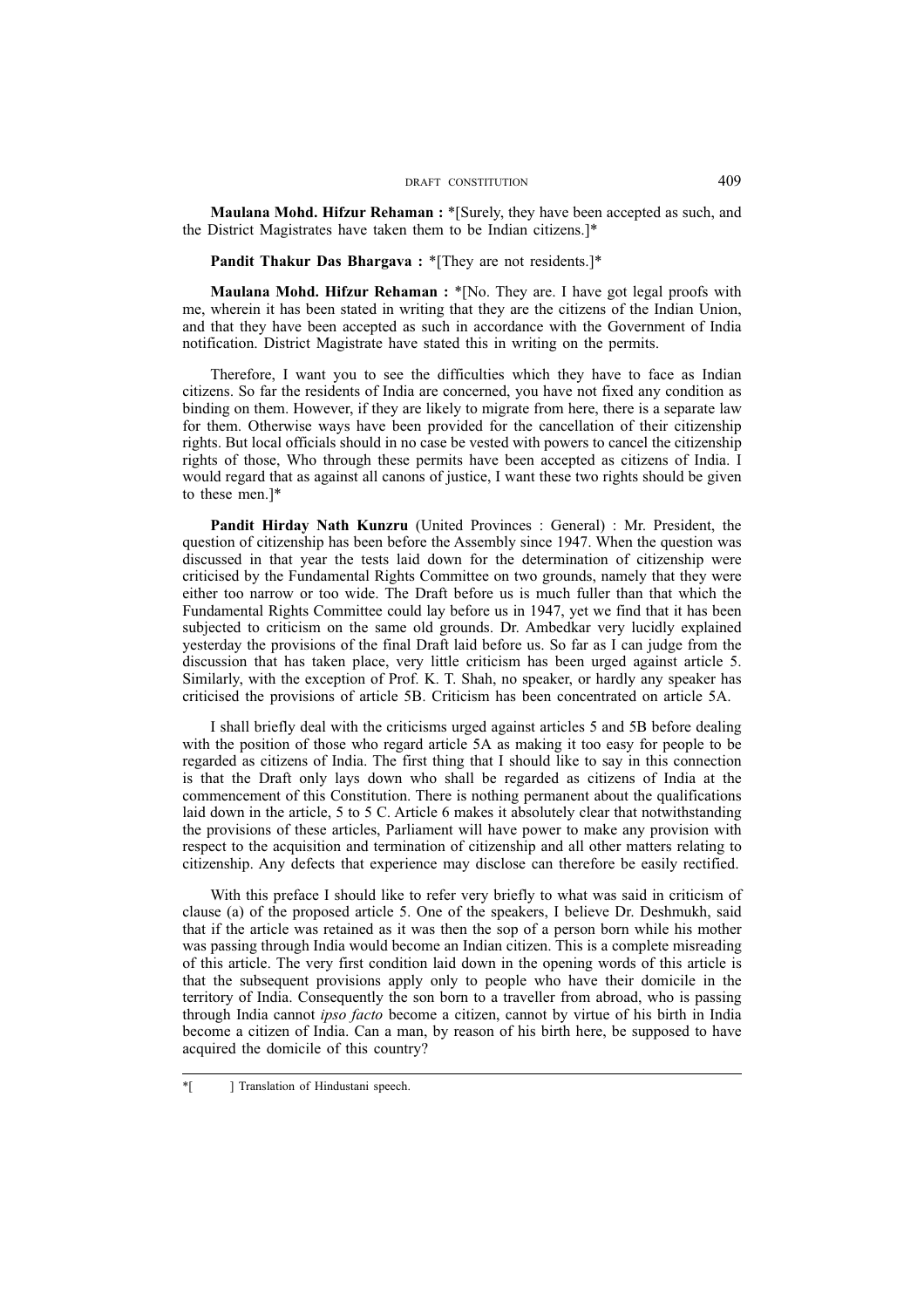**Dr. P. S. Deshmukh** (C.P. & Berar: General) : Nobody said that.

**Pandit Hirday Nath Kunzru :** Well, one of the speakers said that.

**Dr. P. S. Deshmukh :** I never said that :

**Pandit Hirday Nath Kunzru :** Well, if Dr. Deshmukh is clear on that point or has modified his opinion on that point, I gladly concur in the view that he now holds on this point.

**Dr. P. S. Deshmukh :** I do not think my Friend listened to my speech with any care.

**Pandit Hirday Nath Kunzru :** I was in the House when the honourable Member spoke, but I may have misunderstood him, I may not have heard him correctly. In any case it seems from what Dr. Deshmukh has stated that there is nobody in this House that has anything to say against article 5.

Now I come to article 5C. Prof. K. T. Shah was probably thinking of the Indians in Malaya when he gave notice of the amendment that if the municipal law of any country did not require that a man should renounce the citizenship of the country to which his ancestors belonged before acquiring the rights of citizenship in that country, there was no reason why our law should prevent him from claiming Indian citizenship. I have taken a great deal of interest in the position of the Indians residing abroad since we got a copy of the Draft Constitution. It has been my endeavour since then to enable Indians living abroad living at least in certain places, to be regarded as Indian citizens without fulfilling difficult conditions. I can say with perfect confidence that article 5C has been so drafted as to take into account the rights of the people whom probably Prof. K. T. Shah had in mind when he sent in the amendment that I have just referred to. Obviously we, cannot allow a man whose ancestors settled down in another country two hundred years ago, to be still regarded as an Indian citizen. There must be some limit to the time during which the descendants of people who were Indians could be regarded as Indians even though they were living outside India. Article 5C lays down that "any person who, or either of whose parents or any of whose grand parents, was born in India as defined in the Government of India Act, 1935, as originally enacted, and who is ordinarily residing in any territory outside India as so defined, shall be deemed to be a citizen of India" if he has fulfilled certain conditions. Now, the condition laid down is that he should get himself registered as a citizen of India by the diplomatic or Consular representative of India in the country where he is living. It thus seems to me that article 5C takes full account of the just rights of Indians living not merely in Malaya, but also in other countries where some doubt has been cast on the position of Indians who have been resident there for a long time. If there are among them any persons who still regard themselves as Indian citizens, they will have an opportunity of claiming Indian citizenship under article 5C. If anyone does not take advantage of the provisions of article 5C to get himself registered as an Indian citizen, then that ought to be a proof in the eyes of the authorities of the country where he is living that he is not an Indian citizen but a citizen of the country of his adoption.

I shall now come to article 5A. It is this article that has been occupying the attention of the Members since yesterday. It has been criticised on the ground that its provisions are Undesirably wide and that it throws open the door of citizenship to people who have no moral right to be regarded as Indian citizens. I do not personally agree with the critics of this article. Let us consider calmly what article 5A lays down and the circumstances that require that such an article should form part of our Constitution. Article 5A and article 5AA contain extraordinary provisions arising out of the present extra ordinary circumstances, arising out of the extraordinary situation created by the partition of India. You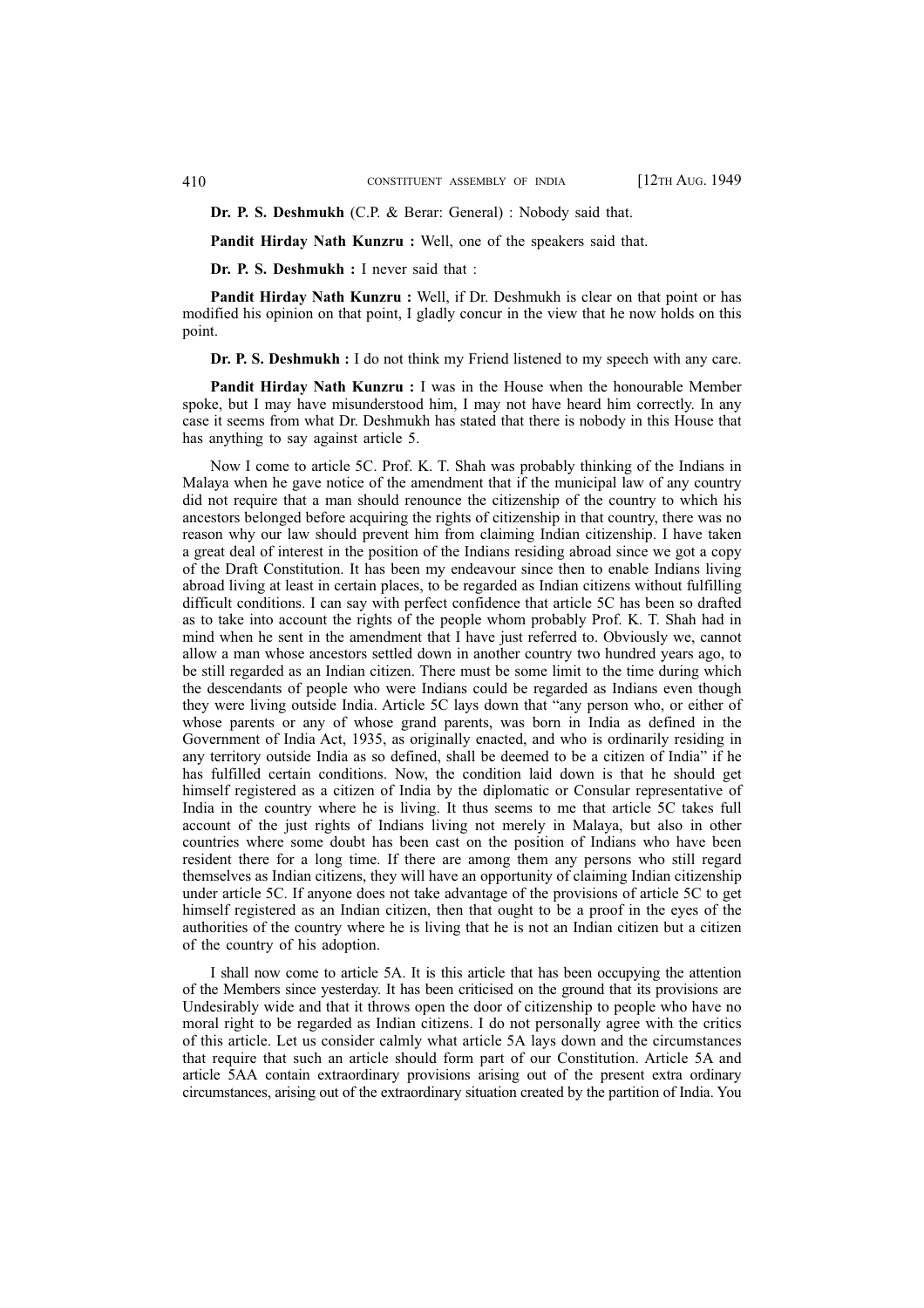will find no counterpart to them in the Constitution of any other country. We have to define clearly the position of those persons who had to leave Pakistan for some reason or other after the partition of India or about that time. There is such a large number of such persons here that their position had to be taken fully into consideration. The representatives of these people have made every effort to get these people recognised as citizens of India from the very start, without being required to fulfil any conditions. The Draft Constitution provided that people coming from outside India should get themselves registered as Indian citizens and that, in order to prove their domicile, they should show that they had been resident in India for a month before their registration. But these conditions were not acceptable to the representatives of the refugees. They wanted that these people should unconditionally be regarded as Indian citizens. Consequently, it has been laid down in article 5C that all those people who migrated to India permanently leaving their homes in Pakistan up to the 19th July 1948 will, without complying with any condition, be citizens of India, if they have been residing here since their migration.

Then, the next category of persons that article 5A takes account of is persons who have migrated to India since the 19th July 1948. Now, if we had listened to those who wanted that all the people, who had come from Pakistan up to the present time or up to the date of the coming into force of this Constitution, should, without any enquiry and without fulfilling any condition, regarded as citizens of India, I am sure this article would have been subjected to much severer criticism. It would then have been justly pointed out that it provided an opportunity for the acquisition of Indian citizenship by those who had no claim to it.

Sir, it has been said that we should consider whether as desired in an amendment of Pandit Thakur Das Bhargava, that the provisions of this article should not be made more restrictive, so that it may apply only to persons who had left their homes on account of civil disturbances or the fear of such disturbances. It will be very strange if such a condition is laid down. How will it be possible for a person to prove that he left his home on account of the particular cause referred to above? And how would the registering officers be in a position to decide whether the claim was valid or not? There is an even more serious objection to Pandit Thakur Das Bhargava's amendment. He says that the citizenship of India should be open to persons who have not merely migrated to India on account of civil disturbances or fear of such disturbances, but also to persons who having the domicile of India as defined in the Government of India Act 1935 and being resident in India before the partition have decided, to reside permanently in India, or have migrated to the territory of India from the territory now included in Pakistan. Now, the first thing that requires attention in connection with his amendment is the words "having the domicile of India." We know that these words have created difficulties. We know what was said in this connection when the articles relating to the establishment of an Election Commission were placed before the House.

**Pandit Thakur Das Bhargava :** Sir, may I point out in article 5 also the same words occur "having the domicile of India". These are exactly the same words.

**Pandit Hirday Nath Kunzru :** This is true but as my honourable Friend knows, difficulties have cropped up in this connection. But there are other objections too to his amendment. Take the persons who did not leave Pakistan because of civil disturbances or the fear of such disturbances. Take the people who lived in Sylhet ........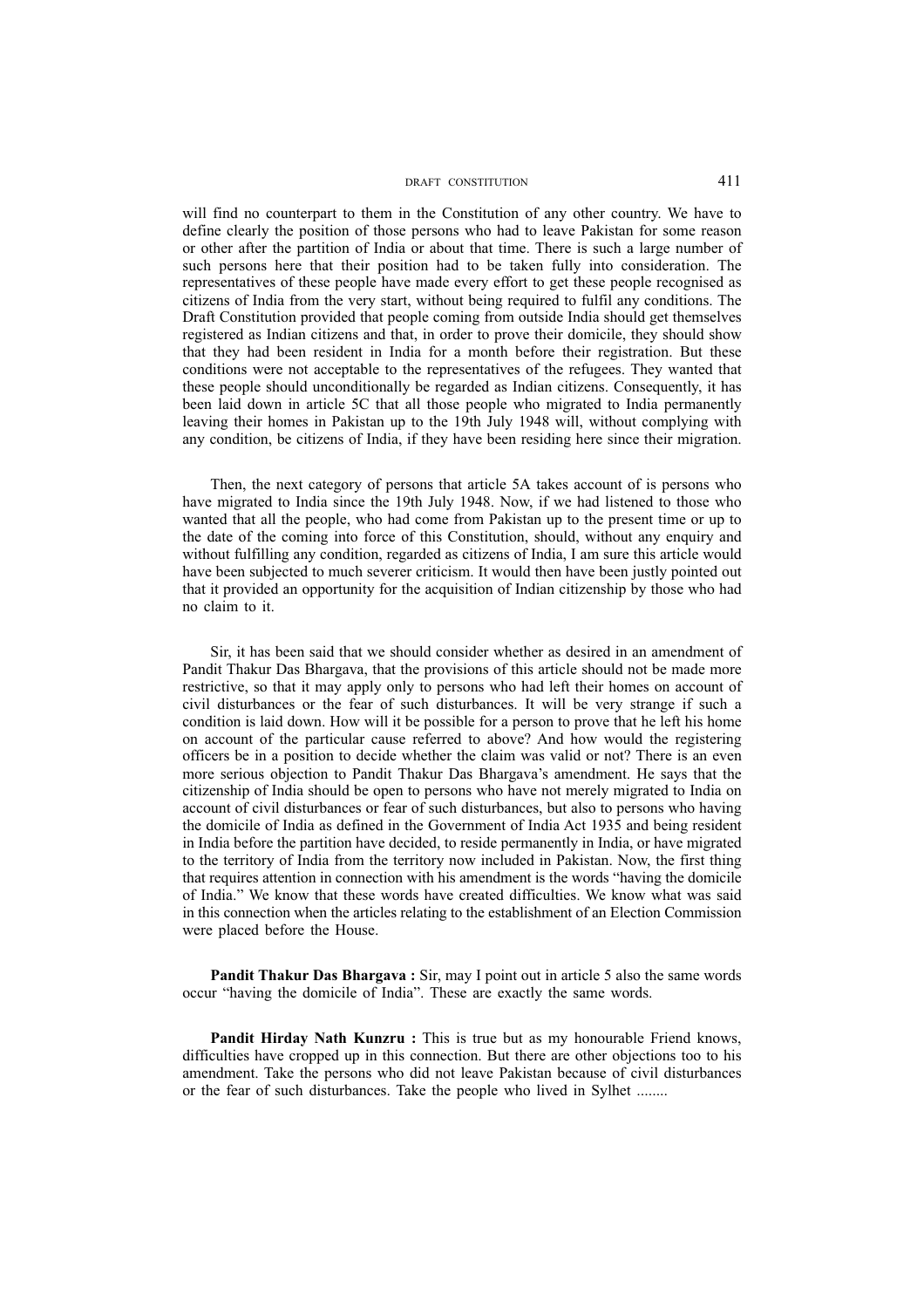**Pandit Thakur Das Bhargava :** Those persons mentioned in (a) are not to be registered as citizens, because they never migrated.

**Pandit Hirday Nath Kunzru :** "Migrated" means, as I understand it, that they have left their previous homes permanently and have now come to live in India. Suppose people who were living in Sylhet after the Radcliffe Award shifted to Assam or Bengal. What will their position be if Pandit Thakur Das Bhargava's amendment is accepted ? Again, take the people who, say, entered a province after 1943, say in 1944 or 1945. They have not had the time to get naturalised in this country, and them will be a large number of such people. What will their position be if Pandit Thakur Das Bhargava's amendment is accepted ? The amendment that he has proposed will raise many difficulties that he has not thought of. It will probably raise difficulties with regard to the position of the people who have migrated from East Bengal to West Bengal. It will be very difficult for these people to prove that they have left their homes in Eastern Pakistan because of civil disturbances or fear of such disturbances. There are millions of non-Muslims still living in Eastern Pakistan. How will these people then be able to prove that there was any justification for their fears that civil disturbances might break out. The House will thus see that Pandit Thakur Das Bhargava's amendment, instead of removing any real difficulty, will create many more difficulties of a more serious character. I do not think, therefore, that it can be accepted.

Sir, there is one other criticism brought against the Draft placed before us that requires consideration. Article 5AA has been criticised by persons holding opposite points of view. There are one or two Members who feel that people who had migrated from India to Pakistan should not be allowed to return to India and claim Indian citizenship except under stringent conditions. There are others who hold a different view and who think that all those persons who left this country after the partition should without any question be allowed to return to their former homes. As, regards the people holding the first point of view, I should like to point out that advantage can be taken of article 5AA only by persons who have returned to India under a permit for resettlement or permanent return issued to them under any law. Such permit holders who return to India will be regarded as persons who had migrated to the territory of India after the 19th July 1948. This means that only the permit holders who return to India by the 25th July 1949 will be able to claim citizenship at the date of the commencement of this Constitution. The permit holders returning to India after the 25th July 1949 will not be able to show that they had been living in this country for six months since their return. Now, the permit holders, that is the people who have returned with a permit allowing them to resettle or reside permanently in India, are entitled to be regarded as citizens of India. They were in India and our Government, taking all things into account, taking into account all the fears expressed by Pandit Thakur Das Bhargava and others of his point of view, have allowed them to come back.

Can we in accordance with any canon of justice refuse to regard them as Indian citizens ? It was open to the Government of India not to allow these people to return and it was also open to the Government of India not to allow them to settle permanently in this country; but permission having been given to them to return and settle down here by our Government, I do not think it will be honourable on our part now to go behind this Permission and say that these people should be treated as strangers now. Beside their number is limited. There need therefore be no fear that their return will be detrimental to our interests. As regards the future, Parliament will by law decide the conditions under which a man can acquire and renounce Indian citizenship. I do not think, therefore, that however apprehensive anybody may be of the possible conse-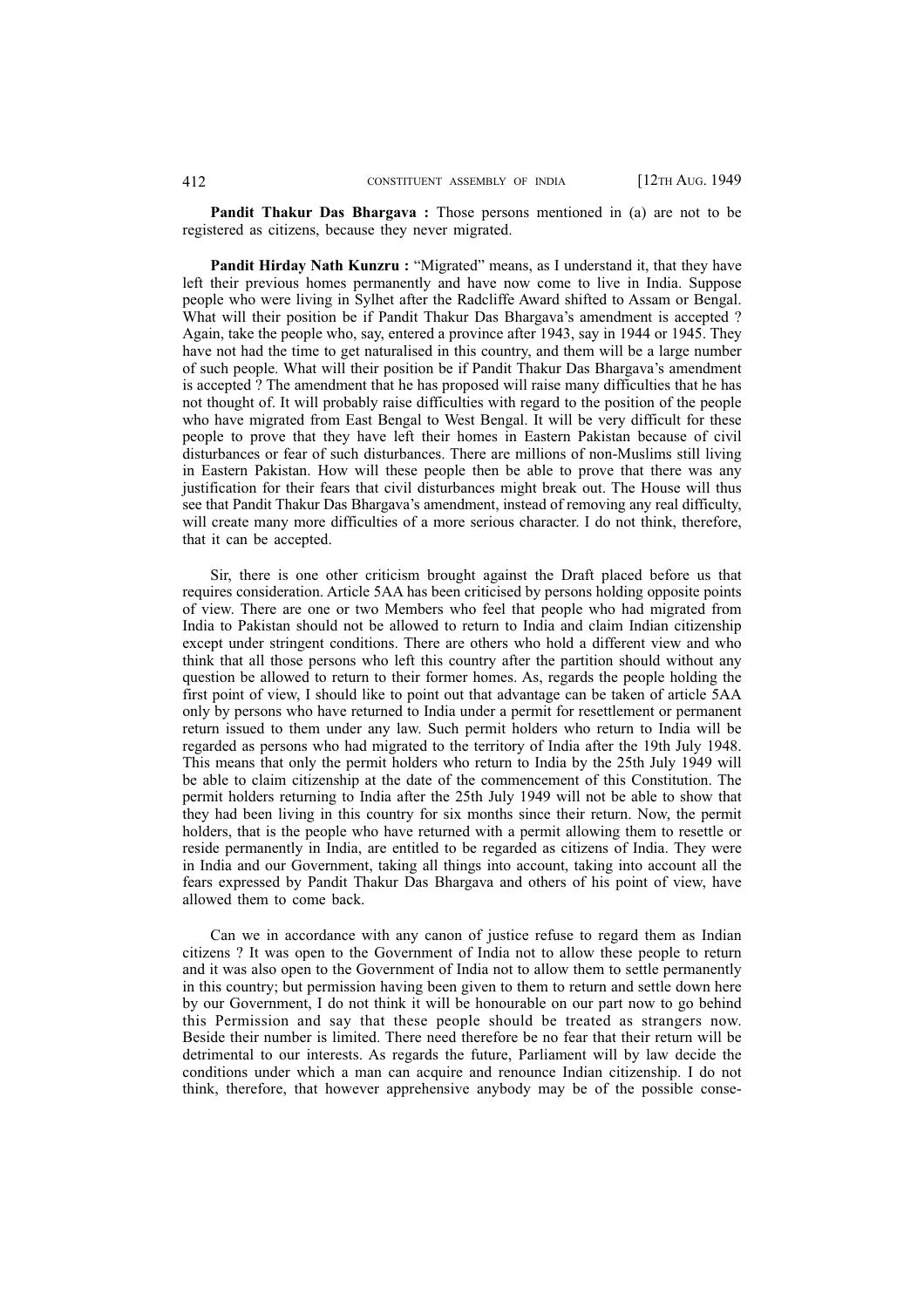quences of article 5AA, it can be regarded as dangerous to the peace and security of India. I think the conditions that I have referred to are of such a character as to take full account of the essential interests of this country.

Sir, the point of view of those who hold a different opinion from that just discussed by me is that people who migrated from India to Pakistan should be allowed to come back unconditionally if after living for sometime in Pakistan, they found that the conditions there would not suit them. I have listened very attentively to the appeal made by these persons, but I do not think that their claim is justified. We all know the circumstances in which certain people, or to be more explicit, a certain number of Muslims, left India and migrated to Pakistan and not all of them left India because of civil disturbances. A good many left India in order to settle down in Pakistan because they had supported the idea of the establishment of Pakistan when it was put forward and because they thought that they would be able to lead a fuller life in a Muslim country. Can we justifiably be asked to allow these people to come back without complying with any conditions? When they were in India they were against the maintenance of the integrity of India and they left India at the earliest opportunity that they could get in order to live in the country of their choice. They have no moral right in these circumstances to demand that they should be allowed to return unconditionally to this country. There are, however, Muslim, who wanted to live in India even after the Partition but they had to leave it under compulsion. Any one that remembers the conditions that prevailed, say, in Delhi, in September 1947 can easily visualize the state of mind of the members of the Muslim Community. If at that time thousands of Muslims left Delhi for Pakistan should we be justified in refusing to them the right of re-entry or the right of citizenship after a careful scrutiny of their antecedents ? I do not think, Sir, that in the case of these people whom we by our conduct drove out of India we can object to their retention of the right of citizenship under the safeguards that I have mentioned. Fairness and morality require that their right to Indian citizenship should be fully recognised and article 5-AA does nothing more than this I hope Sir, that I have shown that the objections urged against article 5-A and 5-AA are founded either on a misapprehension of the provisions contained in them or on an imperfect realization of the consequences that the amendments would lead to. If my argument is sound, it shows that the draft before us has pursued a middle course; it recognised the just rights of all people without losing sight of the essential condition that only those persons should be regarded as citizens of India who in their heart of hearts owe allegiance to it.

**Mr. President :** I may inform Members that I propose to close the discussion of these articles at a quarter past twelve, when I would call upon Dr. Ambedkar to reply and then the amendments will be put to vote.

**Shri Rohini Kumar Chaudhuri** (Assam: General) : Mr. President, Sir. it is rather unfortunate for me that I should have come to speak at a moment when the debate has been raised to a very high level by my honourable Friends, Shri Brajeshwar Prasad and Pandit Hirday Nath Kunzru. They were speaking in terms of Hindu-Muslim unity. Indo-Pakistan unity and all the rest of it. But, I am here to state some plain facts without any fear, and without any desire for favour. I would ask the honourable Members of this House to judge for themselves after hearing the facts whether we have to support the amendment of Pandit Thakur Das Bhargava or not. The same amendment was also tabled by my honourable Friend Mr. Jhunjhunwala, (he spoke on it 'yesterday) and was tabled by me who is supposed to represent the Assamese Hindus, by my Honourable Friend Mr. Basu Matari who represents the tribal people in Assam and by my Friend Mr. Laskar, who represents the Bengal Scheduled Castes of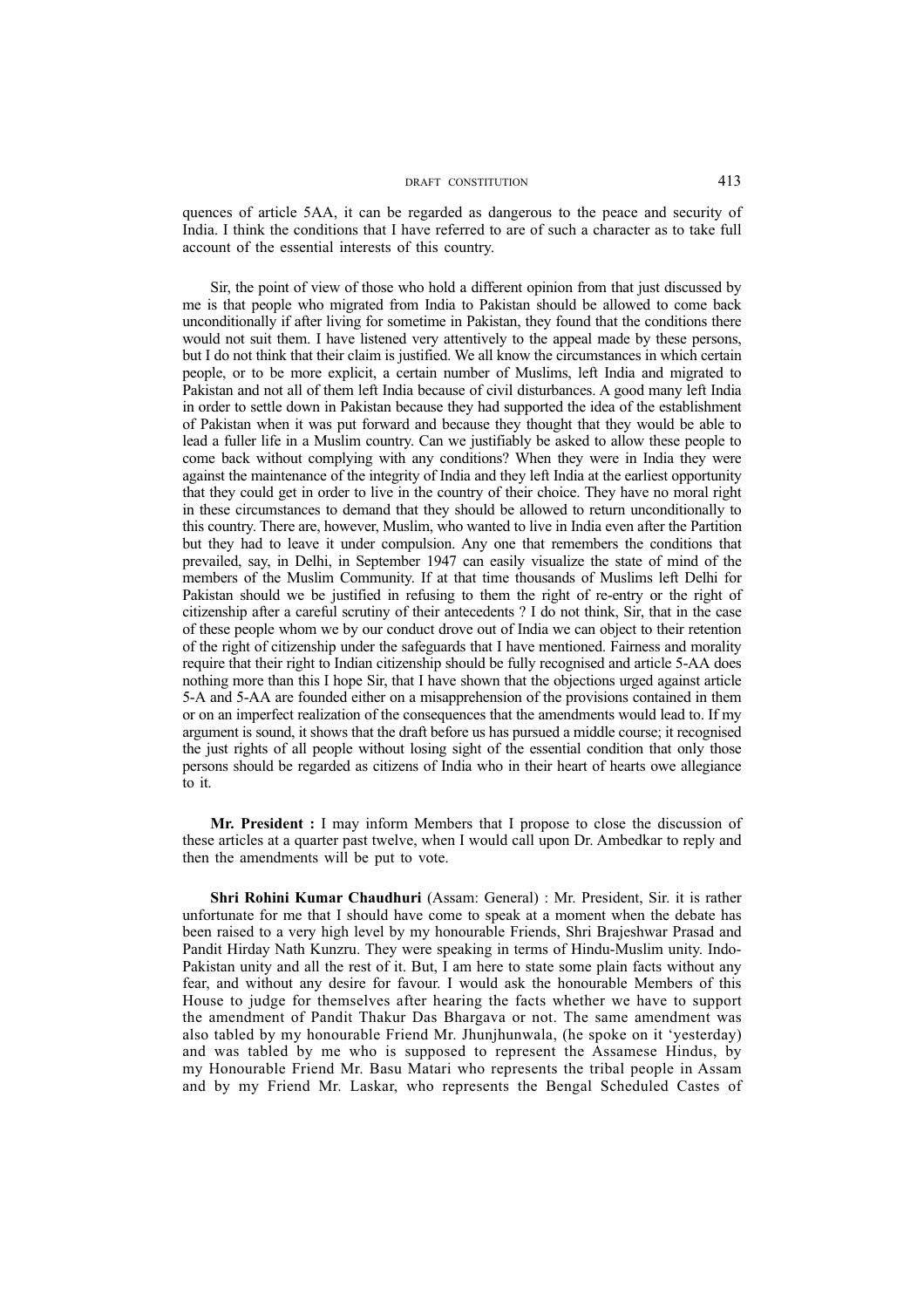#### [Shri Rohini Kumar Chaudhuri]

Assam. These are the three different groups of persons who have supported Pandit Bhargava. I would, therefore, once more request the House to consider carefully the actual facts, not merely suppositions, not merely theories or, wish as to how certain things ought to be done and to decide for themselves whether to support this amendment or the amendment of Dr. Ambedkar.

By this amendment, I want citizenship rights for those persons—I am particularly concerned with Assam—who had come from East Bengal because they found things impossible for them there. It may be argued in a narrow way that very one who has come from East Bengal was not really actuated by fear or disturbance or actually living in a place where disturbance had taken place. Can any one imagine for a moment that there is no fear of disturbance in the winds of these East Bengal people who had come over to West Bengal or Assam? Was there any sense of security in their minds? Has that sense of Security, now after a period of two years, been enhanced by the fact that Pakistan has been converted into a theocratic State ? I should say in answer to the criticism of Pandit. Kunzru, that you need not insist in such cases that the man should be actuated by fear of disturbance or that disturbance should have taken place. The fear is latent in the mind of everybody. The moment any Hindu or a person of any minority community raises a protest against any action which is taken there, disturbances would immediately follow. Is there any doubt about that ?

Therefore, Sir, in answer to Pandit Kunzru's criticism, I would say that this condition of fear. of disturbance should not at all be insisted in the case of a person coming from Pakistan over to West Bengal or Assam or any other place in India.

#### Secondly..............

**Pandit Hirday Nath Kunzru:** You can easily have a permit system there and control the influx of outsiders.

**Pandit Thakur Das Bhargava:** So far, it has not been done.

## *(Interruption.)*

**Shri Rohini Kumar Chaudhuri : Secondly, I want citizenship........** 

**Shri Raj Bahadur (United State of Matsya) :** Why not divide East Bengal ?

**Shri Rohini Kumar Chaudhuri :** I want citizenship rights to this class of people, who have originally belonged to Sylhet in the province of Assam, who, long before the partition, have come to the Assam Valley as a citizen of that province and are staying in the present province of Assam. I ask, have they got citizenship or not ? These people belonged to the, province of Assam, Sylhet. They had come to Assam on some business or other; they had come as government servants or as employees of businessmen. They had not migrated; no question of migration arose at that time.

They had come on business; they are now in Assam; they want to be in Assam. Have they got citizenship rights or not? I want citizenship rights for them.

I want to make it perfectly clear that I want citizenship-rights for those people of East Bengal who had gone over to West Bengal or Assam out of fear of disturbance in the future or from a sense of insecurity and also for those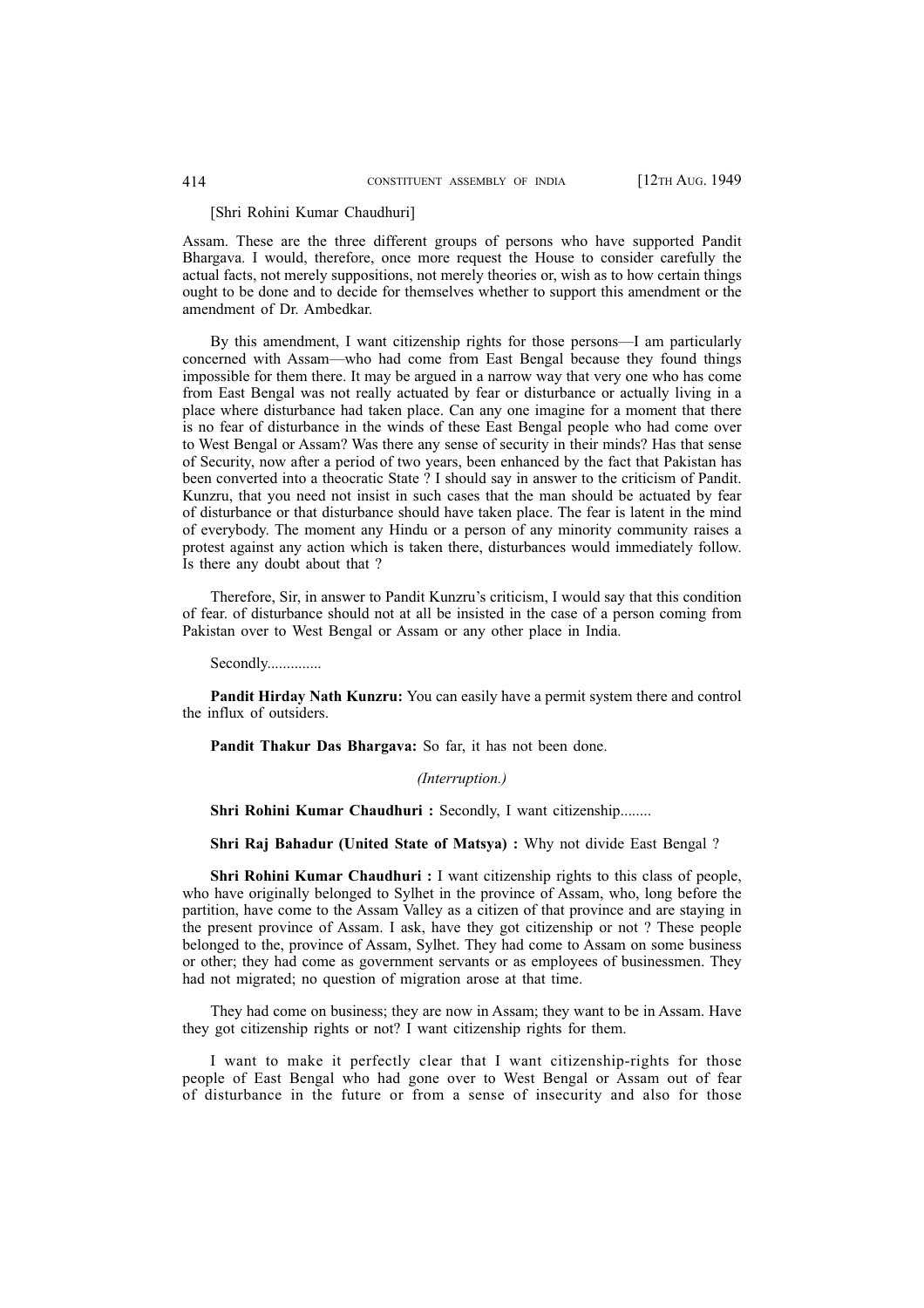people who have come over from Sylhet, who at the time of coming had no fear of disturbance or anything of that kind, but who, on account of fear of disturbances now have decided to live here.

At the same time, I also have the temerity, to say in this House that I would exclude those persons who came only three years ago, who set up the civil disobedience movement forcibly occupied land which was not meant for them, and forced the benevolent and benign Government to have recourse to the military to keep peace in the province I should be the last person to say, and I hope every one has honestly acknowledged that, that class of persons should be any mean be granted citizenship rights in the province. I also make it quite plain that. I desire to exclude those persons who surreptitiously introduced themselves into my province and who now having mixed themselves with their own brethren, now desire to have citizenship rights, not out of any sense of insecurity on their part, in their own provinces but with a desire to exploit more from that province of Assam. I desire to exclude these people because they had not long ago set up the struggle for Pakistan, they had not long before taken an active Dart in compelling the politicians of India to agree for Partition; they have their own property and are living peacefully on their own property; not only that, they have brought about such a state of things that they have been able to purchase property for mere nothing, property which belongs to the minority who had come out of fear.

**Shri Mahavir Tyagi** (United Provinces : General): What is their number, please?

**Shri Rohini Kumar Chaudhuri :** I do not know. I would ask then honourable Member to listen to me. I am making things quite plain for myself. 'There need not be any doubt or interruption of my speech.

I want make it quite clear that I do not want citizenship rights to be granted to those people who are not enjoing their own property, but enjoying the property of the minority community who have come away, in some places paying nothing and in other cases paying only a nominal price. I do not want these persons to get citizenship rights at all.

I do not know how you have framed this amendment; how defective is the amendment of Pandit Thakur Das Bhargava or how beautiful is the amendment of Dr. Ambedkar. I do not want to waste the time of the House by an interpretation of that. I only want that those classes of persons whom I have mentioned should be included and should get citizenship rights and those classes, of persons whom I want to exclude should not get rights of citizenship. If you adjust them in the light of the facts that I have mentioned, let me see after going through them whether these conditions are satisfied or not. It all depends upon the definition of the word 'migration'. Migration has been defined just now by my Friend who had preceded me. He said, migration means that a person leaves a particular place, having disposed of or having abandoned property which he has and has come and lived in some other place with a view to live there. If that definition is correct, as I am constrained to think that it is correct, if you read Dr. Ambedkar's amendment, you will find exactly that what I want shall not take place and what somebody else, wants will take place.

Now if you define the word migration, according to Dictionary it means mere moving from one place to the other or in the case of birds it is moving times of season from one place to the other. But to my mind the definition which has been given by Mr. Kunzru is the most reasonable definition. If you act upon that you will find the people from Sylhet when it was in the province of Assam and those who came to Assam either as Government servant or businessmen they had not migrated in the sense the word is understood. Therefore they will not fall under the definition of Dr. Ambedkar. They will be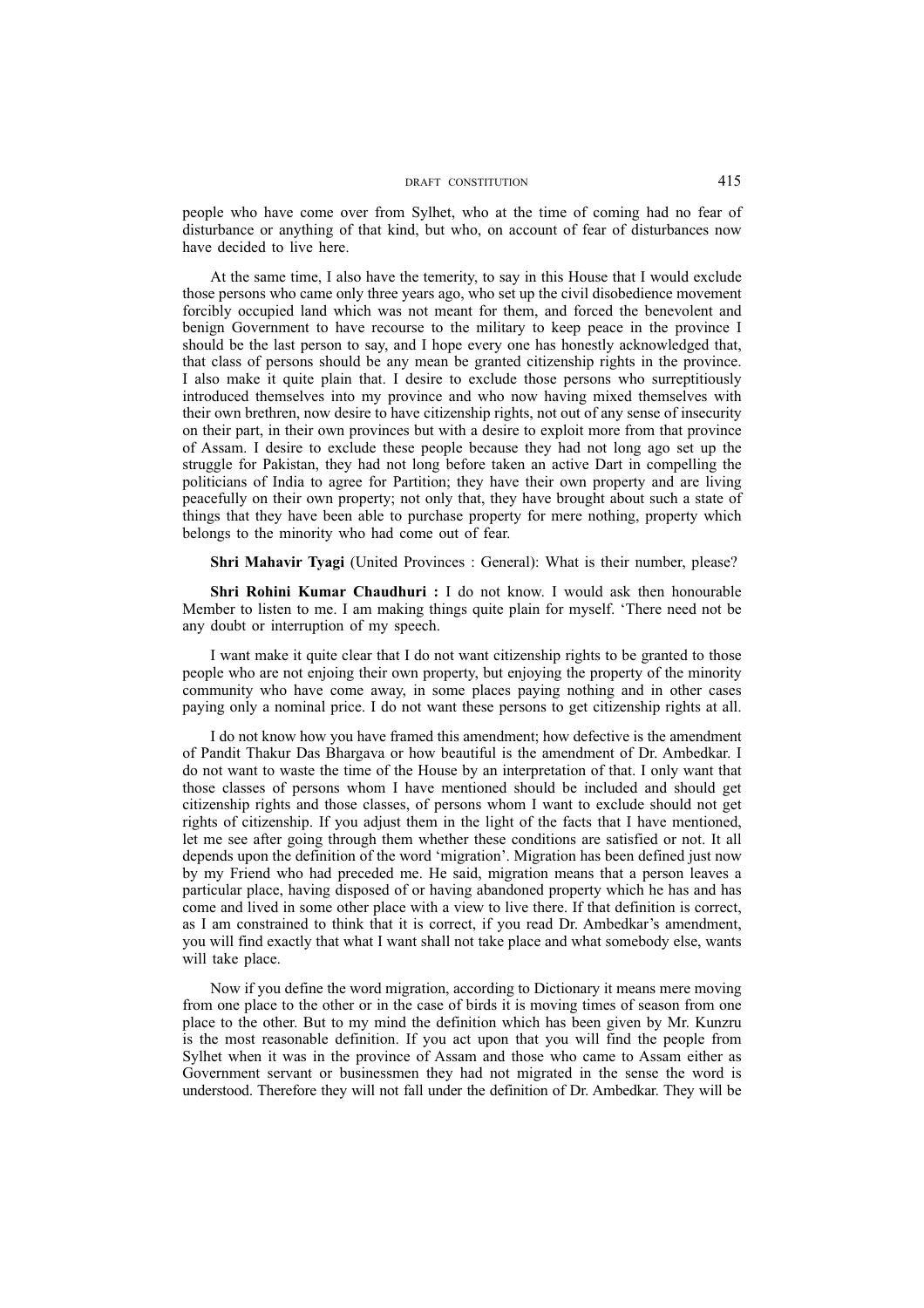#### [Shri Rohini Kumar Chaudhuri]

automatically excluded. It is for this reason that Pandit Bhargava has given this amendment that those people who were domiciled in India under the Government of India Act 1935 would automatically be included as citizens if they are prevented from going back now for fear. Those people who went to Assam for service or business long before Partition, they cannot be said to have migrated. Now they are unable to go back to their own homes for fear of disturbance. If they remain they will not get the citizenship rights under Dr. Ambedkar's amendments. Even as things stand at present they do not get admission for their children in the colleges as they do not fulfil certain conditions *re* domicile of the Province. In order to be domiciled in a province they have to live there for ten years and have their own house and land. What will be their condition now? If under this definition they would not get citizenship either, what will be their position ?

Unless Dr. Ambedkar assures us on the authority of his knowledge of English words and English legal phraseology that the 'migration' will include also such persons, then I submit that this amendment of Pandit Bhargava will have to be accepted. Many persons belonging to Pakistan are coming who have no insecurity there and who can have their vocation and service. I am stating only facts. What is the position of minorities in East Bengal ? They cannot get any Government Service. No person of minority community holds even a junior post there. Go to Assam and you will find high positions like the Secretary of Finance Education etc. are held by minorities. Take the case of business organisations and insurance companies in East Bengal. Many insurance companies have closed their branches there and come away to India, and so where is the vocation for these minorities ? Even doctors have been denied patronage. Even permits by which the majority of business is done are not given to the members of minority community in East Bengal. Then, what is the reason why the people of that majority community in East Bengal who have all these advantages should come to Assam ? The reason is to exploit and get some advantages. Are you going to encourage this ? You will be surprised to learn that the Government of Assam have requested the Government of India to give them the authority to issue permits to restrict such entries, but they have been denied. I stand corrected if my information is wrong. Honourable Friend Pandit Kunzru and other honourable Members of this House must have read in newspapers that in a meeting of the Muslim League at Dacca it was said with some, regret—I hope it was with some real regret that about three lakhs of Muslims had migrated from East Bengal on account of some economic difficulty. Now, you imagine, if three lacs is the figure which is given by the Muslim League in East Bengal, what must have been the real figure of people who have been infiltrating like this. Every province would like to be prosperous but it should not be at the cost of other persons. If you wish to govern a province properly, you should always try to see that the balance of the population is not so much disturbed and you, should see that you do not give citizenship to persons whose presence in that province would be undesirable and prejudicial to the interests of the Dominion of India. That is the test I would apply to these cases. The main condition which ought to be accepted to draw up an article of this kind is absolutely wasted if you are going to give citizenship right to each and everybody irrespective of the fact whether they are likely to be good citizens or not.

Sir, I have said things quite frankly, and I know some honourable Members will be dissatisfied with me. But I have no doubt at all in my mind that the people of all communities in my province, including Muslims who belong to Assam, will absolutely agree with me. Muslims who have made Assam their home will agree with me. But people who have newly come there, expecting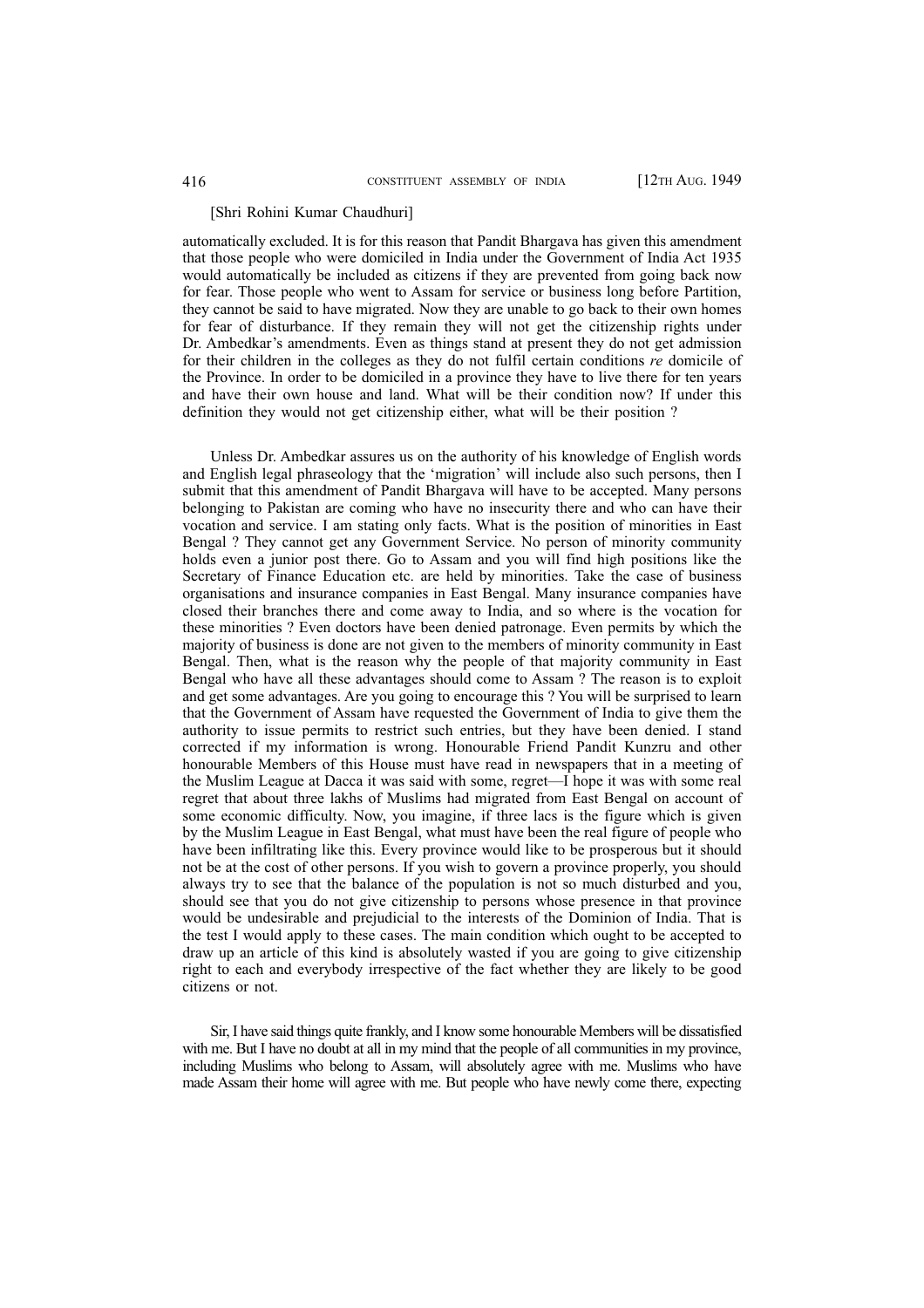to be in a position to create a barrier to the proper and smooth administration of that province, I know, will resent the remarks which I have made. I quite see that I am subjected to a lot of misunderstanding. Some people have interpreted the amendment which I have tabled as an amendment which aims against the entry of Bengalee Hindus into Assam. That is the interpretation which some friends of mine have unfortunately put on the amendment. I may also remind you that in my own province a number of noconfidence resolutions have been passed against me, because as the adviser of the refugees I had advocated the cause of East Bengal Hindu refugees. And it will be of interest to note that most of these people who have no-confidence in me belong to ladies' associations. Of course my honourable Friend Dr. Ambedkar will say that I should not worry, because women will always be woman : and I also console myself with that thought. I have never been a persona grata with the women of this country or with the women of any country; and at this age I can very easily endure the ordeal of being not a persona grata with the ladies section of the people of this country. But leaving aside the ladies organisations, I only wish that the reasonable men should consider this question in proper perspection. That is my purpose. I will be satisfied if reasonable men support me. If they support Pandit Thakur Das Bhargava, not only will the welfare of my province be safeguarded, not only will the interest of East Bengal refugees be safeguarded but also ultimately it will be to the general welfare of India. You will have a province which will be absolutely loyal, which will be absolutely faithful to the government of the Province and which will be unanimously faithful to the Dominion of India. If you do not accept Pandit Thakur Das Bhargava's amendment, and if you do not bring in any other amendment to the same effect, you will expose your frontier, you will expose that province and that province will become a source of great danger to you. Already I have been to Cachar and I have seen in that district, from which crossing the Barak river you come into India, there is trouble; and if this amendment of Dr. Ambedkar is accepted, this district of Cachar will be entirely one district of Pakistan, and who will be responsible for giving one district which should have been kept in our province and which was retained after a good deal of fight but which will be sent to Pakistan ? It will be this amendment moved by Dr. Ambedkar.

**The Honourable Shri N. Gopalaswami Ayyangar** (Madras : General) : Sir, I do not think I would make a speech covering all the draft articles on this question of citizenship. They have been dealt with very fully by various speakers already. I would confine myself, only to two particular questions that have been the subject of much discussion in the course of this debate.

The first thing that I would take up is the question of persons who migrated from India to Pakistan and subsequently changed their mind and applied for coming back to India, to their own old homes and lands, whether in cases of that description, they should be treated on the same, footing as persons who have merely migrated from Pakistan to India. The general class of people who migrated from Pakistan to India, particularly in or about the time of the Partition were people who had their permanent homes originally in Pakistan and were squeezed out of their homes and had to find their permanent homes in India. With reference to that class, the draft article 5A provides that, if their migration from Pakistan to India took place before the 19th July, 1948, provided they had resided continuously from the time at which they migrated to India, in India, then they will automatically be regarded as citizens of India. In the case of such persons who migrated from Pakistan to India after the enactment of the Ordinance relating to the issue of permits for influx from Pakistan to India, in the case of those persons, we have restricted the acquisition of citizenship only to a small category which would come under the description that they applied for and obtained from the authorities of the Government of India permits enabling them permanently to return to India and resettle there. In the case of these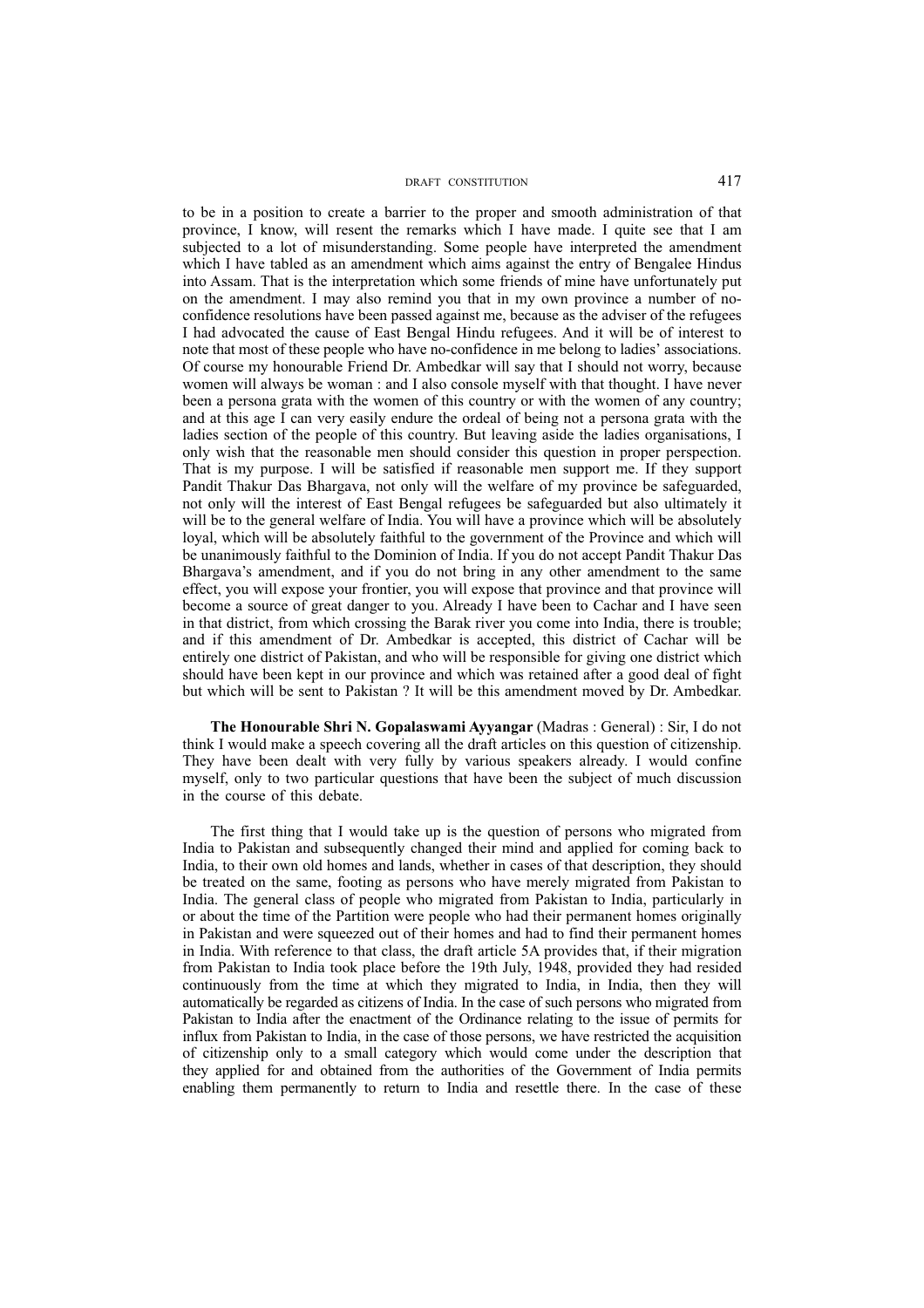#### [The Honourable Shri N. Gopalaswami Ayyangar]

persons, they will not be automatically registered as citizens. They have to make applications to authorities who will be designated for the purpose, and those authorities will take the full history of each of these persons into consideration before they grant a recognition of citizenship.

**Shri Mahavir Tyagi:** Could you tell us what will be the approximate number of such persons ?

**The Honourable Shri N. Gopalaswami Ayyangar:** Some time back, the number that was given to me was about 2,000, say, about two months back. It could not now exceed 3,000; that is my present estimate—may be a few persons ever this limit or under this limit.

**Sardar Hukam Singh** (East Punjab: Sikh) : What will be the value of their property ?

**The Honourable Shri N. Gopalaswami Ayyangar :** I am afraid I am not in a position to estimate the value of the property belonging to these persons. On this question of property, I want to make the position clear. People who migrated from India to Pakistan, even if they remained permanently in Pakistan, retain their title to properties which they have left behind. When subsequently they obtain permits for permanent return and resettlement in India they come back; and in addition to the ownership title in most cases, if they have been allowed to resettle, they regain possession of those properties. That being so, I do not see how in justice we can refuse recognition of their rights to apply for and obtain citizenship. Citizenship may be refused by the officer who has the right to grant that application on grounds other than these; but so far as property goes I do not see how we can go behind it. But there is of course the legal point which my honourable Friend Shri Alladi Krishnaswamy lyer made that there is really no necessary connection between citizenship and property. It will be for us to decide what we shall do with the property,—whether having lost possession of their property we should allow them to get back to their property. As a matter of fact the grant of these permits for permanent return and resettlement implies their being allowed to resettle on their property but there have been cases where this has not been found possible and some people who have returned on these permits have been settled on other property. That is a matter of detail which we can settle independently of the question of citizenship. Now so far as this matter is concerned it is a matter of the solemn word of the Government of India, as more than one speaker has pointed out. Having allowed these people to return on the authority of inquiries made by our own officers and documents issued by authorities who were specially empowered for this purpose it would not be in keeping with honesty on the part of any Government to say, "We shall not give the recognition that is due to persons who possess these documents."

I do not wish to go further into this matter, but there were one or two points which were raised by one speaker. The first point was that people who come back on permits of this description should automatically get back their citizenship and should not be compelled to apply to an officer and await a grant by him of the right of citizenship to them. The point for us to consider is whether in the case of these people it is at all wise or necessary for us to put them on a higher level than people who owned property in Pakistan and have had to give up that property and come here after the 19th July 1948. Though their intention for permanently settling in this country is clear they have to apply to an officer for the purpose of obtaining rights of citizenship. I do not think that people who deliberately migrated from India to Pakistan should be put on a higher level ban those people who were squeezed out of Pakistan out of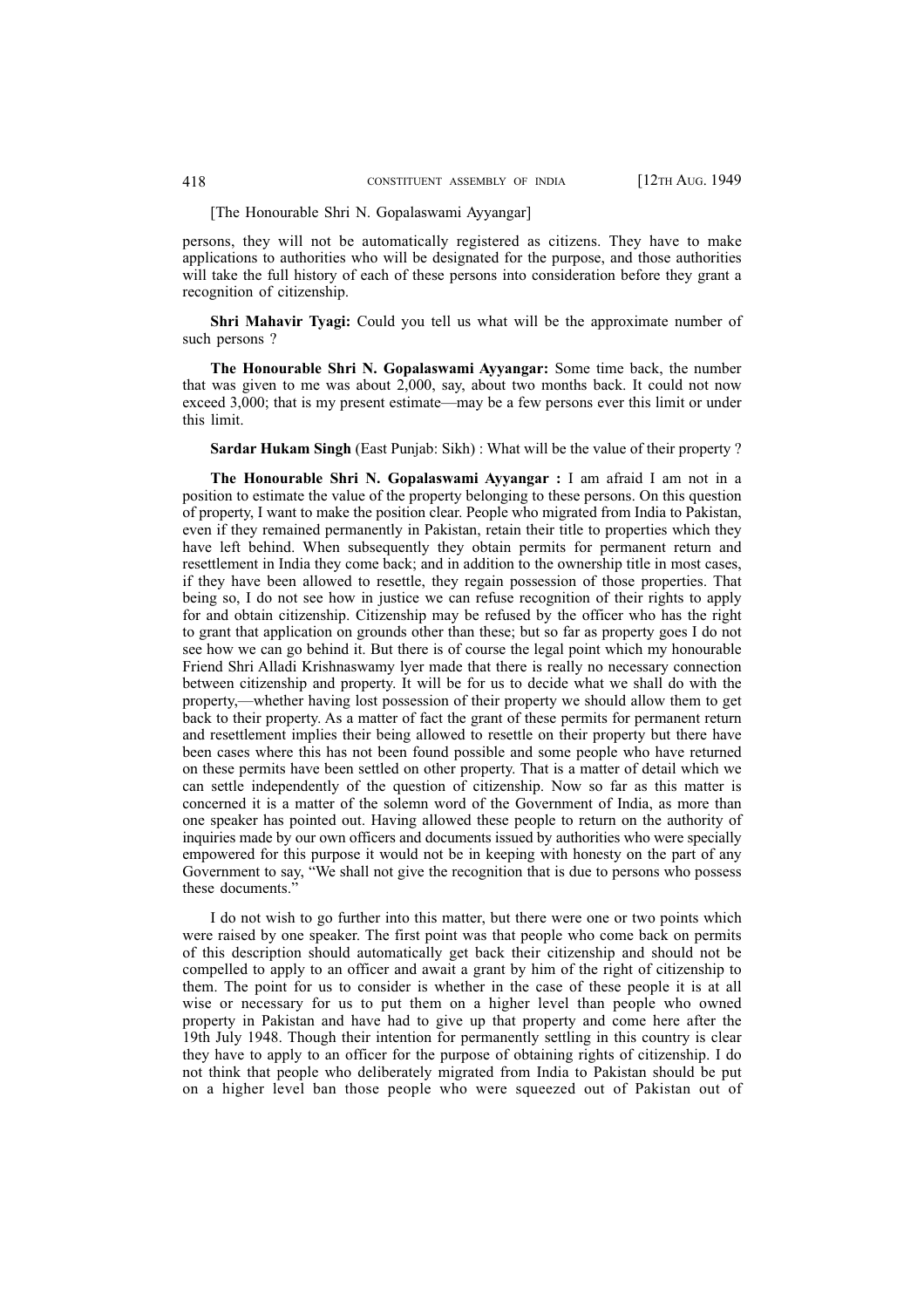their properties and had to come here after the 19th July. That is one point which I would like the House to consider. They say that there were cases of a considerable number of people who, on account of statements made by certain persons or supposed notifications issued by people under some authority or other, have returned to this country without obtaining permits and they should not be prejudiced by the fact that they had not obtained these permits. I think, Sir, that so far as people who migrated to Pakistan from India are concerned, there is this definite fact that their first act was one of giving up their allegiance to India and owning their allegiance to a different State. Before we take them back into India and give them rights of citizenship we must have some definite method by which their intention to return to India is unequivocally expressed. Also we must have definite evidence of the fact that they come back to this country which the *imprimatur* of the Government of this country. And that is why in this article 5AA we have restricted this eligibility for citizenship to persons who have come back to India on permits issued under the authority of a law issued by us and by our own officers.

If we travel out of this category of persons we shall have to consider the cases of a large number of persons whose title to anything like citizenship in this country is of the flimsiest possible description. It is possible that some people who have come back to India have made India again their permanent home and want to be citizens of India and do not want to go back to Pakistan. Their cases must be left to be decided by laws which will be made by Parliament hereafter. Their cases are not so clear that we must include them in the Constitution itself. Therefore it is that I would earnestly beg the House to accept the position that we have translated into words in this article 5AA. It States the general proposition that a person who has migrated from India to Pakistan shall not be deemed to be a citizen of India. It has one proviso which gives the right to such a person to claim to be a citizen again of India if he applies for and obtains a permit from our own authorities which permits him to come and resettle in India permanently in his own home and on his own lands.

The other point I wish to refer to is one which has been raised by my honourable Friends from Assam. I must say that I have not been able clearly to follow the particular position that they take in regard to the matter which worries them. It is no doubt a fact that a substantial number of Muslims do go from East Bengal to Assam. But this kind of migration from what little study I have made of things happening between East Bengal and Assam in the past is nothing new. The numbers vary a bit perhaps; but the question that is put to us is that under this particular provision in the draft we shall open the door for a very large number of Muslims who will come over to India from Pakistan and who will apply for registration and get registered, much to the detriment of the economy of Assam. Now, let us analyse the position. It is said, for instance, that Assam wanted a permit system to be applied as between East Bengal and Assam. The Assam Government and the Government of India have discussed the matter between themselves. They have held more than one conference for the purpose of arriving at a solution of this trouble. And I shall not be revealing a secret if I say that at the last conference we had on this, subject, the general consensus of opinion amongst both representatives of the Government of India and the representatives of Assam was that it was not wise to introduce anything like a permit system between East Bengal and Assam on the same lines as obtain between West Pakistan and India. There are complications which perhaps it is unnecessary for me to go into in detail. One very big, complication is the repercussion it will have as regards the movement of persons between East and West Bengal. Now, by permitting the extension of the, Permit system as it works between West Pakistan and India to the area between East Bengal and Assam, we shall be inviting Pakistan to introduce such a system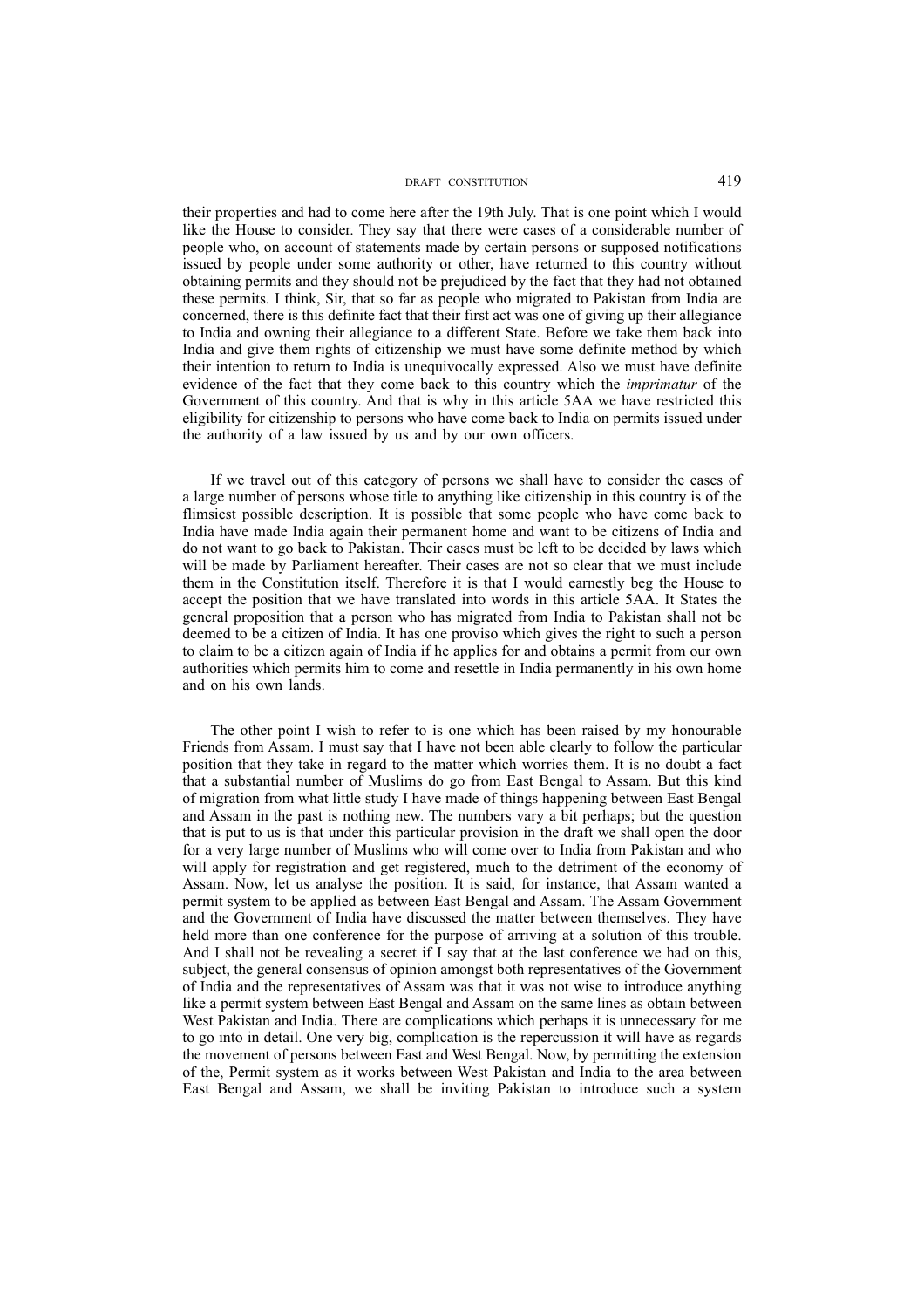## [The Honourable Shri N. Gopalaswami Ayyangar]

as between East and West Bengal and I only mention this to people who are acquainted with both West Bengal and Assam for them to realize all the enormous complications, on the economy of West Bengal which it will entail. The last conference merely came to the conclusion that we should seek and apply other methods for preventing or mitigating the influx of a large number of Muslims from East Bengal to Assam, and this matter is being investigated and, for my own part, I think it will be possible to devise some kind of legislation which will enable Assam to stem the tide very substantially. I would not like that we should adopt any methods which would complicate the situation in the eastern borders of the country. I could realize what, for the time being, it does mean to Assam a number of Muslims coming in who are not wanted there—but we should not altogether ignore the possibility that conditions being what they are in Assam, this kind of thing might be applied by over-zealous officials of the Assam Government so as to be prejudicial to, say, the Bengalis who have migrated from East Bengal to Assam and perhaps even from West Bengal to Assam. We have got to take into consideration all these things. Now, I would earnestly request the House that we should not complicate the solution of this problem of citizenship by bringing in this particular trouble between East Bengal and Assam for which we are devising other measures of solution.

**Sardar Hukam Singh** (East Punjab: Sikh) : Sir, we have been told that the Muslims, who left their property here and have come back, retain their titles to the property that was left here, and when they come back, it is simple justice to return them that property. Government cannot do anything else. This is very good. I want to know from the honourable Mover whether according to his logic, we, who have come from Pakistan and left our properties there, also retain our titles to those properties. Can he suggest us some court or tribunal before whom we can go and place those title deeds to get justice that is being accorded to these people here by this proviso?

**The Honourable Shri N. Gopalaswami Ayyangar :** Sir, there is a slight inaccuracy in the honourable Member's statement of the position I took in, regard to properties left behind in India by the Muslims who have migrated to Pakistan and returned permanently to reside in our own country. My position was that the migration itself did not extinguish their title to property in India. That title continues until a final settlement takes place between the two governments for the extinguishment of titles in both countries. Till then, the title of each person continues with him. The property might have vested in the Custodian, he may be managing it, he may be recovering rents from it, but when a particular person comes back and is allowed to resettle on his own land, the thing that ought to occur and for which, I believe, provision exists in our evacuee property law, is that when he gets the right to resume possession of his land and satisfies every authority here concerned that he has come back for permanently settling in this country, then what was treated as evacuee property could be restored to him. Similar law exists on the other side also. People who have left Pakistan and come to India retain their titles, but if they go back on anything like a permit, of the description that I have given, issued by the Pakistan Government, they will be entitled to the same kind of treatment as we contemplate in the case of Muslims who have returned to India.

Now, I do not want the House to go further and ask me whether this thing actually takes place. I am talking of the law on the subject. There is nothing which prevents us from going back and claiming the land or the property, whatever it may be. As a matter of fact, while we have had about three thousand Persons who have obtained these permits and probably a very much larger number who have applied for them and not got them yet, I am afraid we shall be able to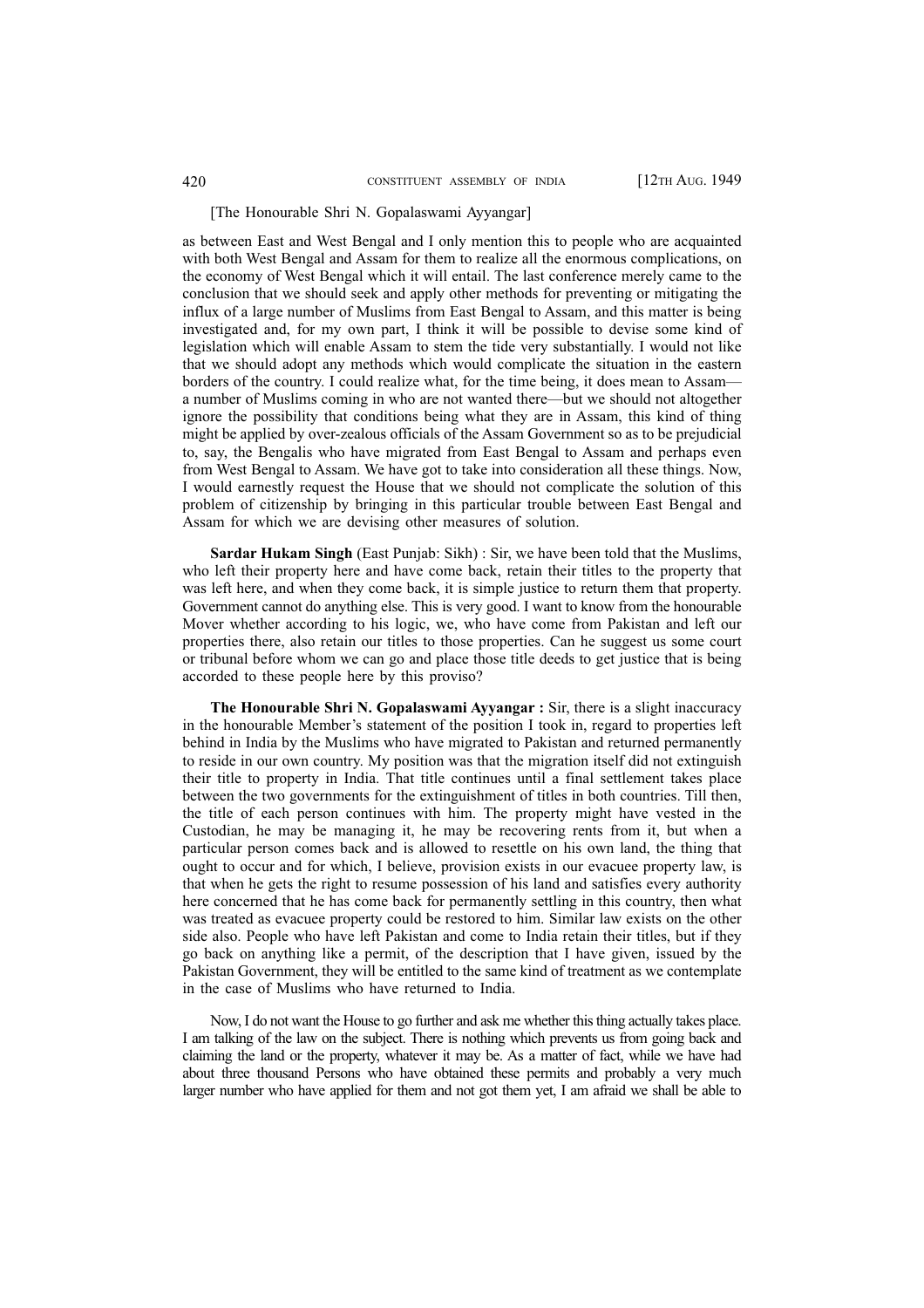count non-Muslims who have come over frown Pakistan to India and wishing to go back to Pakistan on our fingers' ends. There is no doubt of the fact that there is no desire, anything like a substantial desire, on the part of our own people who have come over as refugees to go back and resume possession of their lands, while it is a fact that a considerable number of Muslims who have, gone over to the other side want to come back.

**Dr. P. S. Deshmukh:** What is the explanation ?

**Shri Mahavir Tyagi:** We are prepared to go back in case the Military also accompanies us.

**The Honourable Shri N. Gopalaswami Ayyangar:** Yes, that is true, but you have got to recognise the fact that the Muslims are coming back here without insisting upon the military.

**Shri Bikramlal Sondhi** (East Punjab : General) : Because it is one-way traffic.

**The Honourable Shri N. Gopalaswami Ayyangar:** Well, the legal position is, I do not think, different in the two countries.

As for the other question which the honourable Member asked me as to which tribunal we can go to for the purpose of having this right to go back and resume possession of our properties on other side enforced, my only answer is that the legal jurisdiction are different. There is no Court of law to which you can go on this question. The only thing you can do is to worry our own Government to see that similar rights are conceded to our people on the other side, and that, as you know, is being done incessantly, constantly by this Government.

**Shri Algu Rai Shastri** (United Provinces : General) \*[I beg to submit Sir, that the articles relating to citizenship which are under consideration at present are very important, ones, and the nature of discussion so far held indicates that they require some further discussion. If we adopt them in a hurry, we may perhaps have to repent for it later on. Before we take any decision regarding these articles, we shall have to decide many important questions relating to them. In my opinion it would be better, Sir, that we consider them again in the next sitting of the Assembly. I beg to submit that if we adopt these articles in a hurry, it would be a grave injustice to such Members as want to express their opinion on it and have not so far got any opportunity to do so. It is necessary to consider the several other questions that are connected with this matter. I would, therefore, request that these important articles relating to citizenship should not be rushed through.]

**Mr. President :** \*[We have already devoted more than nine hours to a discussion of this question.]

**Dr. P. S. Deshmukh :** May I ask a question? The real question which my Friend intended to ask was, to what extent there is reciprocity so far as admission of non-Muslims in the Pakistan areas was concerned, and I do not think any satisfactory answer was given to that question. What we want to know is to what extent has the Honourable Minister found the Pakistan Government reciprocating to the ideas and ideals that we hold, and propagate and the policies that we adopt?

**The Honourable Shri N. Gopalaswami Ayyangar :** I must confess in practice the response has not been as satisfactory as I should wish.

**Shri Mahavir Tyagi:** Let us not discuss the failure of our Government. Let us look into the Constitution.

**The Honourable Shri N. Gopalaswami Ayyangar:** That is true. The question is that two Governments meet together for settling a proposition. If there is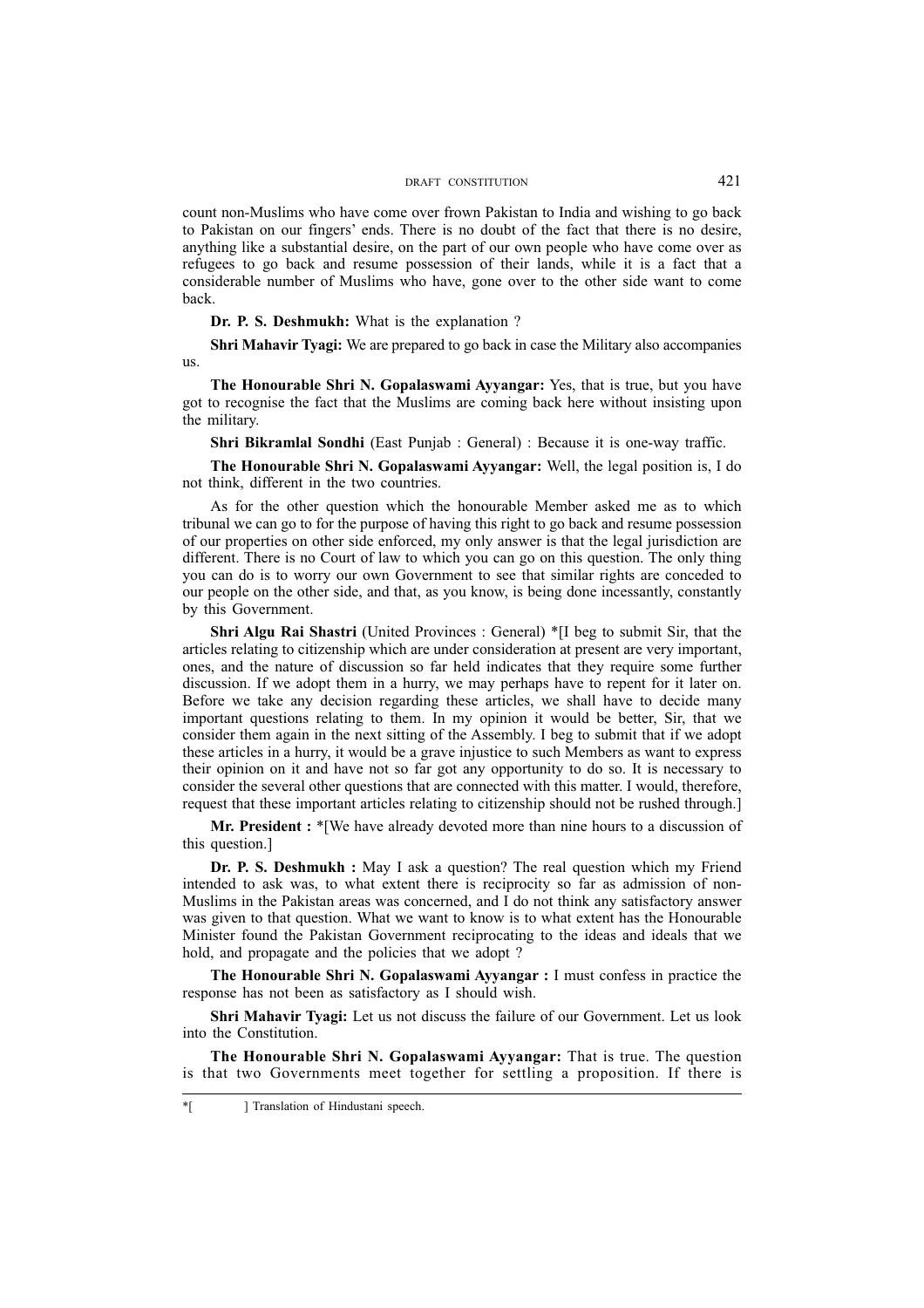[The Honourable Shri N. Gopalaswami Ayyangar]

no agreement there is a failure. But whether the failure, attaches to one side or to both sides is a question.

Shri Phool Singh (United Provinces : General) : \*[Mr. President, what is your decision about concluding the discussion on these articles today?]\*

**Mr. President :** \*[I am just putting the question.]\* I had thought that we had discussed these articles sufficiently during the nine hours that we had spent on them, and I would personally like to put the matter now to vote. As a desire has been expressed by some Members that they would like to speak and further discuss it, I would put it to the House.

The question is:

"That the question be now put."

The Assembly divided by show of hands. Ayes—59 Noes—35 The motion was adopted.

**Shri Algu Rai Shastri :** Sir, although the number of votes for closure is greater, considering also the big number who want the discussion to go on, I crave your indulgence to allow more discussion on this point.

**Mr. President :** I do not think any useful purpose will be served by further speeches. The amendments are all there before the Members; they are free to vote in favour of any amendment they like.

**The Honourable Dr. B. R. Ambedkar** (Bombay: General) : Mr. President, Sir, it has not been possible for me to note down every point that has been made by those who have criticised the draft articles which I have moved. I do not think it is necessary to pursue every line of criticism. It is enough if I take the more substantial points and meet them.

My Friend, Dr. Deshmukh said that by the draft articles we had made our citizenship a very cheap one. I should have thought that if he was aware of the rules which govern the law of citizenship, he would have realised that our citizenship is no cheaper than would have been made by laws laid down by other countries.

With regard to the point that has been made by my Friend Prof. K. T. Shah that there ought to be positive prohibition in these articles limiting Parliament's authority to make law under article 6 not to give citizenship to the residents of those countries who deny citizenship to Indians resident there, I think that is a matter which might well be left for Parliament to decide in accordance with the circumstances as and when they may arise.

The points of criticism with which I am mostly concerned are those which have been levelled against those parts of the articles which relate to immigrants from Pakistan to India and to immigrants from India to Pakistan. With regard to the first part of the provisions which relate to immigrants coming from Pakistan to India, the criticism has mainly come from the representatives of Assam particularly as voiced by my Friend Mr. Rohini Kumar Chaudhuri. If I understood him correctly his contention was that these article relating to immigrants from Pakistan to India have left the gate open both for Bengalis as we as Muslims coming from East Bengal into Assam and either disturbing their economy or disturbing the balance of communal Proportions in that Province. I think. Sir he has, entirely misunderstood the purport of the articles which deal with immigrants from Pakistan to India.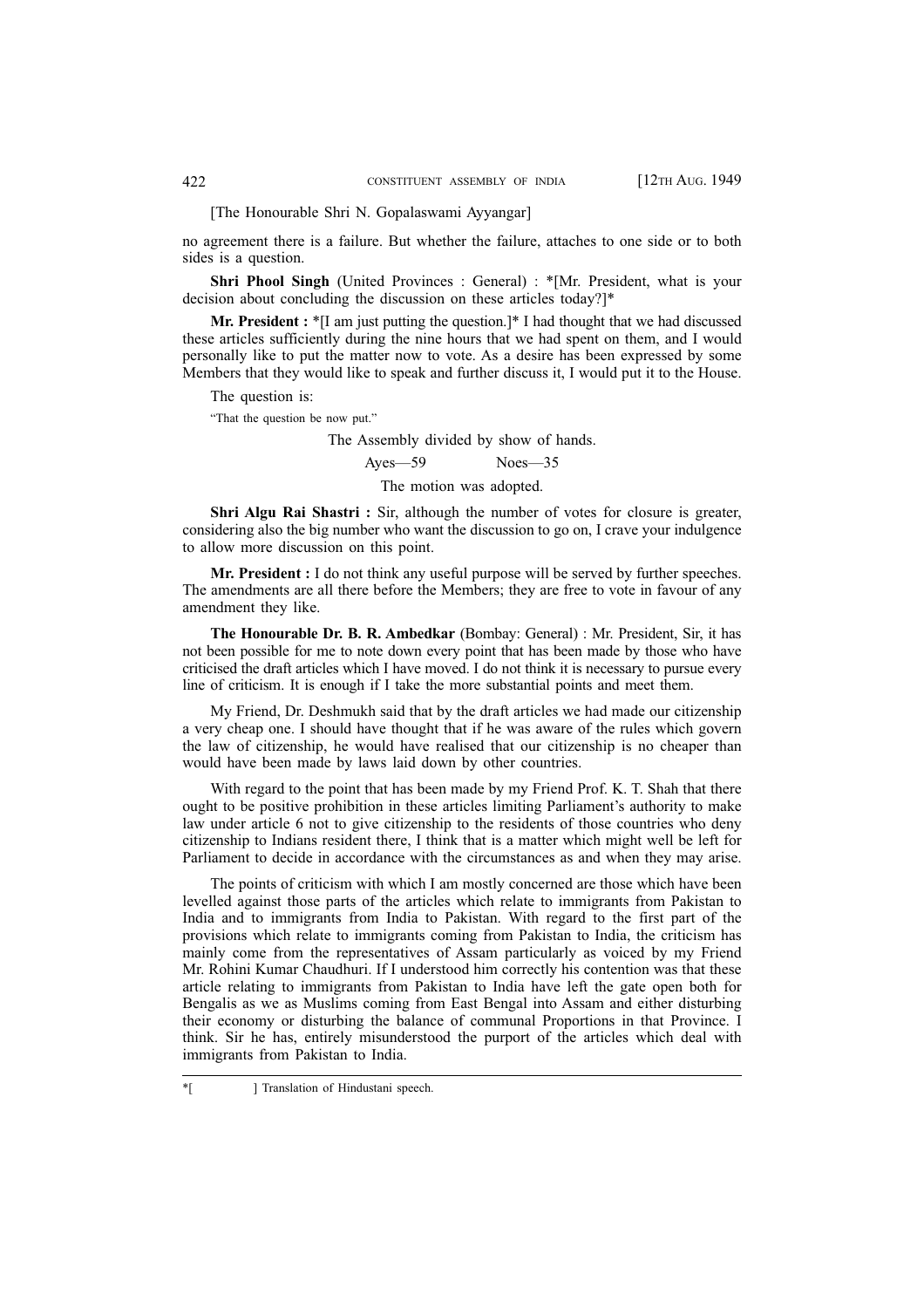If he will read the provisions again, he will find that it is only with regard to those who have entered Assam before 19th July 1948, that they have been declared. automatically so to say, citizens of Assam if they have resided within the territory of India. But with regard to those who , have entered Assam, whether they are Hindu Bengalees or whether they are Muslims, after the 19th July 1948, he will find that citizenship is not an automatic business at all. There are three conditions laid down for persons who have entered Assam after the 19th July 1948. The first condition is that such a person must make an application for citizenship. He must prove that he has resided in Assam for six months and, thirdly, there is a very severe condition, namely that he must be registered by, an officer appointed by the Government of the Dominion of India. I would like to state very categorically that this registration power is a plenary power. The mere fact that a man has made an application, the mere fact that he has resided for six months in Assam, would not involve any responsibility or duty or obligation on the registering officer to register him. Notwithstanding that there is an application, notwithstanding that he has resided for six months, the officer will still have enough discretion left in him to decide whether he should be registered or he should not be registered. In other words, the officer would be entitled to examine, on such material as he may have before him, the purport for which he has come, such as whether he has come with a *bona fide* motive of becoming a permanent citizen of India or whether he has come with any other purpose. Now, it seems to me the, having regard to these three limiting conditions which are made applicable to persons who enter Assam after 19th July 1948, any fear such as the one which has been expressed by my Friend Mr. Rohini Kumar Chaudhuri that the flood-gates will be opened to swamp the Assamese people either by Bengalees or by Muslims, seems to me to be utterly unfounded. If he has any objection to those who have entered Bengal before 19th July 1948—in this case on a showing that the man has resided in India, citizenship becomes automatic—no doubt that matter will be dealt with by Parliament under any law that may be made under article 6. If my friends from Assam will be able to convince Parliament that those who have entered Assam before 19th July 1948 should, for any reason that they may have in mind or they may like to put before Parliament, be disqualified, I have no doubt that Parliament will take that matter into consideration. Therefore, so far as the criticism of these articles relating to immigrants from Pakistan to Assam is concerned, I submit it is entirely unfounded.

Then I come to the criticism which has been levelled on the provisions which relate to immigrants from India to Pakistan. I think that those who have criticised these articles have again not clearly understood what exactly it is proposed to be done. I should like, therefore, to re-state what the articles say. According to the provisions which relate to those who are immigrants from India to Pakistan, any one who has left India after the first March 1947, barring one small exception, has been declared not to be citizens of India. That, I think, has got to be understood very carefully. It is a general and universal proposition which we have enunciated. It is necessary to enunciate this proposition, because on' the rule of International Law that birth confers domicile, a person has not to acquire what is called domicile of origin by any special effort either by application or by some other method or by some kind of a grace. The origin of domicile goes with birth. It was felt that those persons who left India, but who were born in India, notwithstanding that they went to Pakistan, might, on the basis of the rule of international Law, still claim that their domicile of origin is intact. In order that they should not have any such defence, it is thought wise to make it absolutely clear that any one who has gone to Pakistan after the 1st March—you all know that we have taken 1st March very deliberately, because that was the date when the disturbances started and the exodus began and we thought that there would be no violation of any principle of International justice if we presumed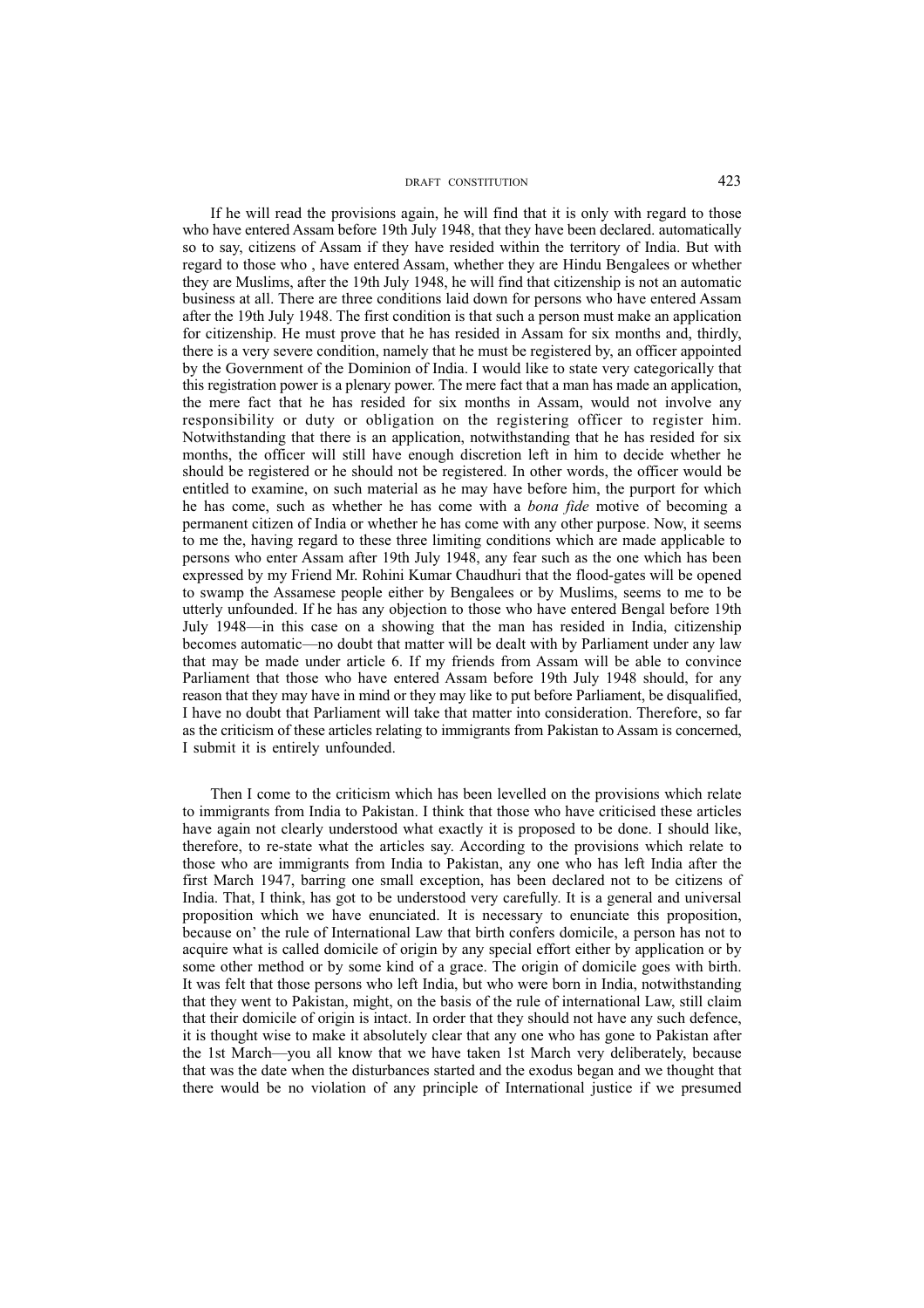#### [The Honourable Dr. B. R. Ambedkar]

that any man who, as a result of the disturbances went to Pakistan with the intention of residing permanently there, loses his right of citizenship in India. It is to provide for these two things that we converted this natural assumption into a rule of law and laid down that anyone who has gone to Pakistan after 1st March shall not be entitled to say that he still has a domicile in India. According to article 5 where domicile is an essential ingredient in citizenship, those persons having gone to Pakistan lost their domicile and their citizenship.

Now I come to an exception. There are people who, having left India for Pakistan, have subsequently returned to India. Well, there again our rule is that anyone. who returns to India is not to be deemed a citizen unless he satisfies certain special circumstances. Going to Pakistan and returning to India does not make any alteration in the general rule we have laid down, namely that such a person shall not be a citizen. The exception is this: as my honourable Friend Shri N. Gopalaswami Ayyangar said, in the course of the negotiations between the two Governments, the Government of India and the Government of Pakistan, they came to some arrangement whereby the Government of India agreed to permit certain persons who went from India to Pakistan to return to India and allowed them to return not merely as temporary travellers or as merchants or for some other purpose of a temporary character to visit a sick relation, but expressly permitted them to return to India and to settle permanently and to remain in India permanently. We have got such persons in India now. The question therefore is whether the rule which I have said we have enunciated in this article, not to permit anyone who has gone from India to Pakistan after the 1st March 1947, should have an exception or not. It was felt, and speaking for myself I submit very rightly felt that when a Government has given an undertaking to a person to permit him to return to his old domicile and to settle there permanently, it would not be right to take away from that person the eligibility to become a citizen. As my Friend, Mr. Gopalaswami Ayyangar has said, the class of people covered by this category, having regard to the very large population both of Hindus and Muslims we have, is very small, something between two to three thousand. It would, in my judgment look very invidious, it would a my judgment look a breach of faith if we now said that we should not allow these people whom our-own Government, whether rightly or wrongly, allowed to come away from Pakistan for the purpose of permanent residents here, to have this privilege. It would be quite open to this House to bring in a Bill to prevent the Government of India from continuing the permit system hereafter. That is within the privilege and power of this House, but I do not think that the House will be acting rightly or in accordance with what I call public conscience if it says that these people who, as I said, are so small, who have come on the assurance of our own Government to make their home here, should be denied the right of citizenship. Sir, I do not think therefore that there is any substance in criticism that has been levelled against these articles and I hope the House will accept them as they are.

**Mr. President :** Now, I will have to put the various amendments to the vote. It is somewhat difficult to decide the order in which these amendments should be taken up.

**The Honourable Dr. B. R. Ambedkar :** Let all of them be withdrawn.

**Mr. President :** I will put the amendments to the vote in the order in which they were moved by the various speakers and if any honourable Member wishes to withdraw any amendment, he may express his desire to that effect. I will first take up the amendments moved by Dr. Deshmukh.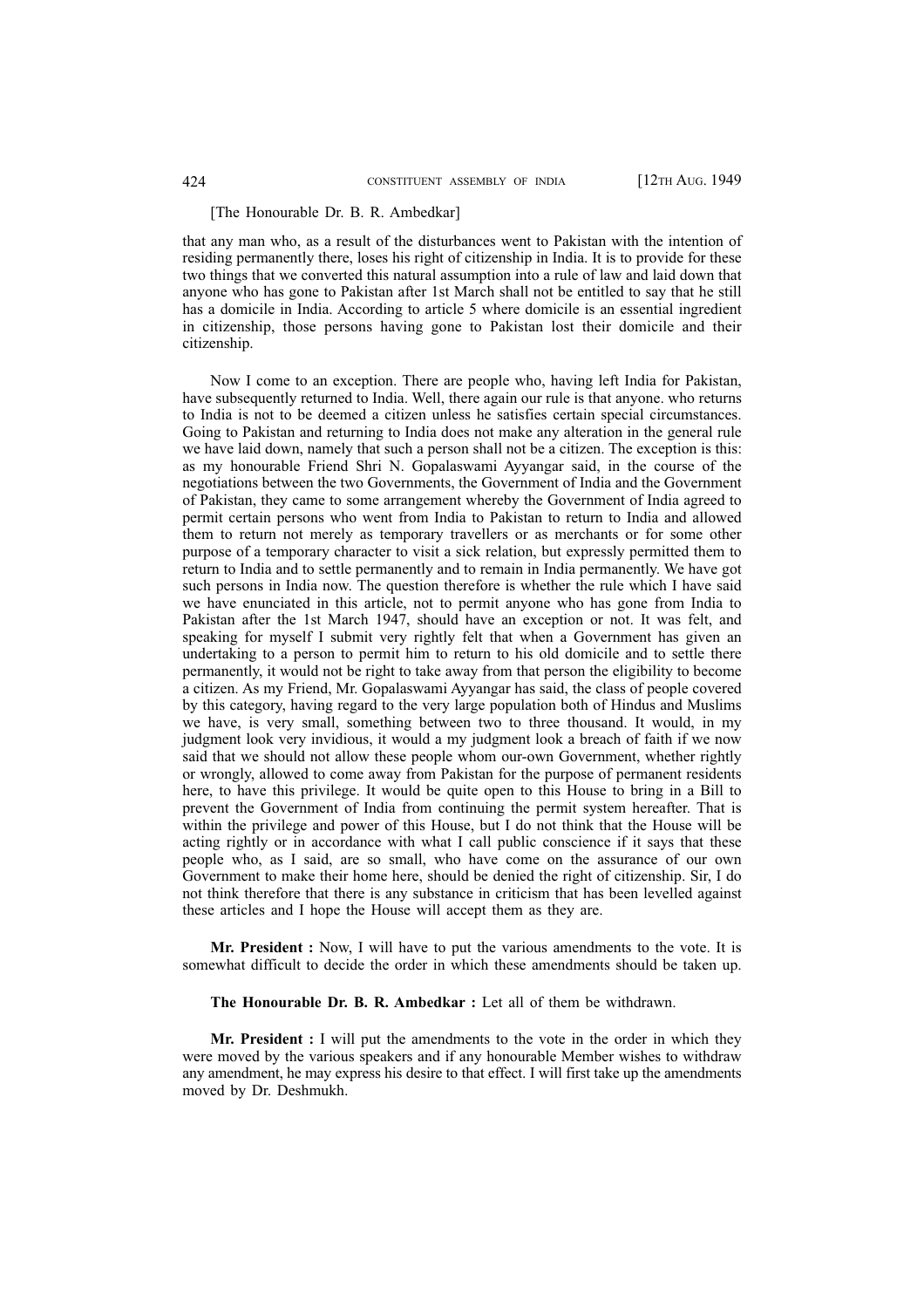The question is :

"That in amendment No. I above, for the proposed article 5, the following be substituted :—

- '5. (i) Every person residing in India-
	- (a) who is born of Indian parents; or
	- (b) who is naturalised under the law of naturalisation; and
	- (ii) every person who is a Hindu or a Sikh by religion and is not a citizen of any other State, wherever he resides shall be entitled to be a citizen of India'.'

The amendment was negatived.

**Dr. P. S. Deshmukh :** I beg leave to withdraw amendment nos. 29, 116, 118 and 119.

Amendment Nos. 29, 116, 118 and 119 were, by leave of the Assembly, withdrawn.

**Mr. President :** Then I will take up Amendment No. 120.

**Shri T. T. Krishnamachari** (Madras : General) : If amendment No. 130 is accepted this does not arise.

**Mr. President :** No. 120 goes out. Then the amendments moved by Mr. Naziruddin Ahmad. They are all of a verbal. nature. No. 4.

**Mr. Naziruddin Ahmad** (West Bengal: Muslim): No reply has been given to this, but I do not press it.

The amendment was, by leave of the Assembly, withdrawn.

**Mr. President :** Then amendment No. 18. These are all of a verbal nature and they might be left to the Drafting Committee for its consideration.

**Mr. Naziruddin Ahmad:** All my amendments may be considered by the Drafting Committee.

**Mr. President :** Mr. Naziruddin Ahmad leaves all his amendments to the Drafting Committee to consider. So, they are not to be put to the vote. Does the House permit him to withdraw his amendments in that sense ?

All the amendments of Mr. Naziruddin Ahmad were, by leave of the Assembly, withdrawn.

**Mr. President :** Then we come to the amendments moved by Mr. Jaspat Roy Kapoor. Amendment No. 5.

**Shri Jaspat Roy Kapoor** (United Provinces: General) : I want to spare my amendments the fate of being defeated. Therefore I would like to withdraw them.

All the amendments of Mr. Jaspat Roy Kapoor were, by leave of the Assembly, withdrawn.

**Mr. President :** Then amendment No. 203 by Professor Shah.

The question is :

"That in clause (a) of article 5. after the words grand-parents' the words 'on the paternal-side' be added."

The amendment was negatived.

**Mr. President :** The question is:

"That in clause (b) of article 5. after the words grand-parents' the words on the paternal-side' be added."

The amendment was negatived.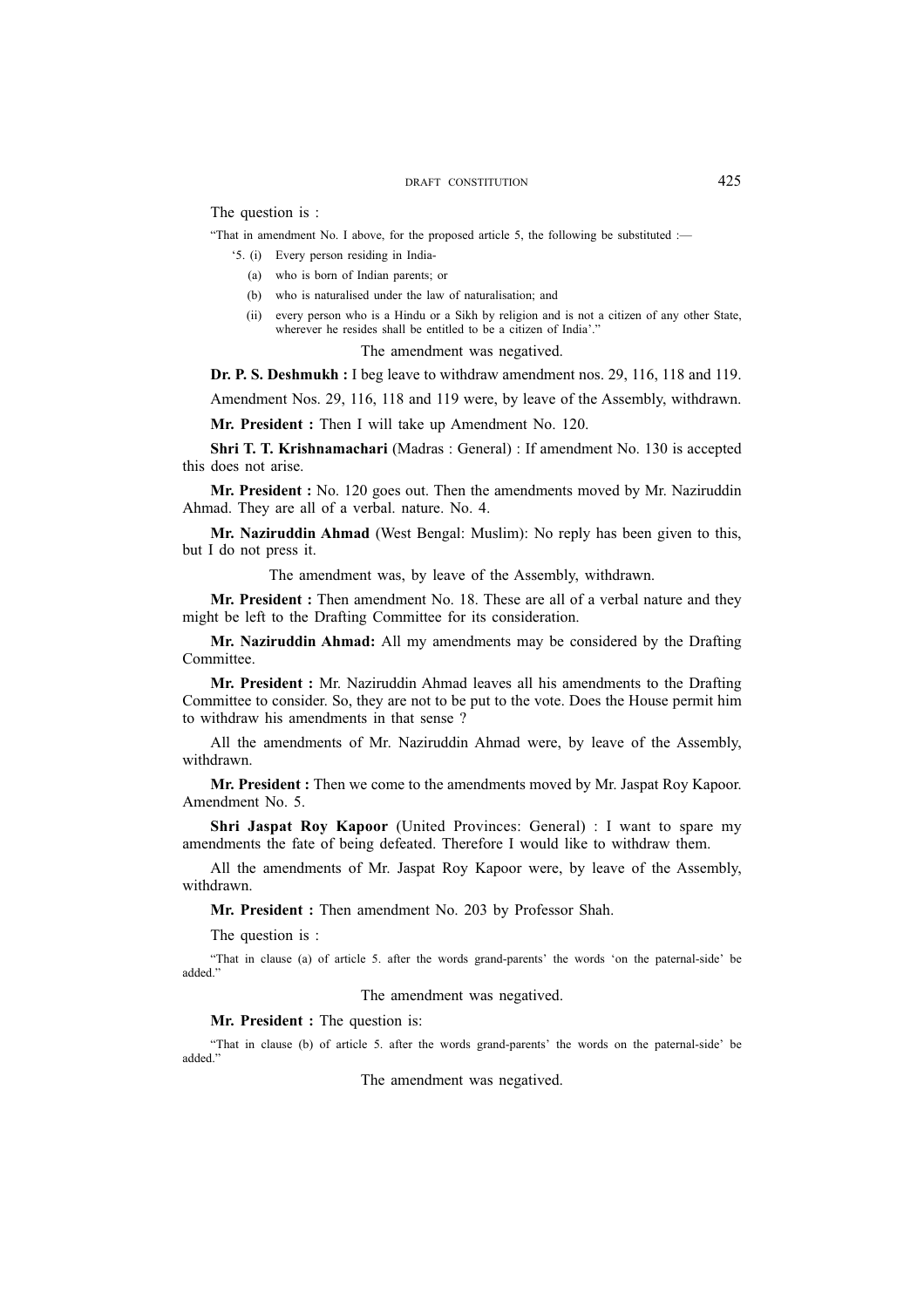## **Mr. President :** The question is :

"That in amendment No. I above, in the proposed article 5—

- (i) after the figure "5" the brackets and figure "(1)" be inserted;
- (ii) before the Explanation, the following-proviso be added:—
- 'Provided further that the nationality by birth of any citizen of India shall not be affected in any other country whose Municipal Law permits the local citizenship of that country being acquired without prejudice to the nationality by birth of any of the citizens; and
- 'Provided that where under the Municipal Law no citizen is compelled either to renounce his nationality by birth before acquiring the citizenship of that country, or where under the Municipal Law nationality by birth of any citizen does not cease automatically on the acquisition of the citizenship,' of that country.';
- (iii) after the Explanation, the following new clause be added:-

(2) Subject to this Constitution, Parliament shall regulate by law the grant or acquirement of the citizenship of India.''

#### The amendment was negatived.

#### **Mr. President :** The question is:

"That in amendment No. 6 above, after the proposed new clause (2) of article 5. the following proviso be added:—

> 'Provided that Parliament shall not accord equal rights of citizenship to the nationals of any country which denies equal treatment to the nationals of India settled there and desirous of acquiring the local citizenship.'

#### The amendment was negatived.

**Mr. President :** Then we come to amendment No. 20 by Prof. K. T. Shah. I think this is more or less of a drafting nature. Could it be left to the Drafting Committee ?

#### **An Honourable Member :** Yes.

**Mr. President :** I had better leave it, to the Drafting Committee to consider this amendment.

#### Amendment No. 152. The question is:

"That in amendment No. 1 of List I (Third Week) of Amendments to Amendments, at the end of subclause (i) of clause (b) of the proposed new article 5-A. but before the word "and", the following proviso be added:—

'provided that any person who has so migrated to the areas now included in Pakistan, but has returned from the area to the territory of India since the nineteenth day of July, 1948, shall produce such evidence, documentary or otherwise, as may be deemed necessary to prove his intention to be domiciled In India and reside permanently there."

The amendment was negatived.

#### **Mr. President :** The question is:

"That in amendment No. 1 above, at the end of clause (c) of the proposed article 5, the words land subject to the jurisdiction thereof be inserted."

The amendment was negatived.

**Mr. President :** Then there is amendment No. 12 by Prof. Shibban Lal Saksena.

**Prof. Shibban Lal Saksena** (United Provinces: General) : I beg leave to withdraw my amendment.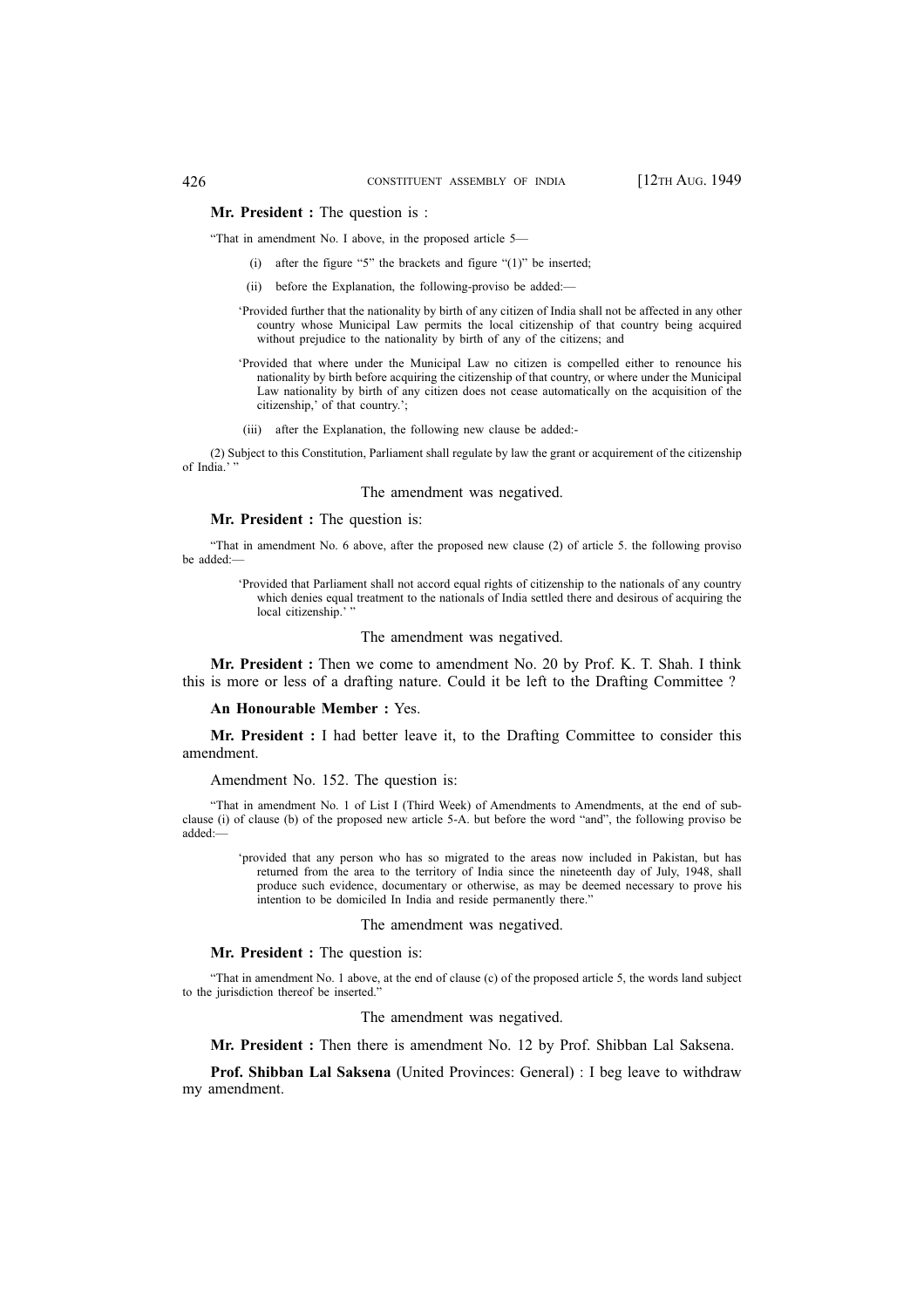The amendment was, by leave of the Assembly, withdrawn.

#### **Mr. President :** The question is :

"That in amendment No. 1 of List I (Third Week) of Amendments to Amendments, in clause (c) of the proposed article 5, for the words 'five years' the words 'ten years be substituted."

#### The amendment was negatived.

#### **Mr. President :** The question is:

"That in amendment No. 1 of List I (Third Week) of Amendments to Amendments, in the proposed new article 5-A, for the words beginning with 'Notwithstanding anything' and ending 'at the date of commencement of this Constitution if, the following words be substituted :—

- 'Notwithstanding anything contained in article 5 of this Constitution a person who on account of civil disturbances or the fear of such disturbances—
- (a) having the domicile of India, as defined in the Government of India Act, 1935, and being resident in India before the partition, has decided to reside permanently in India; or
- (b) has migrated to the territory of India from the territory now included in Pakistan; shall be deemed to be a citizen of India at the date of the commencement of this Constitution if' "

#### The amendment was negatived.

## **Mr. President :** The question is :

That in amendment No. 1 of List I (Third Week) of Amendments to Amendments. at the end of the proposed new article 5-A, the following words be added :-

> 'Or if he has before the date of commencement of this Constitution unequivocally declared his intention of acquiring the domicile of India by permanent residence in the territory of India or otherwise and established such intention to the satisfaction of the authority before whom the question of his citizenship arises'."

#### The amendment was negatived.

#### **Mr. President :** The question is:

'That in amendment No. 131 of List IV (Third Week) of Amendments to Amendments in the proposed proviso to the proposed new article 5-AA—

- (i) the words 'nothing in this article shall apply to' be deleted;
- (ii) the words 'or permanent return' be deleted; and
- (iii) for the words beginning with 'and every such person shall' and ending 'nineteenth day of July, 1948' the following words be substituted :-

'shall be entitled to count his period of residence after the nineteenth day of July, 1948, in the territory of India in the period required for qualification for naturalisation or acquisition of citizenship under any law made by Parliament.'

#### The amendment was negatived.

#### **Mr. President :** The question is:

"That in amendment No. 131 of List IV (Third Week) of Amendments to Amendments, in the proposed proviso to the proposed new article 5-AA—

- the words 'nothing in this article shall apply to' be deleted;
- (ii) for the words beginning with 'and very such person shall' and ending 'nineteenth day of July, 1948' the following words be substituted :-
- 'shall be eligible for citizenship by naturalisation if Tie fulfils the condition, laid down by law and his permit shall be liable to be cancelled on the grounds on which under the law relating to naturalisation the certificate of naturalisation can be cancelled."'

#### The amendment was negatived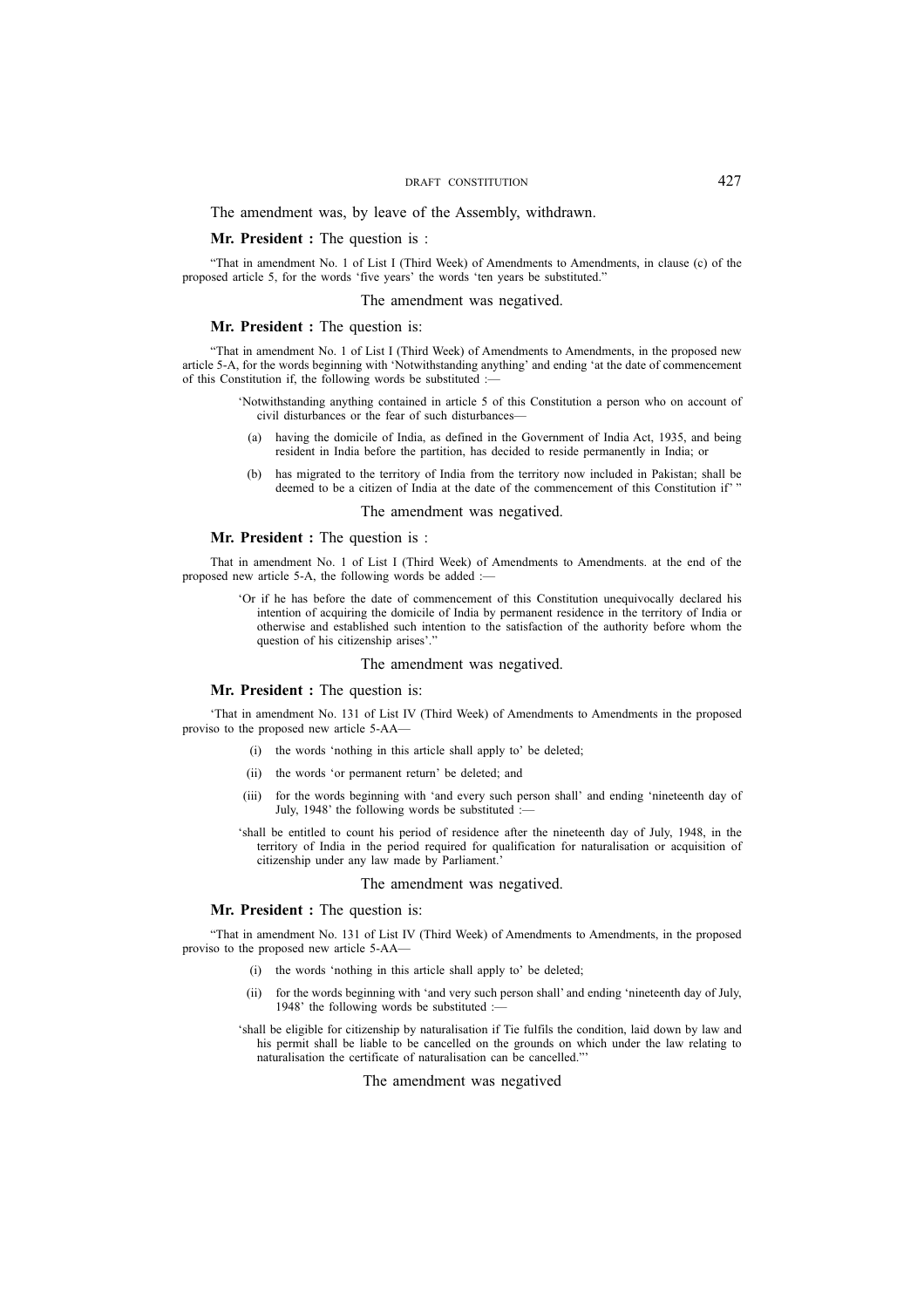## **Mr. President :** The question is:

"That in amendment No. 1 of List I (Third Week) of Amendments to Amendments, in the proposed new article 5-B, after the words 'any person' the words 'having his domicile in the territory of India' be inserted."

The amendment was negatived.

## **Mr. President :** The question is:

"That in amendment No. 1 of List I (Third Week) of Amendments to Amendments in the proposed new article 5-B, for the words 'whether before or after' the word 'before' be substituted."

The amendment was negatived.

#### **Mr. President :** The question is:

"That in amendment No. 1 of List I (Third Week) of Amendments to Amendments, in the proposed new article 5-B, the words 'or the Government of India' occurring at the and of the article be deleted."

The amendment was negatived.

## **Mr. President :** The question is:

"That in amendment No. 1 above, at the end of the proposed new article 5-B, the following proviso be added:—

'Provided he has not abandoned his domicile by migrating to Pakistan after 1-4-1947 or acquired after leaving India the citizenship of any other State."

The amendment was negatived.

**Mr. President :** The question is :

'That in Amendment No. 1 above, in the proposed new article 5-A, the words 'deemed to be' deleted."

The amendment was negatived.

**Mr. President :** Then there is amendment No. 123.

**Shri B. P. Jhunjhunwala** (Bihar: General): Sir. I beg leave to withdraw my amendment.

**Mr. President :** Amendment No. 150 also is in your name.

**Shri B. P. Jhunjhunwala:** I withdraw that also.

The Amendments were, by leave of the Assembly, withdrawn.

**Mr. President :** Then we come to amendment No. 21 by Shri S. Nagappa.

**Shri S. Nagappa** (Madras: General): Dr. Ambedkar has expressed his willingness to accept this amendment, Sir.

**The Honourable Dr. B. R. Ambedkar:** We shall consider it when we go over the whole thing if the language is appropriate.

**Mr. President :** It is a question of drafting more than anything else. So then it is left to the Drafting Committee.

The question is :

'That in amendment No. 131 of List IV (Third Week) of Amendments the proposed proviso to the proposed new article 5-AA be deleted."

The amendment was negatived.

#### **Mr. President :** The question is:

"That in amendment No. 1 of List I (Third Week) of Amendments to Amendments, In sub-clause (ii) of clause (b) of the proposed new article 5-A, after the word 'before' the words 'or after be inserted."

The amendment was negatived.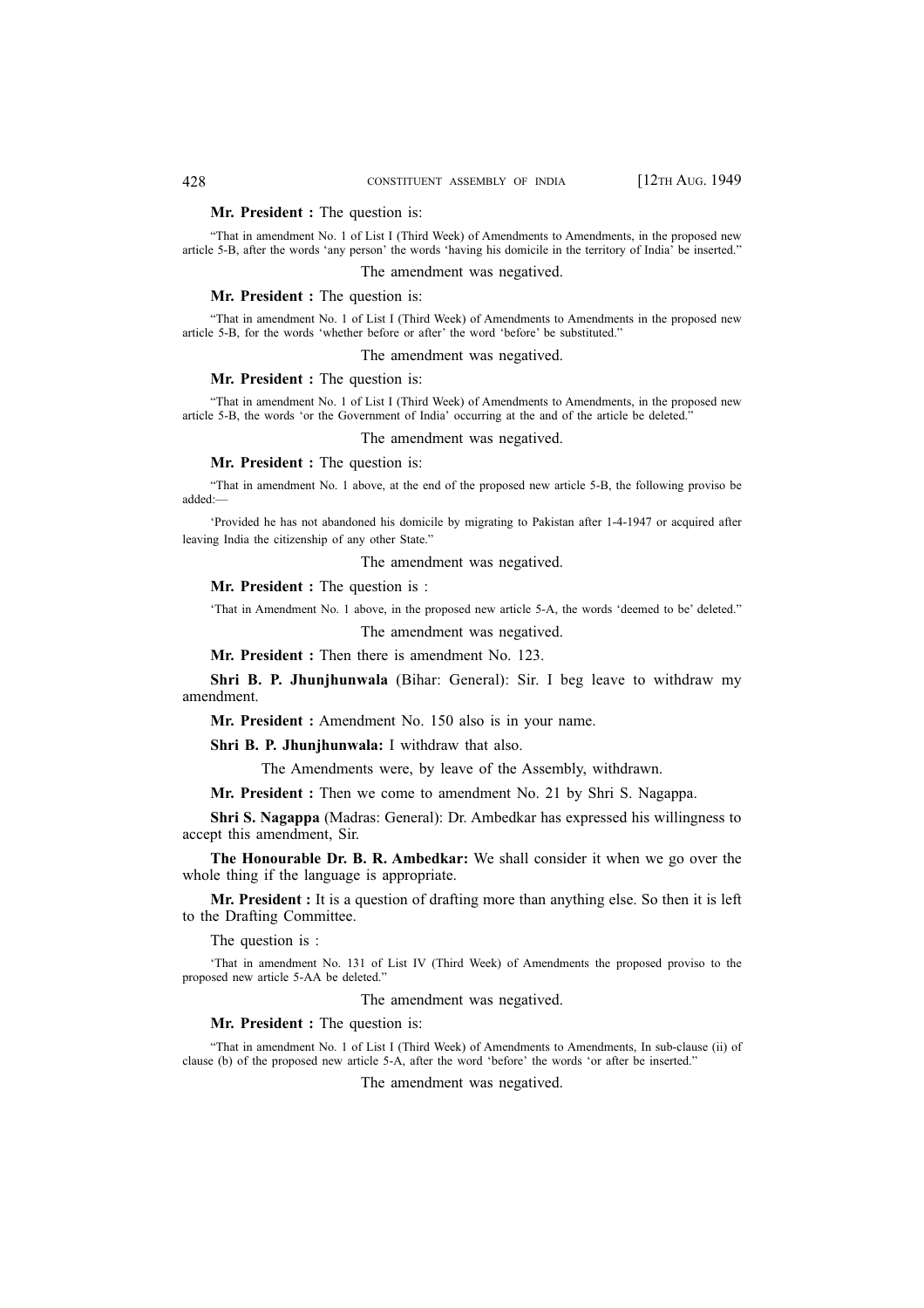## **Mr. President :** The question is :

"That in amendment No. 1 of List I (Third Week) of Amendments to Amendments for the proposed new article 5-C, the following be substituted:—

'Subject to the provisions of any law that may be passed by the Parliament in this behalf, the qualification for citizenship mentioned in the foregoing provisions, shall apply *mutatis mutandis* to persons entitled to citizenship after the commencement of this Constitution'."

The amendment was negatived.

**Mr. President :** I think this disposes of all the amendments. I shall now put the original proposition as moved by Dr. Ambedkar. Is it necessary to read it ?

**Several Honourable Members:** No. Not necessary.

**Shri Jaspat Roy Kapoor:** Mr. President, may I submit, Sir, that there are other amendments standing in the name of Dr. Ambedkar and Mr. T. T. Krishnamachari, and they might also be taken up as amendments.

**Mr. President :** I am putting the consolidated proposition incorporating all the amendments.

**Shri Jaspat Roy Kapoor :** With regard to that, I have to make one submission. With regard to amendment No. 132 moved by Mr. T. T. Krishnamachari, I would request Mr. Krishnamachari to consider the advisability of withdrawing it here and referring it to the Drafting Committee. It may be dropped here and referred to the Drafting Committee which might consider the advisability or otherwise of allowing these words to be omitted.

**Mr. President :** If it is only a question of drafting, the Drafting Committee has always the power. If it is a substantial matter, it cannot be left to the Drafting Committee.

**Shri Jaspat Roy Kapoor :** If amendment No. 132 is accepted here, we shall be trying down the hands of the Drafting Committee. I understand Mr. T. T. Krishnamachari himself has some doubts about the advisability or otherwise of retaining these words.

**Mr. President :** Mr. T. T. Krishnamachari will say whether he has any doubt about the wisdom of the amendment.

**Shri T. T. Krishnamachari:** I may explain, Sir, that my amendment was necessitated by the amendment to the wording of article 6. If necessary this matter will no doubt be examined further. I simply said I shall put Mr. Jaspat Roy Kapoor's views before the Drafting Committee. That does not, mean that I have any doubts in the matter. We have provided for this contingency in article 6. Speaking for myself I am prepared to examine practically every word of the entire set of articles 5, 5-A, 5-AA, 5-B, 5-C and 6 independently.

**Mr. President :** I now put the consolidated amendment as moved by Dr. Ambedkar, articles 5 and 6 which includes articles 5-A, 5-AA, 5-B, and 5-C.

The question is :

"That for articles 5 and 6, the following articles be substituted:-

5. At the date of commencement of this Constitution, every person who has his domicile in the territory of India and— Citizenship at the date of commencement of this

Constitution.

- (a) who was born in the territory of India, or
- (b) either of whose parents was born in the territory of India: or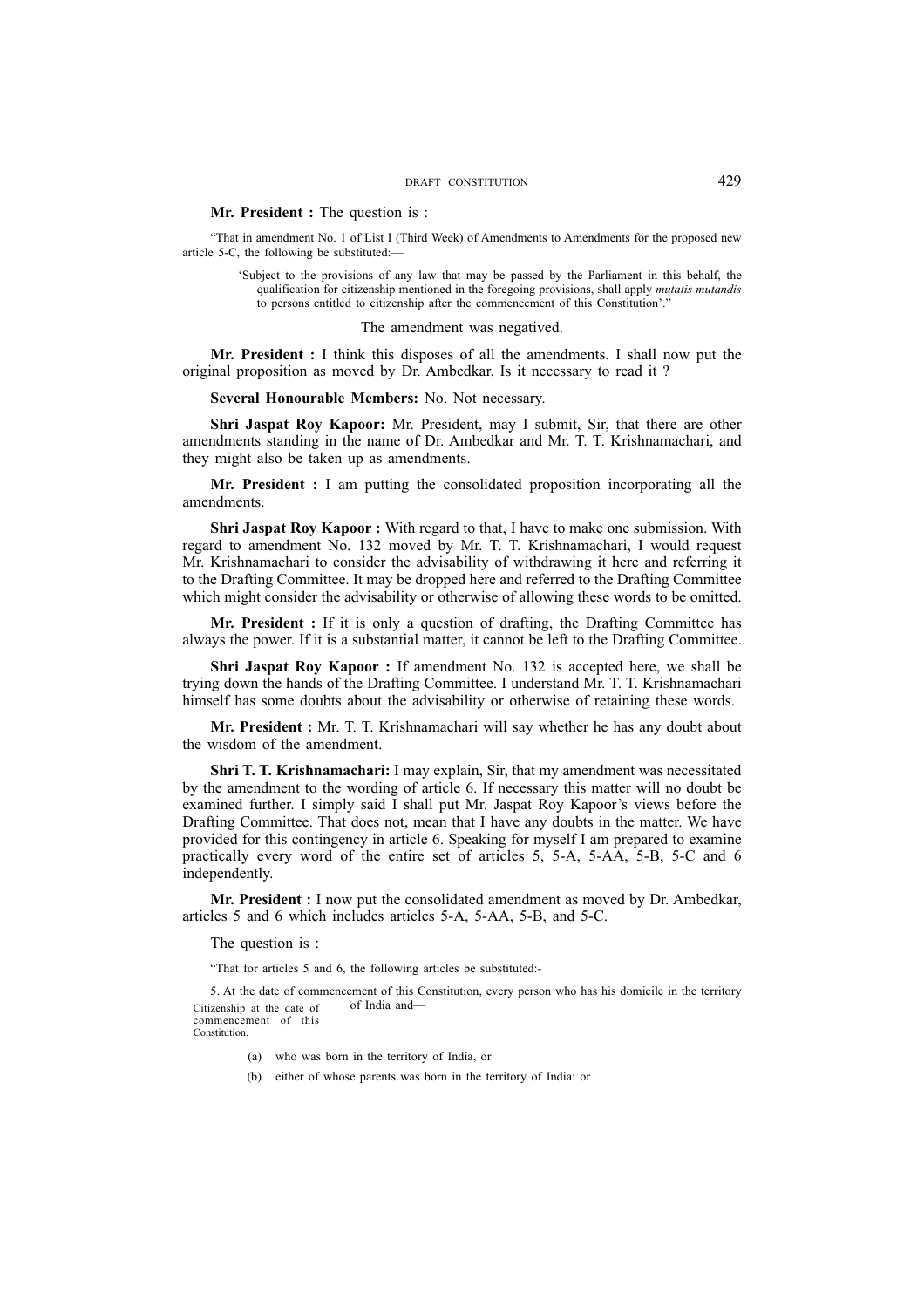#### [Mr. President]

(c) who has been ordinarily resident in the territory of India for not less than five years immediately preceding the date of such commencement, shall be a citizen of India, provided that he has not voluntarily acquired the citizenship of any foreign State.

5-A. Notwithstanding anything contained in article 5 of this Constitution a person who has migrated to the territory of India from the territory now included in Pakistan shall be deemed to be a citizen of India at the date of commencement of this Constitution if— Rights of citizenship of certain persons who have migrated to India from Pakistan.

- (a) he or either of his parents or any of his grand-parents was born in India as defined in the Government of India Act, 1935 (as originally enacted); and
- (b) (i) in the case where such person has so migrated before the nineteenth day of July, 1948, he has ordinarily resided within the territory of India since the date of his migration, and
	- (ii) in the case where such person has so migrated on or after the nineteenth day of July, 1948, he has been registered as a citizen of India by an officer appointed in this behalf by the Government of the Dominion of India on an application made by him therefor to such officer before the date of commencement of this Constitution in the form prescribed for the purpose by that Government;

Provided that no Such registration shall be made unless the person making the application has resided in the territory of India for at lest six months before the date of his application.

|                          | 5-AA. Notwithstanding anything contained in articles 5 and 5-A of this Constitution a person who has |
|--------------------------|------------------------------------------------------------------------------------------------------|
| Rights of citizenship of | after the first day of March 1947, migrated from the territory of India to the                       |
| certain migrants to      | territory now included in Pakistan shall not be deemed to be a citizen of                            |
| Pakistan.                | India :                                                                                              |

Provided that nothing in this article shall apply to a person who, after having so migrated to the territory now included in Pakistan has returned to the territory of India under a permit for resettlement or permanent return issued by or under the authority of any law and every such person shall for the purposes of clause (b) of article 5-A of this Constitution be deemed to have migrated to the territory of India after the nineteenth day of July, 1948.

5-B. Notwithstanding anything contained in articles 5 and 5-A of this Constitution, any person who or either of whose parents or any of whose grand-parents was born in India as defined in the Government of India Act, 1935 (as originally enacted) and who is ordinarily residing in any territory outside India as so defined shall be deemed to be a citizen of India if he has been registered as a citizen of India by the diplomatic or consular representative of India in the country where he is for the time being residing on an application made by him therefore to such diplomatic or consular representative, whether before or after the commencement of this Constitution, in the form prescribed for the purpose by the Government of the Dominion of India or the Government of India. Rights of citizenship of certian persons of Indian origin residing outside India.

5-C. Every person who is a citizen of India under any of the foregoing provisions of this Part shall subject to the provisions of any law that may be made by Parliament continue to be such citizen. Continuance of the rights of citizenship.

6. Nothing in the foregoing provisions of this Part shall derogate from the power of Parliament to make any provision with respect to the acquisition and termination of citizenship and all other matters relating to citizenship." Parliament to regulate the right of citizenship by law.

#### The amendment was adopted.

**Mr. President :** The question is :

"That articles 5,5-A, 5-AA, 5-B, 5-C and 6, as amended, stand part of the Constitution."

## The motion was adopted.

Articles 5, 5-A, 5-AA, 5-B, 5-C and 6, as amended, were added to the Constitution.